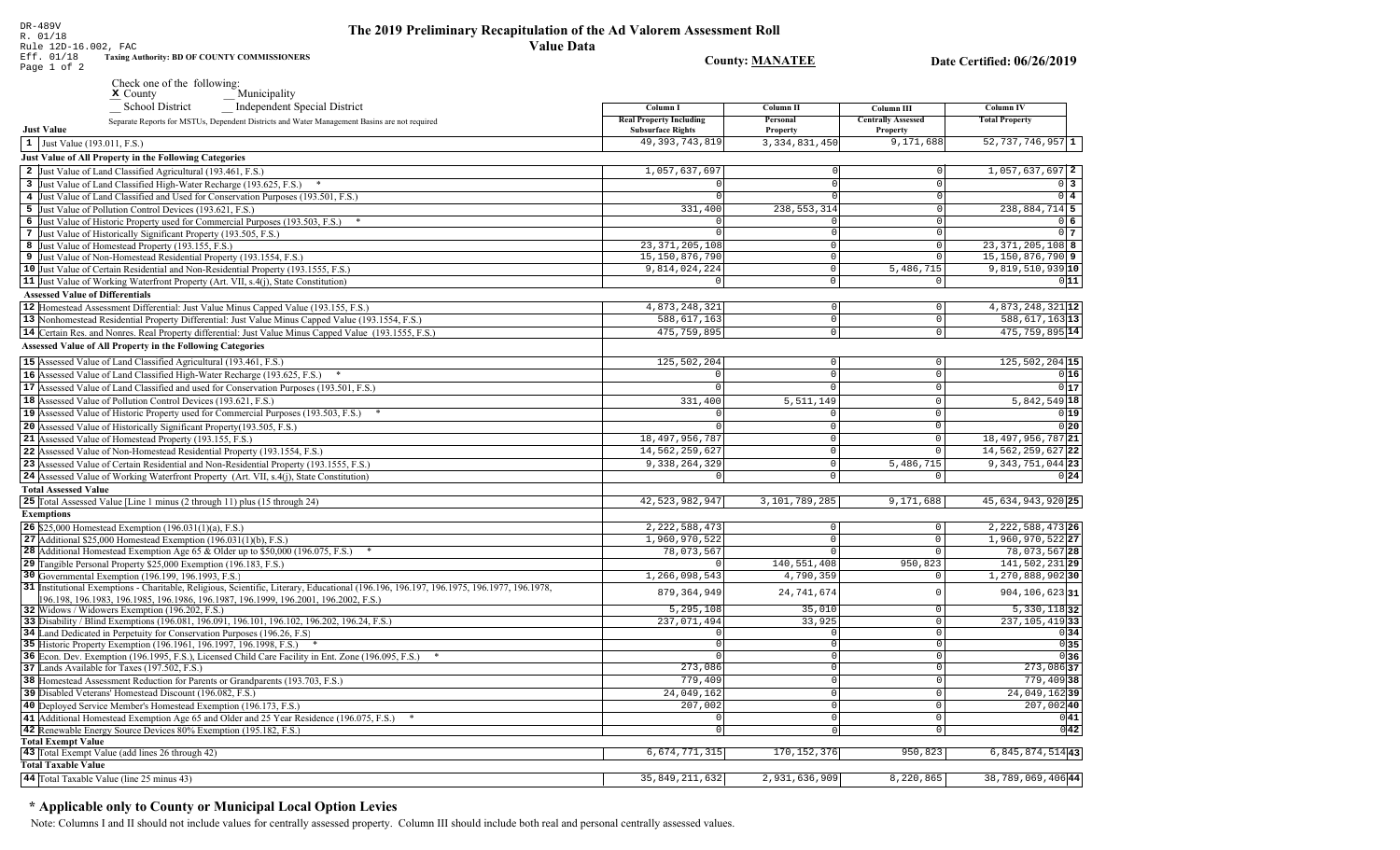# County: **MANATEE**

Date Certified: 06/26/2019

Just Value

#### Taxing Authority: **BD OF COUNTY COMMISSIONERS**

#### **Additions/Deletions**

|                                                                                      | <b>Just Value</b> | Taxable Value |
|--------------------------------------------------------------------------------------|-------------------|---------------|
| <b>1</b> New Construction                                                            | 1,158,924,684     | 1,025,954,296 |
| <b>2</b> Additions                                                                   | 59,368,474        | 38,014,439    |
| Annexations                                                                          |                   |               |
| 4 Deletions                                                                          | 80,460,017        | 80,460,017    |
| 5 Rehabilitative Improvements Increasing Assessed Value by at Least 100%             |                   |               |
| 6 Total TPP Taxable Value in Excess of 115% of Previous Year Total TPP Taxable Value |                   |               |
| 7 Net New Value $(1 + 2 + 3 - 4 + 5 + 6 = 7)$                                        | 1,137,833,141     | 983,508,718   |

#### **Selected Just Values**

| Column I, Page One) 193.481, F.S.<br>t Value of Subsurface Rights (this amount included in Line 1<br>Just | 982<br>,064               |
|-----------------------------------------------------------------------------------------------------------|---------------------------|
| Just Value of Centrally Assessed Railroad Property Value                                                  | ,140                      |
| <b>10</b> Just Value of Centrally Assessed Private Car Line Property Value                                | $\cap$ $\cap$<br>2,031,03 |

Note: Sum of items 9 and 10 should equal centrally assessed just value on page 1, line 1, column III.

#### Homestead Portability

| --   | <b>COLOR</b><br>eceiving)<br>10m<br>ranste<br>$\mathbf{H}$<br>01<br>stea<br><sup>+</sup> erenua. |               |
|------|--------------------------------------------------------------------------------------------------|---------------|
| - 14 | enti<br>$\sim$<br>l ransteri<br>alu<br>aataa <i>a</i><br>NИ.                                     | ᅩᅀᇰ<br>$\sim$ |

|                                  | Column 1<br>$C$ olumn 2 |                   |
|----------------------------------|-------------------------|-------------------|
|                                  | Real Property           | Personal Property |
| <b>Total Parcels or Accounts</b> | Parcels                 | Accounts          |
| 13 Total Parcels or Accounts     | 189,801                 | 27,698            |

#### Property with Reduced Assessed Value

| 14 Land Classified Agricultural (193.461, F.S.)                                                 | 2,264  |    |
|-------------------------------------------------------------------------------------------------|--------|----|
| 15 Land Classified High-Water Recharge (193.625, F.S.)                                          |        |    |
| 16 Land Classified and Used for Conservation Purposes (193.501, F.S.)                           |        |    |
| 17 Pollution Control Devices (193.621, F.S.)                                                    |        | 20 |
| 18 Historic Property used for Commercial Purposes (193.503, F.S.) *                             |        |    |
| 19 Historically Significant Property (193.505, F.S.)                                            |        |    |
| <b>20</b> Homestead Property; Parcels with Capped Value (193.155, F.S.)                         | 78,936 |    |
| 21 Non-Homestead Residential Property; Parcels with Capped Value (193.1554, F.S.)               | 29,582 |    |
| 22 Certain Residential and Non-Residential Property; Parcels with Capped Value (193.1555, F.S.) | 5,456  |    |
| 23 Working Waterfront Property (Art. VII, s.4(j), State Constitution)                           |        | 0  |

#### Other Reductions in Assessed Value

| 24        | Available for Taxes (197.502, F.S.)<br>ands .                                          |     |  |
|-----------|----------------------------------------------------------------------------------------|-----|--|
| つち<br>- - | d Assessment Reduction for Parents or Grandparents (193.703, F.S.)<br><b>Homestead</b> |     |  |
| 26        | d Veterans' Homestead Discount (196.082, F.S.)<br>Disabled                             | 226 |  |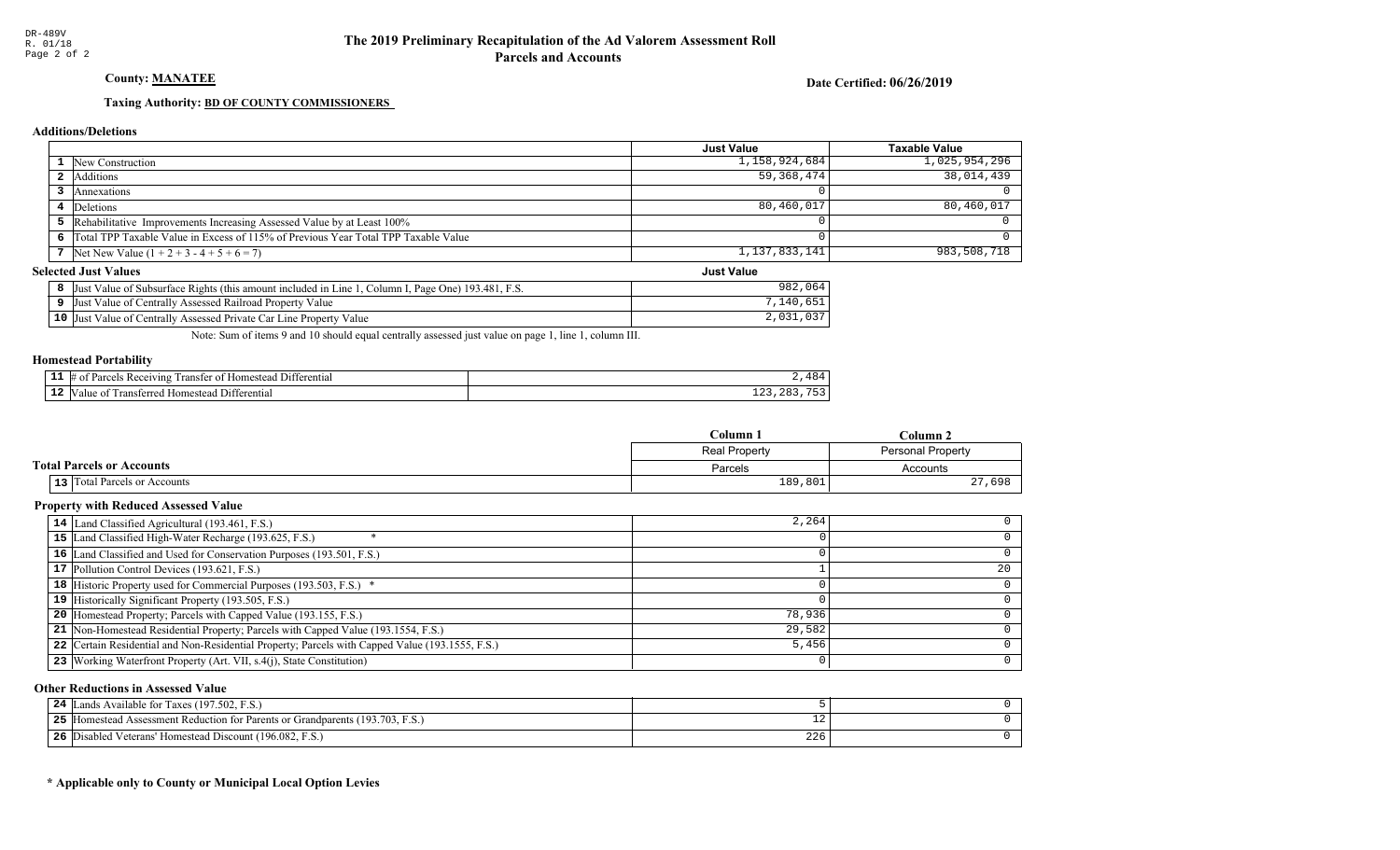| K. UI/IO<br><b>Value Data</b><br>Rule 12D-16.002, FAC<br>Eff. 01/18<br>Taxing Authority: BD OF COUNTY COMM-UNINCORP<br>Page 1 of 2             |                                            | <b>County: MANATEE</b>    |                              | Date Certified: 06/26/2019         |
|------------------------------------------------------------------------------------------------------------------------------------------------|--------------------------------------------|---------------------------|------------------------------|------------------------------------|
| Check one of the following:                                                                                                                    |                                            |                           |                              |                                    |
| Municipality<br>$\boldsymbol{\times}$ County                                                                                                   |                                            |                           |                              |                                    |
| _ Independent Special District<br>_ School District                                                                                            | Column I                                   | Column II                 | Column III                   | Column IV                          |
| Separate Reports for MSTUs, Dependent Districts and Water Management Basins are not required                                                   | <b>Real Property Including</b>             | Personal                  | <b>Centrally Assessed</b>    | <b>Total Property</b>              |
| <b>Just Value</b>                                                                                                                              | <b>Subsurface Rights</b><br>35,990,470,146 | Property<br>2,932,557,230 | <b>Property</b><br>7,961,814 | $38,930,989,190$ 1                 |
| 1 Just Value (193.011, F.S.)<br>Just Value of All Property in the Following Categories                                                         |                                            |                           |                              |                                    |
| 2 Just Value of Land Classified Agricultural (193.461, F.S.)                                                                                   | 1,050,510,351                              |                           | 0                            | $1,050,510,351$ 2                  |
| 3 Just Value of Land Classified High-Water Recharge (193.625, F.S.)                                                                            | 0                                          |                           | $\mathbf 0$                  | $0\vert 3$                         |
| 4 Just Value of Land Classified and Used for Conservation Purposes (193.501, F.S.)                                                             | 0                                          |                           | 0                            | $0\quad 4$                         |
| 5 Just Value of Pollution Control Devices (193.621, F.S.)                                                                                      | 331,400                                    | 238,534,184               | 0                            | $238,865,584$ 5                    |
| 6 Just Value of Historic Property used for Commercial Purposes (193.503, F.S.) *                                                               | $\Omega$                                   | $\Omega$                  | $\mathbf 0$                  | $0\vert 6$                         |
| 7 Just Value of Historically Significant Property (193.505, F.S.)                                                                              | $\Omega$                                   | $\Omega$                  | $\mathbf 0$                  | 0 <sub>7</sub>                     |
| 8 Just Value of Homestead Property (193.155, F.S.)                                                                                             | 18, 947, 482, 848                          | $\mathbf 0$               | $\mathsf 0$                  | 18, 947, 482, 848 8                |
| 9 Just Value of Non-Homestead Residential Property (193.1554, F.S.)                                                                            | 8,977,059,549                              | $\mathbf 0$               | $\mathbf 0$                  | $8,977,059,549$ 9                  |
| 10 Just Value of Certain Residential and Non-Residential Property (193.1555, F.S.)                                                             | 7,015,417,398                              | $\mathbf 0$               | 4,739,533                    | 7,020,156,931 10                   |
| 11 Just Value of Working Waterfront Property (Art. VII, s.4(j), State Constitution)                                                            | 0                                          | $\Omega$                  | $\overline{0}$               | 011                                |
| <b>Assessed Value of Differentials</b>                                                                                                         |                                            |                           |                              |                                    |
| 12 Homestead Assessment Differential: Just Value Minus Capped Value (193.155, F.S.)                                                            | 3,655,082,062                              | 0                         | $\mathbf 0$                  | $3,655,082,062$ 12                 |
| 13 Nonhomestead Residential Property Differential: Just Value Minus Capped Value (193.1554, F.S.)                                              | 359, 382, 261                              | $\mathbb O$               | $\mathbf 0$                  | 359, 382, 261 13<br>316,659,613 14 |
| 14 Certain Res. and Nonres. Real Property differential: Just Value Minus Capped Value (193.1555, F.S.)                                         | 316,659,613                                | $\circ$                   | $\mathbf 0$                  |                                    |
| <b>Assessed Value of All Property in the Following Categories</b>                                                                              |                                            |                           |                              |                                    |
| 15 Assessed Value of Land Classified Agricultural (193.461, F.S.)                                                                              | 125, 298, 873                              | $\overline{0}$            | $\circ$                      | $125, 298, 873$ 15                 |
| 16 Assessed Value of Land Classified High-Water Recharge (193.625, F.S.)                                                                       | $\mathbf{0}$                               | $\mathbf 0$               | $\circ$                      | 0 16                               |
| 17 Assessed Value of Land Classified and used for Conservation Purposes (193.501, F.S.)                                                        |                                            | $\Omega$                  | 0                            | 0 17                               |
| 18 Assessed Value of Pollution Control Devices (193.621, F.S.)                                                                                 | 331,400                                    | 5,509,236                 | $\Omega$                     | $5,840,636$ 18                     |
| 19 Assessed Value of Historic Property used for Commercial Purposes (193.503, F.S.)                                                            |                                            | $\mathbf{0}$              | 0                            | 0 19                               |
| 20 Assessed Value of Historically Significant Property (193.505, F.S.)                                                                         |                                            | $\mathbb O$               | $\mathbf 0$                  | 0 20                               |
| 21 Assessed Value of Homestead Property (193.155, F.S.)                                                                                        | 15, 292, 400, 786                          | $\mathbf 0$               | 0                            | 15, 292, 400, 786 21               |
| 22 Assessed Value of Non-Homestead Residential Property (193.1554, F.S.)                                                                       | 8,617,677,288                              | $\Omega$                  | $\Omega$                     | 8,617,677,288 22                   |
| 23 Assessed Value of Certain Residential and Non-Residential Property (193.1555, F.S.)                                                         | 6,698,757,785<br>$\Omega$                  | $\circ$<br>$\Omega$       | 4,739,533                    | $6,703,497,318$ 23                 |
| 24 Assessed Value of Working Waterfront Property (Art. VII, s.4(j), State Constitution)                                                        |                                            |                           | 0                            | 0 24                               |
| <b>Total Assessed Value</b><br>25 Total Assessed Value [Line 1 minus (2 through 11) plus (15 through 24)                                       | 30, 734, 134, 732                          | 2,699,532,282             | 7,961,814                    | 33, 441, 628, 828 25               |
| <b>Exemptions</b>                                                                                                                              |                                            |                           |                              |                                    |
| <b>26</b> \$25,000 Homestead Exemption $(196.031(1)(a), F.S.)$                                                                                 | 1,834,233,255                              | $\mathbf 0$               | $\mathsf{O}$                 | 1,834,233,255 26                   |
| 27 Additional \$25,000 Homestead Exemption $(196.031(1)(b), F.S.)$                                                                             | 1,630,694,269                              | $\mathbf 0$               | $\mathbb O$                  | 1,630,694,269 27                   |
| <b>28</b> Additional Homestead Exemption Age 65 & Older up to \$50,000 (196.075, F.S.)                                                         | 59,948,445                                 | $\Omega$                  | $\Omega$                     | 59, 948, 445 28                    |
| 29 Tangible Personal Property \$25,000 Exemption (196.183, F.S.)                                                                               |                                            | 106, 474, 537             | 815,828                      | 107, 290, 365 29                   |
| 30 Governmental Exemption (196.199, 196.1993, F.S.)                                                                                            | 857, 555, 332                              | 3,507,113                 | $\Omega$                     | 861, 062, 445 30                   |
| 31 Institutional Exemptions - Charitable, Religious, Scientific, Literary, Educational (196.196.197, 196.1975, 196.1977, 196.1978,             | 541, 318, 252                              | 17,656,763                | $\Omega$                     | 558,975,015 31                     |
| 196.198, 196.1983, 196.1985, 196.1986, 196.1987, 196.1999, 196.2001, 196.2002, F.S.)                                                           |                                            |                           |                              |                                    |
| 32 Widows / Widowers Exemption (196.202, F.S.)<br>33 Disability / Blind Exemptions (196.081, 196.091, 196.101, 196.102, 196.202, 196.24, F.S.) | 4,064,196<br>204, 596, 462                 | 32,060                    | $\mathbf 0$<br>$\circ$       | 4,096,256 32                       |
| 34 Land Dedicated in Perpetuity for Conservation Purposes (196.26, F.S.                                                                        | $\mathbf 0$                                | 33,005<br>$\Omega$        | $\mathbf 0$                  | 204,629,46733<br>0 34              |
| 35 Historic Property Exemption (196.1961, 196.1997, 196.1998, F.S.) *                                                                          | $\mathbf 0$                                | $\mathbf 0$               | $\mathbf 0$                  | 0 35                               |
| 36 Econ. Dev. Exemption (196.1995, F.S.), Licensed Child Care Facility in Ent. Zone (196.095, F.S.)                                            | $\Omega$                                   | $\Omega$                  | $\Omega$                     | 0 36                               |
| 37 Lands Available for Taxes (197.502, F.S.)                                                                                                   | 265,586                                    | $\mathsf 0$               | 0                            | $265,586$ 37                       |
| 38 Homestead Assessment Reduction for Parents or Grandparents (193.703, F.S.)                                                                  | 761,478                                    | $\overline{0}$            | $\mathbb O$                  | 761,478 38                         |
| 39 Disabled Veterans' Homestead Discount (196.082, F.S.)                                                                                       | 20,831,846                                 | $\mathbf 0$               | $\mathbf 0$                  | 20,831,846 39                      |
| 40 Deployed Service Member's Homestead Exemption (196.173, F.S.)                                                                               | 207,002                                    | 0                         | $\mathsf{O}$                 | 207,002 40                         |
| 41 Additional Homestead Exemption Age 65 and Older and 25 Year Residence (196.075, F.S.)                                                       | $\mathbf{0}$                               | $\mathbb O$               | $\mathsf{O}$                 | 0 41                               |
| 42 Renewable Energy Source Devices 80% Exemption (195.182, F.S.)                                                                               | 0                                          | 0                         | $\mathbf 0$                  | 0 42                               |
| <b>Total Exempt Value</b>                                                                                                                      |                                            |                           |                              |                                    |
| 43 Total Exempt Value (add lines 26 through 42)<br><b>Total Taxable Value</b>                                                                  | 5, 154, 476, 123                           | 127,703,478               | 815,828                      | $5,282,995,429$ 43                 |
|                                                                                                                                                |                                            |                           |                              |                                    |
| 44 Total Taxable Value (line 25 minus 43)                                                                                                      | 25, 579, 658, 609                          | 2,571,828,804             | 7,145,986                    | 28, 158, 633, 399 44               |

# \* Applicable only to County or Municipal Local Option Levies

Note: Columns I and II should not include values for centrally assessed property. Column III should include both real and personal centrally assessed values.

DR-489V<br>R. 01/18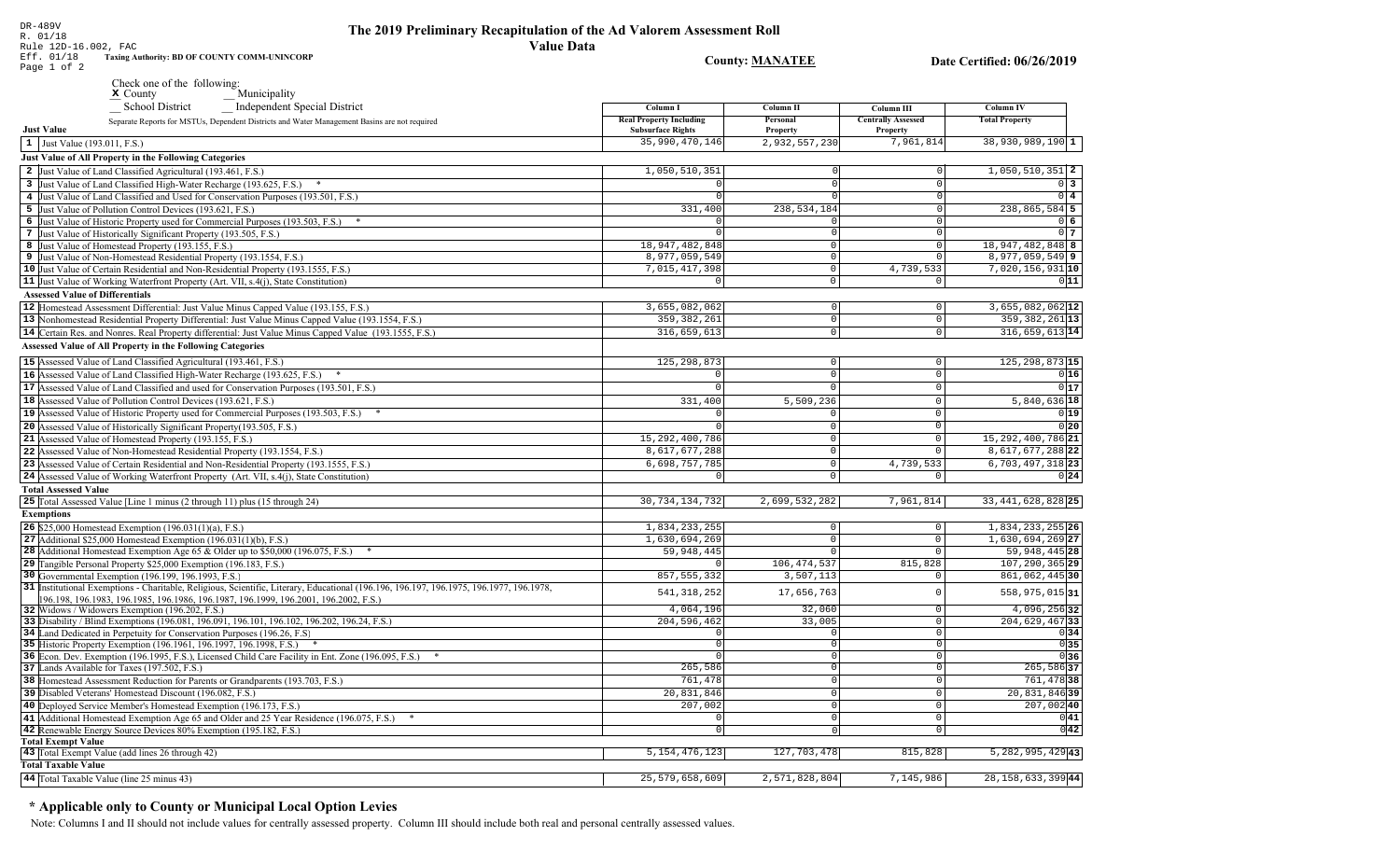# County: **MANATEE**

Date Certified: 06/26/2019

Just Value

#### Taxing Authority: **BD OF COUNTY COMM-UNINCORP**

#### **Additions/Deletions**

|                                                                                      | <b>Just Value</b> | Taxable Value |
|--------------------------------------------------------------------------------------|-------------------|---------------|
| <b>1</b> New Construction                                                            | 1,015,461,867     | 890,291,350   |
| 2 Additions                                                                          | 52,966,672        | 32,197,500    |
| <b>3</b> Annexations                                                                 | $-1,959,411$      | $-1,959,411$  |
| Deletions                                                                            | 70,254,211        | 70,254,211    |
| 5 Rehabilitative Improvements Increasing Assessed Value by at Least 100%             |                   |               |
| 6 Total TPP Taxable Value in Excess of 115% of Previous Year Total TPP Taxable Value |                   |               |
| 7 Net New Value $(1 + 2 + 3 - 4 + 5 + 6 = 7)$                                        | 996,214,917       | 850, 275, 228 |

#### **Selected Just Values**

| Column I, Page One) 193.481, F.S.<br>Value of Subsurface Rights (this amount included in Line 1.<br>Just | $\sim$ $\sim$ $\sim$<br>981<br>ے ت |
|----------------------------------------------------------------------------------------------------------|------------------------------------|
| Assessed Railroad Property<br>Value<br>Just<br>Value of Centrally.                                       | <b>UILLI</b>                       |
| $10$ Just<br>Assessed Private Car Line Property Value<br>: Value of Centrally.                           | r o o<br>1,750<br>50U              |

Note: Sum of items 9 and 10 should equal centrally assessed just value on page 1, line 1, column III.

#### Homestead Portability

| --- | nn<br>euvinc<br>מבידי<br>enua |              |
|-----|-------------------------------|--------------|
| --  | rans<br>י הי<br>ent.          | $\sim$<br>ᅩັ |

|                                     | $C$ olumn<br>Column 2 |                   |
|-------------------------------------|-----------------------|-------------------|
|                                     | <b>Real Property</b>  | Personal Property |
| <b>Total Parcels or Accounts</b>    | Parcels               | Accounts          |
| <b>13</b> Total Parcels or Accounts | 149, 416'             | 21,282            |

#### Property with Reduced Assessed Value

| 14 Land Classified Agricultural (193.461, F.S.)                                                 | 2,243  |    |
|-------------------------------------------------------------------------------------------------|--------|----|
| 15 Land Classified High-Water Recharge (193.625, F.S.)                                          |        |    |
| 16 Land Classified and Used for Conservation Purposes (193.501, F.S.)                           |        |    |
| 17 Pollution Control Devices (193.621, F.S.)                                                    |        | 18 |
| 18 Historic Property used for Commercial Purposes (193.503, F.S.) *                             |        |    |
| 19 Historically Significant Property (193.505, F.S.)                                            |        |    |
| <b>20</b> Homestead Property; Parcels with Capped Value (193.155, F.S.)                         | 64,677 |    |
| 21 Non-Homestead Residential Property; Parcels with Capped Value (193.1554, F.S.)               | 20,792 |    |
| 22 Certain Residential and Non-Residential Property; Parcels with Capped Value (193.1555, F.S.) | 3.912  |    |
| 23 Working Waterfront Property (Art. VII, s.4(j), State Constitution)                           |        | 0  |

#### Other Reductions in Assessed Value

| 24 | Lands Available for Taxes (197.502, F.S.)             |        |  |
|----|-------------------------------------------------------|--------|--|
| 25 | Figure 193.703, F.S.)                                 |        |  |
| 26 | Disabled Veterans' Homestead Discount (196.082, F.S.) | $\sim$ |  |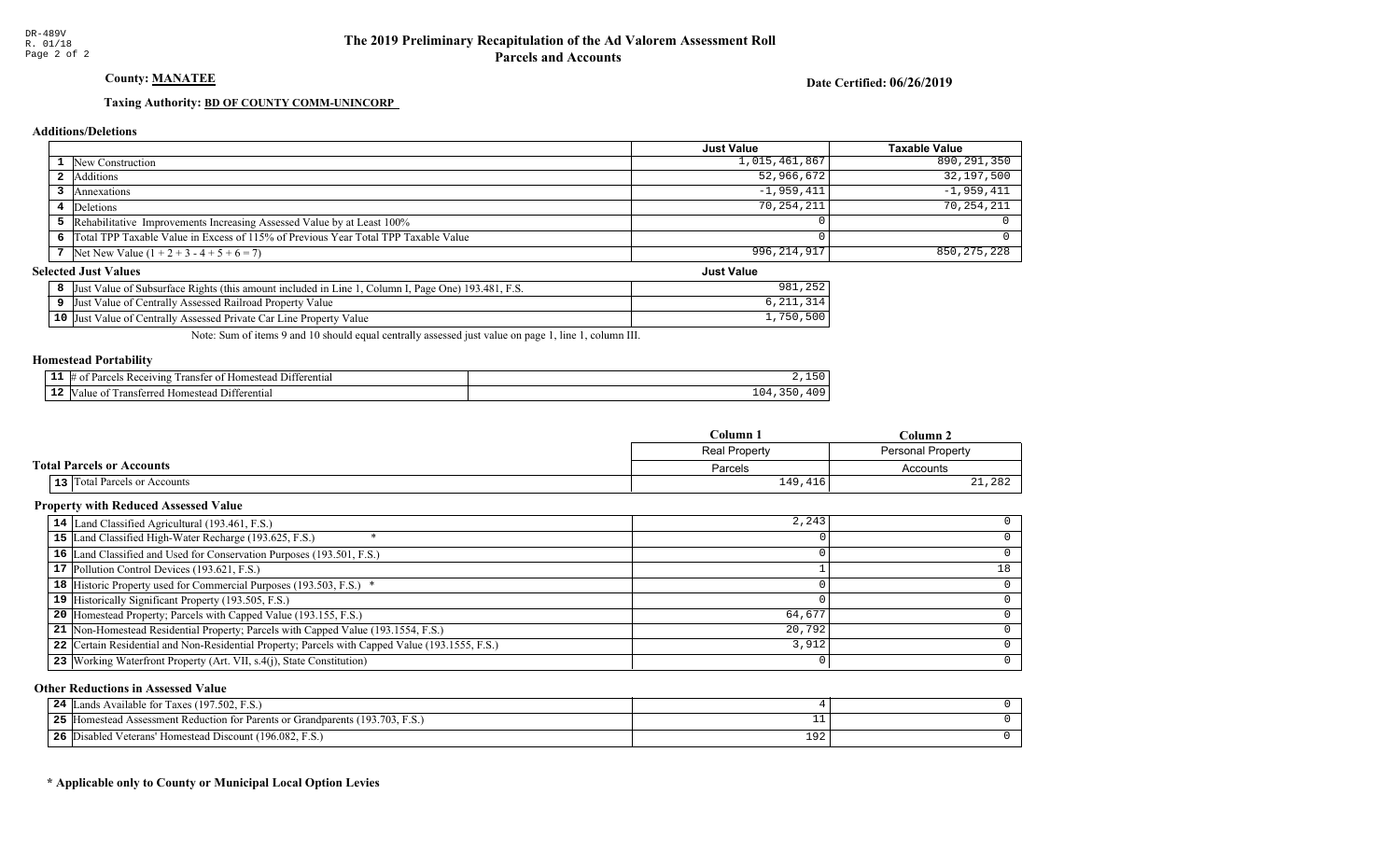# The 2019 Preliminary Recapitulation of the Ad Valorem Assessment Roll **Value Data**

**Taxing Authority: PALMAIRE MSTU** Check one of the following:<br> $\sum_{x}$  County

# **County: MANATEE**

Date Certified: 06/26/2019

| $\triangle$ county<br>$\equiv$ wrumcipanty                                                                                                                                                                                      |                                                            |                               |                                       |                                   |
|---------------------------------------------------------------------------------------------------------------------------------------------------------------------------------------------------------------------------------|------------------------------------------------------------|-------------------------------|---------------------------------------|-----------------------------------|
| <b>School District</b><br><b>Independent Special District</b>                                                                                                                                                                   | Column I                                                   | <b>Column II</b>              | Column III                            | <b>Column IV</b>                  |
| Separate Reports for MSTUs, Dependent Districts and Water Management Basins are not required<br><b>Just Value</b>                                                                                                               | <b>Real Property Including</b><br><b>Subsurface Rights</b> | Personal<br>Property          | <b>Centrally Assessed</b><br>Property | <b>Total Property</b>             |
| 1 Just Value (193.011, F.S.)                                                                                                                                                                                                    | 620,988,335                                                |                               |                                       | $620,988,335$ 1                   |
| <b>Just Value of All Property in the Following Categories</b>                                                                                                                                                                   |                                                            |                               |                                       |                                   |
| 2 Just Value of Land Classified Agricultural (193.461, F.S.)                                                                                                                                                                    | $\Omega$                                                   |                               |                                       | $0\quad 2$                        |
|                                                                                                                                                                                                                                 | $\Omega$                                                   |                               | $\Omega$                              | $\overline{0}$ 3                  |
| 3 Just Value of Land Classified High-Water Recharge (193.625, F.S.)                                                                                                                                                             | $\Omega$                                                   | <sup>0</sup>                  | $\Omega$                              | $0\overline{4}$                   |
| 4 Just Value of Land Classified and Used for Conservation Purposes (193.501, F.S.)                                                                                                                                              | $\Omega$                                                   |                               |                                       | $0\overline{5}$                   |
| 5 Just Value of Pollution Control Devices (193.621, F.S.)                                                                                                                                                                       | $\Omega$                                                   | $\cap$                        | $\Omega$                              | 06                                |
| 6 Just Value of Historic Property used for Commercial Purposes (193.503, F.S.) *                                                                                                                                                |                                                            | 0                             | $\Omega$                              | 0 <sub>7</sub>                    |
| 7 Just Value of Historically Significant Property (193.505, F.S.)                                                                                                                                                               | 335, 399, 878                                              | $\Omega$                      | $\Omega$                              | 335, 399, 878 8                   |
| 8 Just Value of Homestead Property (193.155, F.S.)<br>9 Just Value of Non-Homestead Residential Property (193.1554, F.S.)                                                                                                       | 187,571,340                                                | $\circ$                       | 0                                     | 187,571,340 9                     |
| 10 Just Value of Certain Residential and Non-Residential Property (193.1555, F.S.)                                                                                                                                              | 98,017,117                                                 | $\Omega$                      | $\mathsf{O}\xspace$                   | $98,017,117$  10                  |
| 11 Just Value of Working Waterfront Property (Art. VII, s.4(j), State Constitution)                                                                                                                                             | 0                                                          | $\circ$                       | 0                                     | 011                               |
| <b>Assessed Value of Differentials</b>                                                                                                                                                                                          |                                                            |                               |                                       |                                   |
|                                                                                                                                                                                                                                 |                                                            |                               |                                       |                                   |
| 12 Homestead Assessment Differential: Just Value Minus Capped Value (193.155, F.S.)                                                                                                                                             | 67,304,680<br>2,150,008                                    | $\mathbf 0$<br>$\overline{0}$ | $\overline{0}$<br>$\overline{0}$      | $67,304,680$ 12<br>$2,150,008$ 13 |
| 13 Nonhomestead Residential Property Differential: Just Value Minus Capped Value (193.1554, F.S.)                                                                                                                               |                                                            |                               |                                       |                                   |
| 14 Certain Res. and Nonres. Real Property differential: Just Value Minus Capped Value (193.1555, F.S.)                                                                                                                          | 4,259,198                                                  | $\overline{0}$                | $\mathbf{0}$                          | 4, 259, 198 14                    |
| <b>Assessed Value of All Property in the Following Categories</b>                                                                                                                                                               |                                                            |                               |                                       |                                   |
| 15 Assessed Value of Land Classified Agricultural (193.461, F.S.)                                                                                                                                                               | $\Omega$                                                   | $\mathbf 0$                   | $\mathsf{O}\xspace$                   | 0 15                              |
| 16 Assessed Value of Land Classified High-Water Recharge (193.625, F.S.)                                                                                                                                                        | $\circ$                                                    | $\mathbf{0}$                  | $\Omega$                              | 0 16                              |
| 17 Assessed Value of Land Classified and used for Conservation Purposes (193.501, F.S.)                                                                                                                                         | $\cap$                                                     | $\Omega$                      | $\Omega$                              | 0 17                              |
| 18 Assessed Value of Pollution Control Devices (193.621, F.S.)                                                                                                                                                                  | $\Omega$                                                   | $\Omega$                      | $\mathbb O$                           | 0 18                              |
| 19 Assessed Value of Historic Property used for Commercial Purposes (193.503, F.S.) *                                                                                                                                           | $\Omega$                                                   | $\mathbf{0}$                  | $\Omega$                              | 0 19                              |
| 20 Assessed Value of Historically Significant Property (193.505, F.S.)                                                                                                                                                          |                                                            | $\Omega$                      | $\mathbf 0$                           | 0 20                              |
| 21 Assessed Value of Homestead Property (193.155, F.S.)                                                                                                                                                                         | 268,095,198                                                | $\Omega$                      | $\mathsf 0$                           | 268,095,198 21                    |
| 22 Assessed Value of Non-Homestead Residential Property (193.1554, F.S.)                                                                                                                                                        | 185, 421, 332                                              | $\Omega$                      | $\overline{0}$                        | 185, 421, 332 22                  |
| 23 Assessed Value of Certain Residential and Non-Residential Property (193.1555, F.S.)                                                                                                                                          | 93,757,919                                                 | $\mathbb O$                   | $\mathbb O$                           | 93, 757, 919 23                   |
| 24 Assessed Value of Working Waterfront Property (Art. VII, s.4(j), State Constitution)                                                                                                                                         |                                                            | $\mathsf 0$                   | $\mathsf 0$                           | 0 24                              |
|                                                                                                                                                                                                                                 |                                                            |                               |                                       |                                   |
| <b>Total Assessed Value</b>                                                                                                                                                                                                     |                                                            |                               |                                       |                                   |
| 25 Total Assessed Value [Line 1 minus (2 through 11) plus (15 through 24)                                                                                                                                                       | 547, 274, 449                                              | 0                             | 0                                     | 547, 274, 449 25                  |
| <b>Exemptions</b>                                                                                                                                                                                                               |                                                            |                               |                                       |                                   |
| <b>26</b> \$25,000 Homestead Exemption $(196.031(1)(a), F.S.)$                                                                                                                                                                  | 35, 325, 000                                               | $\Omega$                      | $\circ$                               | 35,325,000 26                     |
| 27 Additional \$25,000 Homestead Exemption $(196.031(1)(b), F.S.)$                                                                                                                                                              | 34, 485, 763                                               | $\overline{0}$                | $\mathsf 0$                           | 34, 485, 763 27                   |
| <b>28</b> Additional Homestead Exemption Age 65 & Older up to \$50,000 (196.075, F.S.)                                                                                                                                          | 1,648,000                                                  | $\overline{0}$                | $\mathsf 0$                           | $1,648,000$ 28                    |
| 29 Tangible Personal Property \$25,000 Exemption (196.183, F.S.)                                                                                                                                                                |                                                            | $\Omega$                      | $\circ$                               | 0 29                              |
| 30 Governmental Exemption (196.199, 196.1993, F.S.)                                                                                                                                                                             |                                                            | $\cap$                        | $\circ$                               | 0 30                              |
| 31 Institutional Exemptions - Charitable, Religious, Scientific, Literary, Educational (196.196, 196.197, 196.1975, 196.1977, 196.1978,<br>196.198, 196.1983, 196.1985, 196.1986, 196.1987, 196.1999, 196.2001, 196.2002, F.S.) |                                                            |                               | $\mathbb O$                           | 0 31                              |
| 32 Widows / Widowers Exemption (196.202, F.S.)                                                                                                                                                                                  | 143,500                                                    | $\Omega$                      | $\mathbb O$                           | $143,500$ 32                      |
| 33 Disability / Blind Exemptions (196.081, 196.091, 196.101, 196.102, 196.202, 196.24, F.S.)                                                                                                                                    | 3,369,704                                                  | $\overline{0}$                | $\mathsf 0$                           | $3,369,704$ 33                    |
| 34 Land Dedicated in Perpetuity for Conservation Purposes (196.26, F.S)                                                                                                                                                         |                                                            | $\overline{0}$                | $\Omega$                              | 0 34                              |
| 35 Historic Property Exemption (196.1961, 196.1997, 196.1998, F.S.) *                                                                                                                                                           | $\circ$                                                    | $\overline{0}$                | 0                                     | 0 35                              |
| 36 Econ. Dev. Exemption (196.1995, F.S.), Licensed Child Care Facility in Ent. Zone (196.095, F.S.)                                                                                                                             | $\Omega$                                                   | $\Omega$                      | $\circ$                               | 036                               |
| 37 Lands Available for Taxes (197.502, F.S.)                                                                                                                                                                                    | $\cap$                                                     | $\Omega$                      | $\circ$                               | 0 37                              |
| 38 Homestead Assessment Reduction for Parents or Grandparents (193.703, F.S.)                                                                                                                                                   | 52,392                                                     | 0                             | $\mathbb O$                           | $52,392$ 38                       |
| 39 Disabled Veterans' Homestead Discount (196.082, F.S.)                                                                                                                                                                        | 468,932                                                    | $\Omega$                      | $\Omega$                              | 468,93239                         |
| 40 Deployed Service Member's Homestead Exemption (196.173, F.S.)                                                                                                                                                                |                                                            | $\Omega$                      | $\mathsf{O}\xspace$                   | 0 40                              |
| 41 Additional Homestead Exemption Age 65 and Older and 25 Year Residence (196.075, F.S.)                                                                                                                                        | $\overline{0}$                                             | $\overline{0}$                | $\overline{0}$                        | 0 41                              |
| 42 Renewable Energy Source Devices 80% Exemption (195.182, F.S.)                                                                                                                                                                |                                                            | $\Omega$                      | 0 <sup>1</sup>                        | $ 0 $ 42                          |
| <b>Total Exempt Value</b>                                                                                                                                                                                                       |                                                            |                               |                                       |                                   |
| 43 Total Exempt Value (add lines 26 through 42)                                                                                                                                                                                 | 75, 493, 291                                               | 0                             | $\circ$                               | $75,493,291$  43                  |
| <b>Total Taxable Value</b>                                                                                                                                                                                                      |                                                            |                               |                                       |                                   |
| 44 Total Taxable Value (line 25 minus 43)                                                                                                                                                                                       | 471,781,158                                                | $\circ$                       | $\overline{0}$                        | 471,781,15844                     |
|                                                                                                                                                                                                                                 |                                                            |                               |                                       |                                   |

# \* Applicable only to County or Municipal Local Option Levies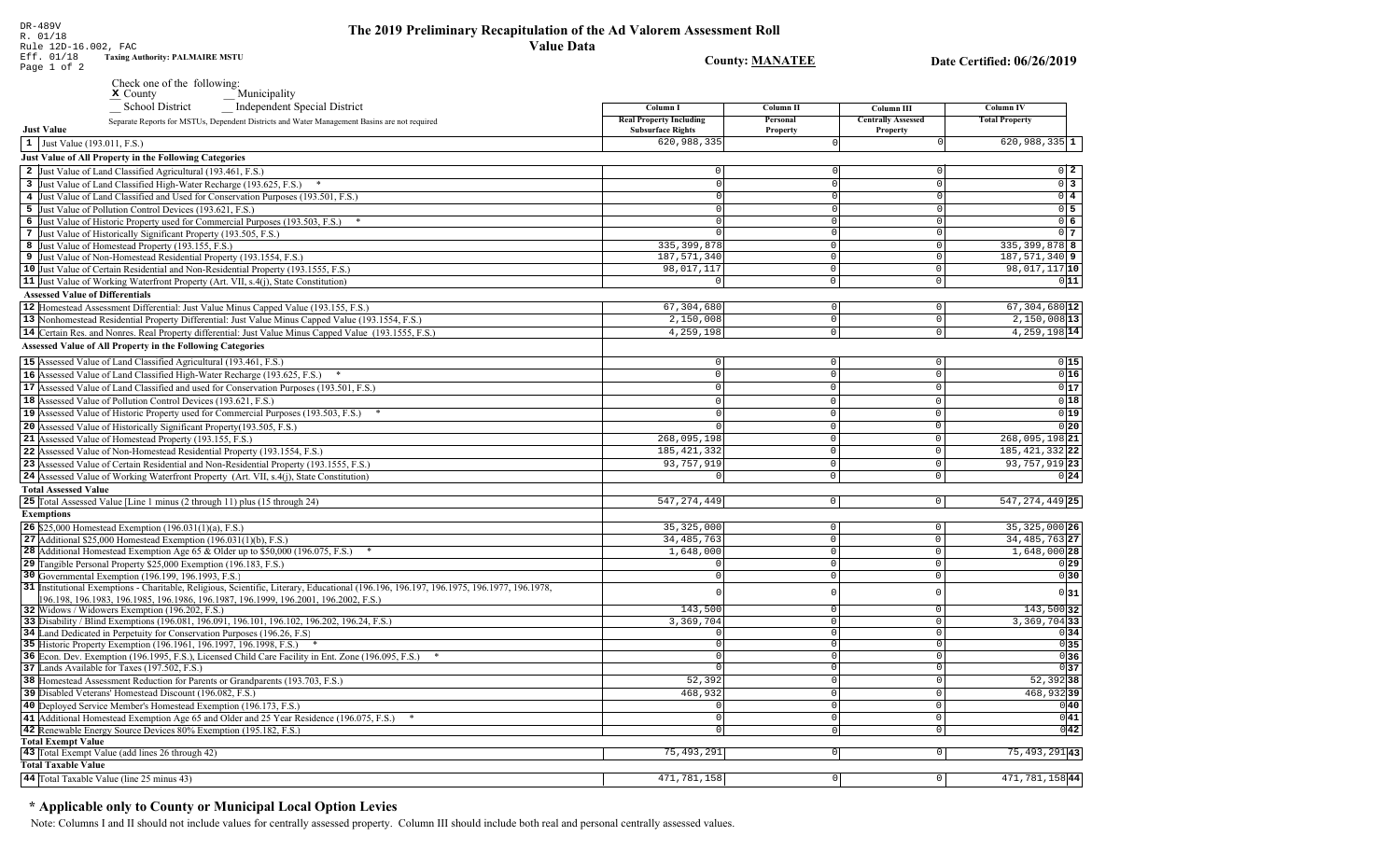# **County: MANATEE**

Date Certified: 06/26/2019

### Taxing Authority: PALMAIRE MSTU

#### **Additions/Deletions**

|                                                                                      | <b>Just Value</b> | <b>Taxable Value</b> |
|--------------------------------------------------------------------------------------|-------------------|----------------------|
| 1 New Construction                                                                   |                   | 0.                   |
| 2 Additions                                                                          | 156,010           | 147,800              |
| Annexations                                                                          |                   |                      |
| Deletions                                                                            |                   |                      |
| 5 Rehabilitative Improvements Increasing Assessed Value by at Least 100%             |                   |                      |
| 6 Total TPP Taxable Value in Excess of 115% of Previous Year Total TPP Taxable Value |                   |                      |
| 7   Net New Value $(1 + 2 + 3 - 4 + 5 + 6 = 7)$                                      | 156,010           | 147,800              |
| lected Just Values                                                                   | <b>Just Value</b> |                      |

#### **Selected Just Values**

| Just Value of Subsurface Rights (this amount included in Line 1, Column I, Page One) 193.481, F.S. |  |
|----------------------------------------------------------------------------------------------------|--|
| Just Value of Centrally Assessed Railroad Property Value                                           |  |
| 10 Just Value of Centrally Assessed Private Car Line Property Value                                |  |

Note: Sum of items 9 and 10 should equal centrally assessed just value on page 1, line 1, column III.

# **Homestead Portability**

| -- | /IN9<br>™enti…<br>ranste | -44 |
|----|--------------------------|-----|
| -- | entia.                   |     |

|                                     | Column 1             | Column 2                 |
|-------------------------------------|----------------------|--------------------------|
|                                     | <b>Real Property</b> | <b>Personal Property</b> |
| <b>Total Parcels or Accounts</b>    | Parcels              | Accounts                 |
| <b>13</b> Total Parcels or Accounts | 2,667                |                          |

# **Property with Reduced Assessed Value**

| 14 Land Classified Agricultural (193.461, F.S.)                                                 |       |  |
|-------------------------------------------------------------------------------------------------|-------|--|
| 15 Land Classified High-Water Recharge (193.625, F.S.)                                          |       |  |
| 16 Land Classified and Used for Conservation Purposes (193.501, F.S.)                           |       |  |
| 17 Pollution Control Devices (193.621, F.S.)                                                    |       |  |
| 18 Historic Property used for Commercial Purposes (193.503, F.S.) *                             |       |  |
| 19 Historically Significant Property (193.505, F.S.)                                            |       |  |
| <b>20</b> Homestead Property; Parcels with Capped Value (193.155, F.S.)                         | 1,246 |  |
| 21 Non-Homestead Residential Property; Parcels with Capped Value (193.1554, F.S.)               | 151   |  |
| 22 Certain Residential and Non-Residential Property; Parcels with Capped Value (193.1555, F.S.) |       |  |
| 23 Working Waterfront Property (Art. VII, s.4(j), State Constitution)                           |       |  |

#### **Other Reductions in Assessed Value**

| ands Available for Taxes (197.502, F.S.)<br>24                                       |  |
|--------------------------------------------------------------------------------------|--|
| 5 [Homestead Assessment Reduction for Parents or Grandparents (193.703, F.S.)<br>25. |  |
| Disabled Veterans' Homestead Discount (196.082, F.S.)<br>26                          |  |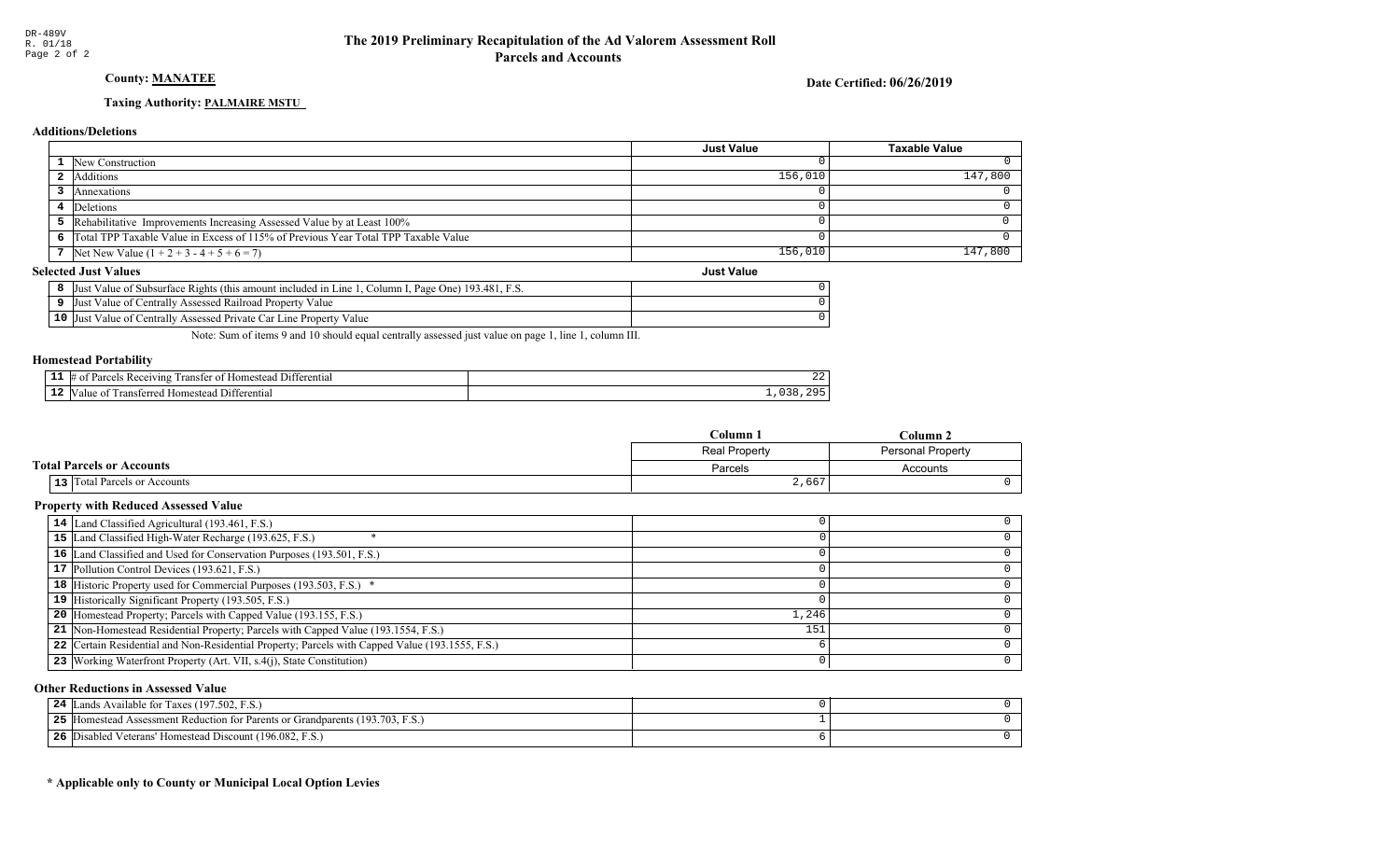DR-489V

R. 01/18

The 2019 Preliminary Recapitulation of the Ad Valorem Assessment Roll **Value Data** 

Rule 12D-16.002, FAC **Taxing Authority: CITY OF ANNA MARIA** Eff. 01/18 **County: MANATEE** Date Certified: 06/26/2019 Page 1 of 2 Check one of the following:  $\underline{\mathbf{x}}$  Municipality County School District Independent Special District Column I **Column II** Column III **Column IV Real Property Including** Personal **Centrally Assessed Total Property** Separate Reports for MSTUs, Dependent Districts and Water Management Basins are not required **Just Value Subsurface Rights** Property Property 1,443,636,789  $6,341,404$  $1,449,978,193$ <sup>1</sup>  $\vert 1 \vert$  Just Value (193.011, F.S.) **Just Value of All Property in the Following Categories** 2 Just Value of Land Classified Agricultural (193.461, F.S.)  $\Omega$  $0\quad 2$ 3 Just Value of Land Classified High-Water Recharge (193.625, F.S.) \*  $0\overline{3}$  $\Omega$  $\Omega$ 4 Just Value of Land Classified and Used for Conservation Purposes (193.501, F.S.)  $0\vert 4$ 5 Just Value of Pollution Control Devices (193.621, F.S.)  $0\overline{5}$  $\Omega$ 6 Just Value of Historic Property used for Commercial Purposes (193.503, F.S.) \*  $0\overline{6}$ 7 Just Value of Historically Significant Property (193.505, F.S.)  $0<sub>1</sub>$  $\Omega$ 413.527.158 413.527.158 8 8 Just Value of Homestead Property (193.155, F.S.)  $\Omega$ 947, 929, 954 9 947, 929, 954 9 Just Value of Non-Homestead Residential Property (193.1554, F.S.)  $\Omega$ 10 Just Value of Certain Residential and Non-Residential Property (193.1555, F.S.) 82, 179, 677  $\circ$ 82, 179, 677 10 11 Just Value of Working Waterfront Property (Art. VII, s.4(j), State Constitution)  $\overline{\circ}$  $011$  $\overline{0}$ **Assessed Value of Differentials** 157, 107, 418 157, 107, 418 12 12 Homestead Assessment Differential: Just Value Minus Capped Value (193.155, F.S.)  $\Omega$  $\Omega$ 24, 229, 705 24, 229, 705 13 13 Nonhomestead Residential Property Differential: Just Value Minus Capped Value (193.1554, F.S.)  $\mathbb O$  $\Omega$ 14 Certain Res. and Nonres. Real Property differential: Just Value Minus Capped Value (193.1555, F.S.) 7,307,671  $\overline{0}$ 7,307,671 14 **Assessed Value of All Property in the Following Categories** 15 Assessed Value of Land Classified Agricultural (193.461, F.S.)  $\Omega$  $\Omega$  $0|15$ 16 Assessed Value of Land Classified High-Water Recharge (193.625, F.S.)  $0|16$  $\mathbb O$  $\Omega$  $\Omega$  $0|17$ **17** Assessed Value of Land Classified and used for Conservation Purposes (193.501, F.S.)  $|0|$  $\mathbf{0}$  $\overline{0}$  $0|18$ 18 Assessed Value of Pollution Control Devices (193.621, F.S.)  $\Omega$  $\cap$  $\Omega$  $0|19|$ 19 Assessed Value of Historic Property used for Commercial Purposes (193.503, F.S.) \*  $\Omega$  $\Omega$ 20 Assessed Value of Historically Significant Property (193.505, F.S.)  $0|20|$  $\cap$  $\Omega$ 256, 419, 740 21 Assessed Value of Homestead Property (193.155, F.S.) 256, 419, 740 21  $\cap$ 22 Assessed Value of Non-Homestead Residential Property (193.1554, F.S.) 923,700,249  $\Omega$ 923, 700, 249 22 74,872,006 74,872,006 23 23 Assessed Value of Certain Residential and Non-Residential Property (193.1555, F.S.)  $\cap$  $\Omega$ 24 Assessed Value of Working Waterfront Property (Art. VII, s.4(j), State Constitution)  $0|24|$  $\mathsf{O}$  $\circ$ **Total Assessed Value** 25 Total Assessed Value [Line 1 minus (2 through 11) plus (15 through 24) 1,254,991,995  $6,341,404$  $|0|$ 1, 261, 333, 399 25 **Exemptions** 11,200,000 **26** \$25,000 Homestead Exemption  $(196.031(1)(a), F.S.)$  $\overline{0}$  $11,200,000$  26  $11, 176, 330$  27 27 Additional \$25,000 Homestead Exemption  $(196.031(1)(b), F.S.)$  $11, 176, 330$  $\circ$  $369,500$  $369,500$  28 28 Additional Homestead Exemption Age 65 & Older up to \$50,000 (196.075, F.S.) \*  $\overline{0}$  $\sqrt{ }$ 29 Tangible Personal Property \$25,000 Exemption (196.183, F.S.) 826,044  $\circ$ 826,044 29 30 Governmental Exemption (196.199, 196.1993, F.S.)  $28,637,073$  $\overline{\circ}$  $28.637.07330$ 31 Institutional Exemptions - Charitable, Religious, Scientific, Literary, Educational (196.196, 196.197, 196.1977, 196.1977, 196.1978, 7,421,840 24,810  $\circ$  $7,446,650$  31 196.198, 196.1983, 196.1985, 196.1986, 196.1987, 196.1999, 196.2001, 196.2002, F.S.) 43.500  $43,500$  32 32 Widows / Widowers Exemption (196.202, F.S.)  $\Omega$ 33 Disability / Blind Exemptions (196.081, 196.091, 196.101, 196.102, 196.202, 196.24, F.S.) 1,401,357  $\overline{0}$  $1,401,357$  33 34 Land Dedicated in Perpetuity for Conservation Purposes (196.26, F.S)  $\cap$  $\overline{\circ}$  $0|34|$  $0|35|$ 35 Historic Property Exemption (196.1961, 196.1997, 196.1998, F.S.) \*  $\Omega$  $\circ$  $\overline{0}$ 36 36 Econ. Dev. Exemption (196.1995, F.S.), Licensed Child Care Facility in Ent. Zone (196.095, F.S.) \*  $\sqrt{ }$  $\overline{0}$ 37 Lands Available for Taxes (197.502, F.S.)  $\overline{0}$  $0|37$ 38 Homestead Assessment Reduction for Parents or Grandparents (193.703, F.S.)  $\sqrt{38}$  $\overline{0}$  $85,158$ 39 Disabled Veterans' Homestead Discount (196.082, F.S.)  $85,158$  39  $\overline{0}$ 40 Deployed Service Member's Homestead Exemption (196.173, F.S.)  $\overline{0}$  $0|40|$  $\Omega$  $\overline{\circ}$  $0|41|$ 41 Additional Homestead Exemption Age 65 and Older and 25 Year Residence (196.075, F.S.) \*  $\Omega$  $\overline{0|42|}$ 42 Renewable Energy Source Devices 80% Exemption (195.182, F.S.)  $\overline{0}$  $\overline{0}$ **Total Exempt Value** 43 Total Exempt Value (add lines 26 through 42) 60, 334, 758 850,854  $\boxed{0}$  $61, 185, 612$  43 **Total Taxable Value** 

#### 44 Total Taxable Value (line 25 minus 43) 1, 194, 657, 237  $5,490,550$  $|0|$ 1,200,147,78744

### \* Applicable only to County or Municipal Local Option Levies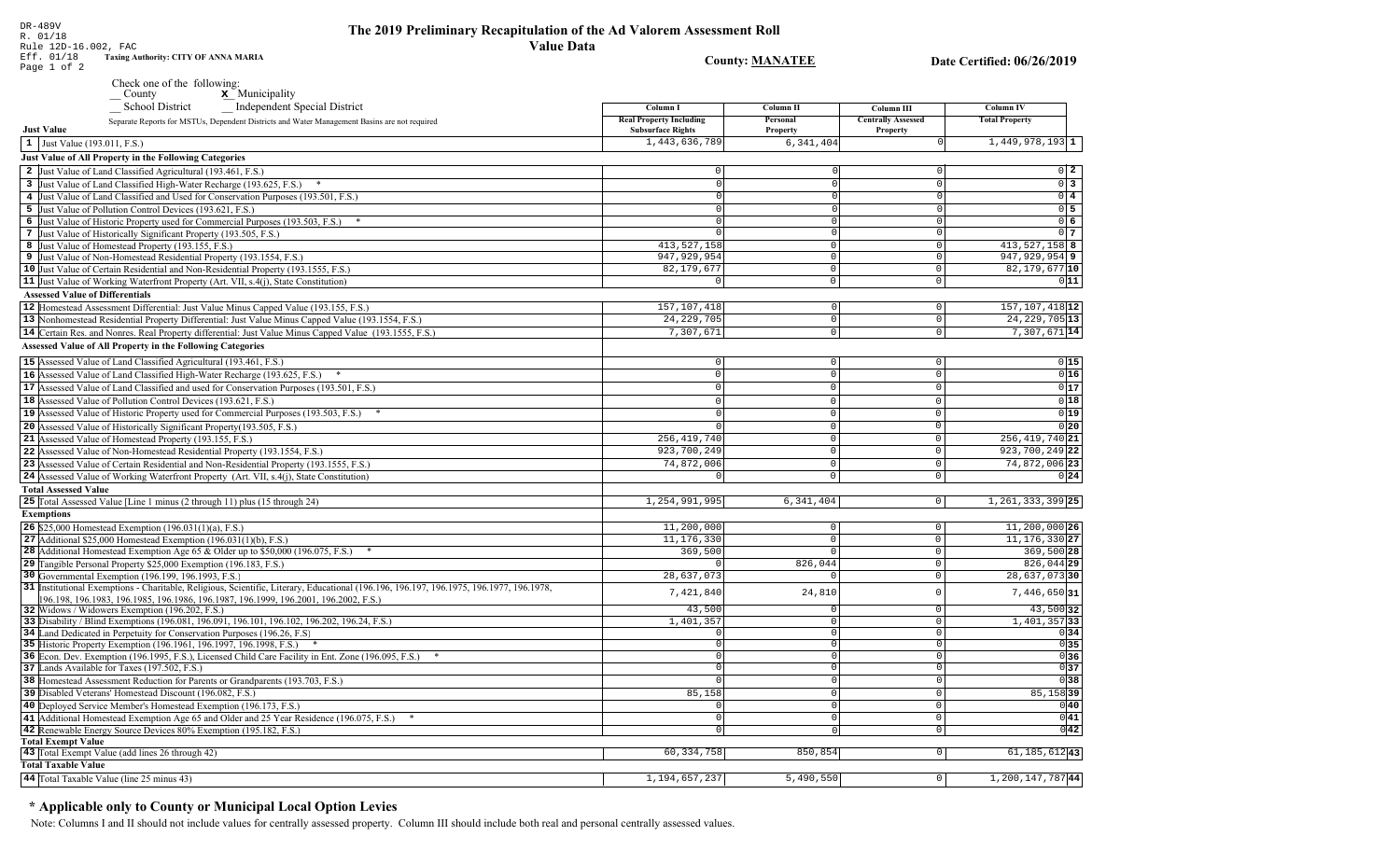# County: **MANATEE**

Date Certified: 06/26/2019

Just Value

#### Taxing Authority: CITY OF ANNA MARIA

#### **Additions/Deletions**

|                                                                                      | <b>Just Value</b> | <b>Taxable Value</b> |
|--------------------------------------------------------------------------------------|-------------------|----------------------|
| <b>1</b> New Construction                                                            | 25,060,747        | 24,860,747           |
| Additions                                                                            | 622,785           | 622,785              |
| Annexations                                                                          |                   |                      |
| 4 Deletions                                                                          | 2,443,699         | 2,443,699            |
| 5 Rehabilitative Improvements Increasing Assessed Value by at Least 100%             |                   |                      |
| 6 Total TPP Taxable Value in Excess of 115% of Previous Year Total TPP Taxable Value |                   |                      |
| 7 Net New Value $(1 + 2 + 3 - 4 + 5 + 6 = 7)$                                        | 23, 239, 833      | 23,039,833           |

#### **Selected Just Values**

|     | ., Page One) 193.481, F.S.<br>Column I.<br>Value of Subsurface Rights (this amount included in Line<br>Just |  |
|-----|-------------------------------------------------------------------------------------------------------------|--|
|     | Just Value of Centrally Assessed Railroad Property Value                                                    |  |
| 10' | Value of Centrally Assessed Private Car Line Property Value<br>Just                                         |  |

Note: Sum of items 9 and 10 should equal centrally assessed just value on page 1, line 1, column III.

#### Homestead Portability

| --<br>-- | $^7$ 111.2<br>ranste<br>entia.<br>nr |  |
|----------|--------------------------------------|--|
| --       | terentia                             |  |

|                                     | Column 1<br>Column 2 |          |
|-------------------------------------|----------------------|----------|
|                                     | <b>Real Property</b> |          |
| <b>Total Parcels or Accounts</b>    | Parcels              | Accounts |
| <b>13</b> Total Parcels or Accounts | 1,698                | 141      |

#### Property with Reduced Assessed Value

| 14 Land Classified Agricultural (193.461, F.S.)                                                 |     |  |
|-------------------------------------------------------------------------------------------------|-----|--|
| 15 Land Classified High-Water Recharge (193.625, F.S.)                                          |     |  |
| 16 Land Classified and Used for Conservation Purposes (193.501, F.S.)                           |     |  |
| 17 Pollution Control Devices (193.621, F.S.)                                                    |     |  |
| 18 Historic Property used for Commercial Purposes (193.503, F.S.) *                             |     |  |
| 19 Historically Significant Property (193.505, F.S.)                                            |     |  |
| <b>20</b> Homestead Property; Parcels with Capped Value (193.155, F.S.)                         | 425 |  |
| 21 Non-Homestead Residential Property; Parcels with Capped Value (193.1554, F.S.)               | 373 |  |
| 22 Certain Residential and Non-Residential Property; Parcels with Capped Value (193.1555, F.S.) | 65  |  |
| 23 Working Waterfront Property (Art. VII, s.4(j), State Constitution)                           |     |  |

#### Other Reductions in Assessed Value

| ands Available for Taxes (197.502, F.S.)<br>24                                       |  |
|--------------------------------------------------------------------------------------|--|
| 5 [Homestead Assessment Reduction for Parents or Grandparents (193.703, F.S.)<br>25. |  |
| Disabled Veterans' Homestead Discount (196.082, F.S.)<br>26                          |  |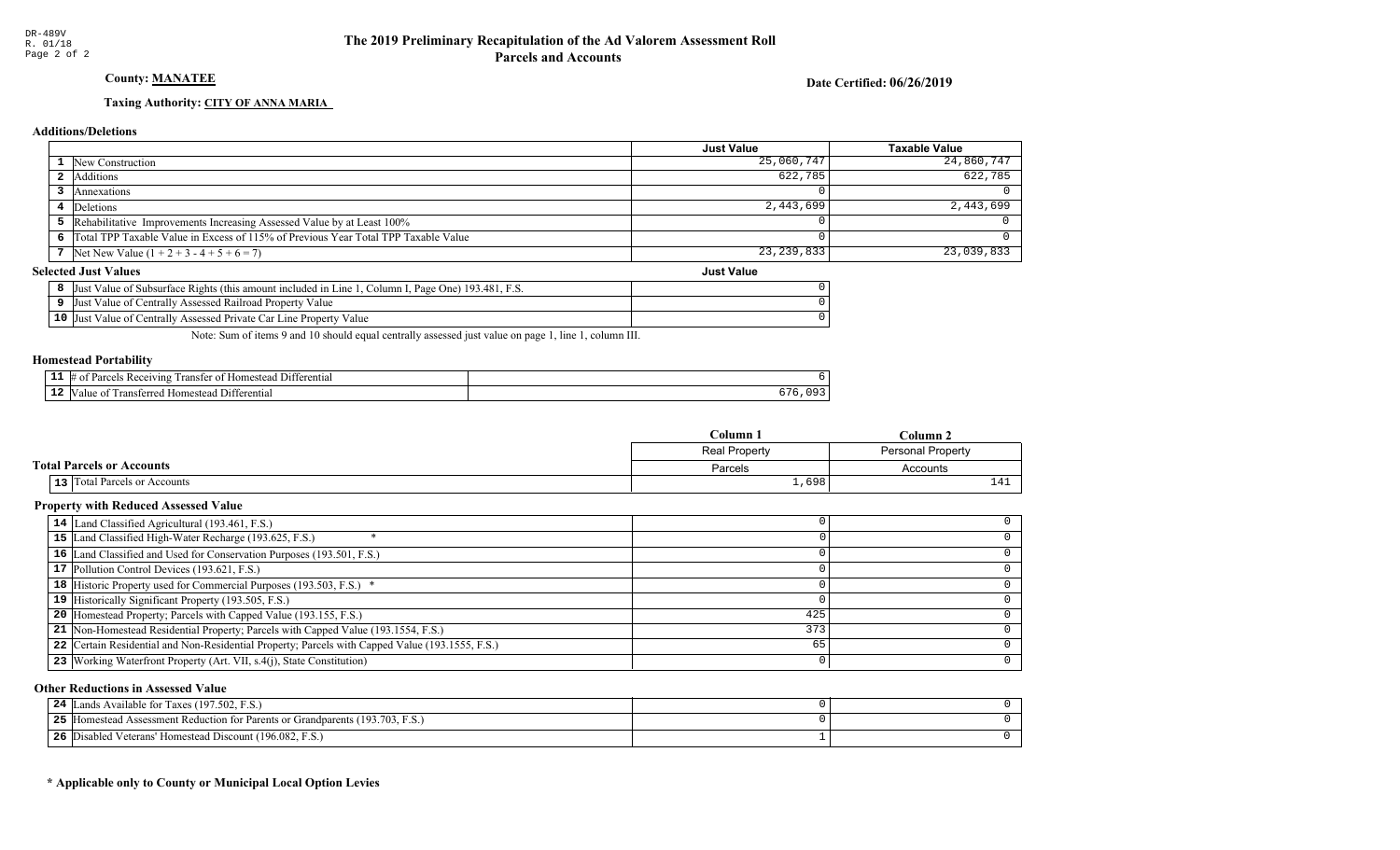ate Certified: 06/26/2019

Column<sub>IV</sub> **Total Property** 

 $817,625,892$ <sup>1</sup>

 $105, 323, 656$  8  $574,966,4929$  $129,918,532$  10

38, 328, 643 12  $30,643,753$ <sup>13</sup>  $5,437,396$ <sup>14</sup>

66,995,01321 544, 322, 739 22 124, 481, 136 23

743, 216, 100 25  $6, 200, 000$  26 5,958,489 27 249,500 28  $925,544$  29 75,855,13230  $2,825,95331$  $27,500$  32  $952,052$  33

 $0\quad 2$  $0\overline{3}$  $0\sqrt{4}$  $0\overline{5}$  $0\overline{6}$  $0<sub>7</sub>$ 

 $011$ 

 $\begin{array}{c|c} 0 & 15 \\ \hline 0 & 16 \end{array}$  $0|17$  $0|18$  $0|19|$  $\overline{0}$  20

 $0|24|$ 

 $\begin{array}{c|c}\n\hline\n0 & 34 \\
\hline\n0 & 35 \\
\hline\n0 & 36 \\
\hline\n0 & 37\n\end{array}$ 

 $0|38|$ 

 $\begin{array}{r} 0 & 39 \\ \hline 0 & 40 \\ \hline 0 & 41 \\ \hline 0 & 42 \end{array}$ 

| Rule 12D-16.002, FAC<br><b>Taxing Authority: CITY OF BRADENTON BEACH</b><br>Eff. 01/18                                                                                                                                                                                                                                                                                                                                                      | <b>Value Data</b>                                          |                                  |                                       |
|---------------------------------------------------------------------------------------------------------------------------------------------------------------------------------------------------------------------------------------------------------------------------------------------------------------------------------------------------------------------------------------------------------------------------------------------|------------------------------------------------------------|----------------------------------|---------------------------------------|
| Page 1 of 2                                                                                                                                                                                                                                                                                                                                                                                                                                 |                                                            | <b>County: MANATEE</b>           | Da                                    |
| Check one of the following:                                                                                                                                                                                                                                                                                                                                                                                                                 |                                                            |                                  |                                       |
| x_Municipality<br>$\sqrt{\frac{1}{1-\frac{1}{1-\frac{1}{1-\frac{1}{1-\frac{1}{1-\frac{1}{1-\frac{1}{1-\frac{1}{1-\frac{1}{1-\frac{1}{1-\frac{1}{1-\frac{1}{1-\frac{1}{1-\frac{1}{1-\frac{1}{1-\frac{1}{1-\frac{1}{1-\frac{1}{1-\frac{1}{1-\frac{1}{1-\frac{1}{1-\frac{1}{1-\frac{1}{1-\frac{1}{1-\frac{1}{1-\frac{1}{1-\frac{1}{1-\frac{1}{1-\frac{1}{1-\frac{1}{1-\frac{1}{1-\frac{1}{1-\frac{1}{1-\frac{1}{1-\frac{1}{1-\frac{1}{1-\frac$ |                                                            |                                  |                                       |
| <b>School District</b><br><b>Independent Special District</b>                                                                                                                                                                                                                                                                                                                                                                               | Column I                                                   | Column II                        | <b>Column III</b>                     |
| Separate Reports for MSTUs, Dependent Districts and Water Management Basins are not required<br><b>Just Value</b>                                                                                                                                                                                                                                                                                                                           | <b>Real Property Including</b><br><b>Subsurface Rights</b> | Personal<br>Property             | <b>Centrally Assessed</b><br>Property |
| 1 Just Value (193.011, F.S.)                                                                                                                                                                                                                                                                                                                                                                                                                | 810,208,680                                                | 7,417,212                        | $\mathbf 0$                           |
| <b>Just Value of All Property in the Following Categories</b>                                                                                                                                                                                                                                                                                                                                                                               |                                                            |                                  |                                       |
|                                                                                                                                                                                                                                                                                                                                                                                                                                             | 0                                                          | $\Omega$                         | $\mathsf 0$                           |
| 2 Just Value of Land Classified Agricultural (193.461, F.S.)                                                                                                                                                                                                                                                                                                                                                                                | 0                                                          | $\Omega$                         | $\overline{0}$                        |
| 3 Just Value of Land Classified High-Water Recharge (193.625, F.S.) *                                                                                                                                                                                                                                                                                                                                                                       | 0                                                          | $\Omega$                         | $\overline{\mathfrak{o}}$             |
| 4 Just Value of Land Classified and Used for Conservation Purposes (193.501, F.S.)<br>5 Just Value of Pollution Control Devices (193.621, F.S.)                                                                                                                                                                                                                                                                                             | $\Omega$                                                   | $\Omega$                         | $\overline{0}$                        |
| 6 Just Value of Historic Property used for Commercial Purposes (193.503, F.S.) *                                                                                                                                                                                                                                                                                                                                                            | 0                                                          | $\Omega$                         | $\mathbb O$                           |
| 7 Just Value of Historically Significant Property (193.505, F.S.)                                                                                                                                                                                                                                                                                                                                                                           | $\Omega$                                                   | $\Omega$                         | $\mathbf 0$                           |
| 8 Just Value of Homestead Property (193.155, F.S.)                                                                                                                                                                                                                                                                                                                                                                                          | 105, 323, 656                                              | $\mathsf 0$                      | $\mathsf 0$                           |
| 9 Just Value of Non-Homestead Residential Property (193.1554, F.S.)                                                                                                                                                                                                                                                                                                                                                                         | 574,966,492                                                | $\mathbb O$                      | $\mathsf 0$                           |
| 10 Just Value of Certain Residential and Non-Residential Property (193.1555, F.S.)                                                                                                                                                                                                                                                                                                                                                          | 129,918,532                                                | $\mathbb O$                      | $\mathsf{O}\xspace$                   |
| 11 Just Value of Working Waterfront Property (Art. VII, s.4(j), State Constitution)                                                                                                                                                                                                                                                                                                                                                         | $\mathbf 0$                                                | $\overline{0}$                   | $\overline{0}$                        |
| <b>Assessed Value of Differentials</b>                                                                                                                                                                                                                                                                                                                                                                                                      |                                                            |                                  |                                       |
| 12 Homestead Assessment Differential: Just Value Minus Capped Value (193.155, F.S.)                                                                                                                                                                                                                                                                                                                                                         | 38, 328, 643                                               | $\circ$                          | $\mathbb O$                           |
| 13 Nonhomestead Residential Property Differential: Just Value Minus Capped Value (193.1554, F.S.)                                                                                                                                                                                                                                                                                                                                           | 30,643,753                                                 | $\circ$                          | $\mathbb O$                           |
| 14 Certain Res. and Nonres. Real Property differential: Just Value Minus Capped Value (193.1555, F.S.)                                                                                                                                                                                                                                                                                                                                      | 5,437,396                                                  | $\circ$                          | $\mathbb O$                           |
| <b>Assessed Value of All Property in the Following Categories</b>                                                                                                                                                                                                                                                                                                                                                                           |                                                            |                                  |                                       |
| 15 Assessed Value of Land Classified Agricultural (193.461, F.S.)                                                                                                                                                                                                                                                                                                                                                                           | $\mathbf 0$                                                | $\mathbf 0$                      | $\mathbf{0}$                          |
| 16 Assessed Value of Land Classified High-Water Recharge (193.625, F.S.) *                                                                                                                                                                                                                                                                                                                                                                  | $\mathbf 0$                                                | $\mathbf{0}$                     | $\mathsf{O}\xspace$                   |
|                                                                                                                                                                                                                                                                                                                                                                                                                                             | $\mathbf 0$                                                | $\mathbf{0}$                     | $\mathsf{O}\xspace$                   |
| 17 Assessed Value of Land Classified and used for Conservation Purposes (193.501, F.S.)                                                                                                                                                                                                                                                                                                                                                     | $\mathbf 0$                                                | $\mathbf{0}$                     | $\mathbb O$                           |
| 18 Assessed Value of Pollution Control Devices (193.621, F.S.)<br>19 Assessed Value of Historic Property used for Commercial Purposes (193.503, F.S.)                                                                                                                                                                                                                                                                                       | $\Omega$                                                   | $\mathbf 0$                      | $\mathsf{O}\xspace$                   |
| 20 Assessed Value of Historically Significant Property (193.505, F.S.)                                                                                                                                                                                                                                                                                                                                                                      | $\Omega$                                                   | $\mathbb O$                      | $\overline{0}$                        |
| 21 Assessed Value of Homestead Property (193.155, F.S.)                                                                                                                                                                                                                                                                                                                                                                                     | 66,995,013                                                 | $\mathbb O$                      | $\mathsf{O}\xspace$                   |
| 22 Assessed Value of Non-Homestead Residential Property (193.1554, F.S.)                                                                                                                                                                                                                                                                                                                                                                    | 544, 322, 739                                              | $\mathbb O$                      | $\mathsf{O}\xspace$                   |
| 23 Assessed Value of Certain Residential and Non-Residential Property (193.1555, F.S.)                                                                                                                                                                                                                                                                                                                                                      | 124, 481, 136                                              | $\mathbb O$                      | $\mathbf 0$                           |
| 24 Assessed Value of Working Waterfront Property (Art. VII, s.4(j), State Constitution)                                                                                                                                                                                                                                                                                                                                                     | $\mathbf 0$                                                | $\mathbf 0$                      | $\mathsf{O}\xspace$                   |
| <b>Total Assessed Value</b>                                                                                                                                                                                                                                                                                                                                                                                                                 |                                                            |                                  |                                       |
| 25 Total Assessed Value [Line 1 minus (2 through 11) plus (15 through 24)                                                                                                                                                                                                                                                                                                                                                                   | 735,798,888                                                | 7,417,212                        | $\mathsf{O}\xspace$                   |
| <b>Exemptions</b>                                                                                                                                                                                                                                                                                                                                                                                                                           |                                                            |                                  |                                       |
| 26 \$25,000 Homestead Exemption (196.031(1)(a), F.S.)                                                                                                                                                                                                                                                                                                                                                                                       | 6, 200, 000                                                | $\mathbb O$                      | $\mathbf 0$                           |
| 27 Additional $$25,000$ Homestead Exemption (196.031(1)(b), F.S.)                                                                                                                                                                                                                                                                                                                                                                           | 5,958,489                                                  | $\mathbf{0}$                     | $\mathsf{O}\xspace$                   |
| 28 Additional Homestead Exemption Age 65 & Older up to \$50,000 (196.075, F.S.)                                                                                                                                                                                                                                                                                                                                                             | 249,500                                                    | $\Omega$                         | $\mathbf 0$                           |
| 29 Tangible Personal Property \$25,000 Exemption (196.183, F.S.)                                                                                                                                                                                                                                                                                                                                                                            |                                                            | 925,544                          | $\mathsf{O}$                          |
| 30 Governmental Exemption (196.199, 196.1993, F.S.)                                                                                                                                                                                                                                                                                                                                                                                         | 75,855,132                                                 | $\mathsf 0$                      | $\mathsf{O}\xspace$                   |
| 31 Institutional Exemptions - Charitable, Religious, Scientific, Literary, Educational (196.196.197, 196.1975, 196.1977, 196.1978,                                                                                                                                                                                                                                                                                                          | 2,825,953                                                  | $\mathbf 0$                      | $\mathsf 0$                           |
| 196.198, 196.1983, 196.1985, 196.1986, 196.1987, 196.1999, 196.2001, 196.2002, F.S.)                                                                                                                                                                                                                                                                                                                                                        |                                                            |                                  |                                       |
| 32 Widows / Widowers Exemption (196.202, F.S.)                                                                                                                                                                                                                                                                                                                                                                                              | 27,500                                                     | $\circ$                          | $\mathbf 0$                           |
| 33 Disability / Blind Exemptions (196.081, 196.091, 196.101, 196.102, 196.202, 196.24, F.S.)                                                                                                                                                                                                                                                                                                                                                | 952,052                                                    | $\circ$                          | $\mathsf{O}\xspace$                   |
| 34 Land Dedicated in Perpetuity for Conservation Purposes (196.26, F.S.)                                                                                                                                                                                                                                                                                                                                                                    | $\mathbf 0$                                                | 0                                | $\mathbf{0}$                          |
| 35 Historic Property Exemption (196.1961, 196.1997, 196.1998, F.S.) *                                                                                                                                                                                                                                                                                                                                                                       | $\overline{0}$                                             | $\overline{0}$<br>$\overline{0}$ | $\mathsf 0$                           |
| 36 Econ. Dev. Exemption (196.1995, F.S.), Licensed Child Care Facility in Ent. Zone (196.095, F.S.)                                                                                                                                                                                                                                                                                                                                         | $\overline{0}$<br>$\overline{0}$                           | $\overline{0}$                   | $\mathsf 0$<br>$\overline{0}$         |
| 37 Lands Available for Taxes (197.502, F.S.)                                                                                                                                                                                                                                                                                                                                                                                                | $\Omega$                                                   | $\overline{0}$                   | $\overline{0}$                        |
| 38 Homestead Assessment Reduction for Parents or Grandparents (193.703, F.S.)<br>39 Disabled Veterans' Homestead Discount (196.082, F.S.)                                                                                                                                                                                                                                                                                                   | $\Omega$                                                   | $\circ$                          | $\mathbb O$                           |
|                                                                                                                                                                                                                                                                                                                                                                                                                                             | $\overline{0}$                                             | $\overline{0}$                   | $\mathsf{O}\xspace$                   |
| 40 Deployed Service Member's Homestead Exemption (196.173, F.S.)<br>41 Additional Homestead Exemption Age 65 and Older and 25 Year Residence (196.075, F.S.)<br>$\ast$                                                                                                                                                                                                                                                                      | $\overline{0}$                                             | $\circ$                          | $\mathbf 0$                           |
| 42 Renewable Energy Source Devices 80% Exemption (195.182, F.S.)                                                                                                                                                                                                                                                                                                                                                                            | $\overline{0}$                                             | 0                                | $\overline{0}$                        |
|                                                                                                                                                                                                                                                                                                                                                                                                                                             |                                                            |                                  |                                       |

**Total Exempt Value** 43 Total Exempt Value (add lines 26 through 42)  $925, 544$  $92,994,170$ <sup>43</sup> 92,068,626  $\boxed{0}$ **Total Taxable Value** 643,730,262  $6,491,668$  $650, 221, 930$ <sup>44</sup>  $\boxed{0}$ 44 Total Taxable Value (line 25 minus 43)

# \* Applicable only to County or Municipal Local Option Levies

DR-489V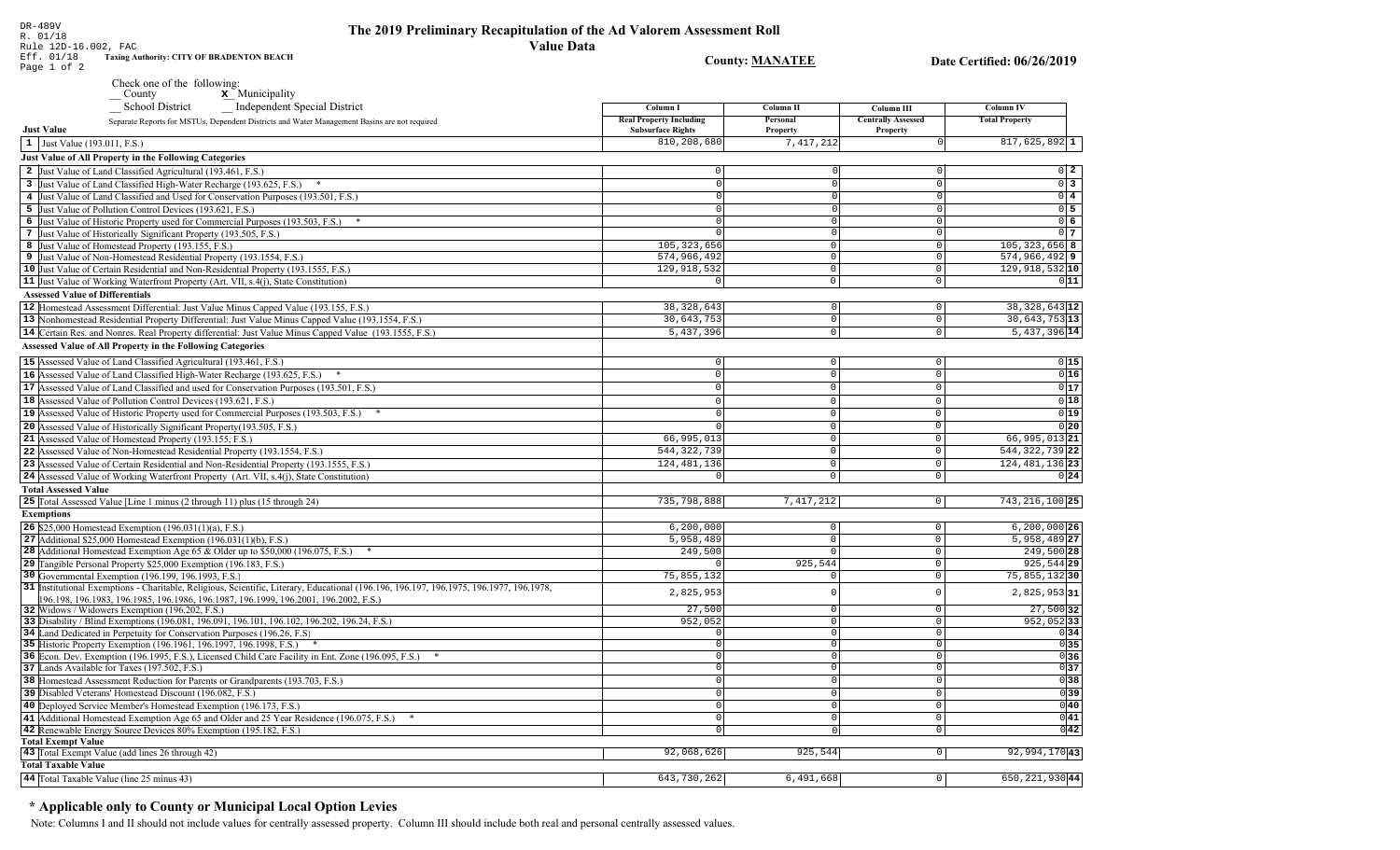# County: **MANATEE**

Date Certified: 06/26/2019

Just Value

#### Taxing Authority: CITY OF BRADENTON BEACH

#### **Additions/Deletions**

|                                                                                      | <b>Just Value</b> | <b>Taxable Value</b> |
|--------------------------------------------------------------------------------------|-------------------|----------------------|
| <b>1</b> New Construction                                                            | 4,326,614         | 4,311,124            |
| Additions                                                                            | 345,221           | 305,711              |
| Annexations                                                                          |                   |                      |
| 4 Deletions                                                                          | 691,451           | 691,451              |
| 5 Rehabilitative Improvements Increasing Assessed Value by at Least 100%             |                   |                      |
| 6 Total TPP Taxable Value in Excess of 115% of Previous Year Total TPP Taxable Value |                   |                      |
| 7 Net New Value $(1 + 2 + 3 - 4 + 5 + 6 = 7)$                                        | 3,980,384         | 3,925,384            |

#### **Selected Just Values**

|                 | Value of Subsurface Rights (this amount included in Line)<br>. Page One) 193.481. F.S.<br>Column I.<br>IJust |  |
|-----------------|--------------------------------------------------------------------------------------------------------------|--|
|                 | Value of Centrally Assessed Railroad Property Value<br>∣Just                                                 |  |
| 10 <sup>7</sup> | Value of Centrally Assessed Private Car Line Property Value<br> Just                                         |  |

Note: Sum of items 9 and 10 should equal centrally assessed just value on page 1, line 1, column III.

#### Homestead Portability

| --<br>-- | $^7$ 111.2<br>ranste<br>entia.<br>$^{\prime}$ |     |
|----------|-----------------------------------------------|-----|
| --       | terentia                                      | . . |

|                                     | Column 1<br>Column 2 |          |
|-------------------------------------|----------------------|----------|
|                                     | <b>Real Property</b> |          |
| <b>Total Parcels or Accounts</b>    | Parcels              | Accounts |
| <b>13</b> Total Parcels or Accounts | 1,917                | 243      |

#### Property with Reduced Assessed Value

| 14 Land Classified Agricultural (193.461, F.S.)                                                 |     |  |
|-------------------------------------------------------------------------------------------------|-----|--|
| 15 Land Classified High-Water Recharge (193.625, F.S.)                                          |     |  |
| 16 Land Classified and Used for Conservation Purposes (193.501, F.S.)                           |     |  |
| 17 Pollution Control Devices (193.621, F.S.)                                                    |     |  |
| 18 Historic Property used for Commercial Purposes (193.503, F.S.) *                             |     |  |
| 19 Historically Significant Property (193.505, F.S.)                                            |     |  |
| <b>20</b> Homestead Property; Parcels with Capped Value (193.155, F.S.)                         | 234 |  |
| 21 Non-Homestead Residential Property; Parcels with Capped Value (193.1554, F.S.)               | 563 |  |
| 22 Certain Residential and Non-Residential Property; Parcels with Capped Value (193.1555, F.S.) | 48  |  |
| 23 Working Waterfront Property (Art. VII, s.4(j), State Constitution)                           |     |  |
|                                                                                                 |     |  |

#### Other Reductions in Assessed Value

|    | <b>24</b> Lands Available for Taxes (197.502, F.S.)                        |  |
|----|----------------------------------------------------------------------------|--|
| 25 | Homestead Assessment Reduction for Parents or Grandparents (193.703, F.S.) |  |
| 26 | Disabled Veterans' Homestead Discount (196.082, F.S.)                      |  |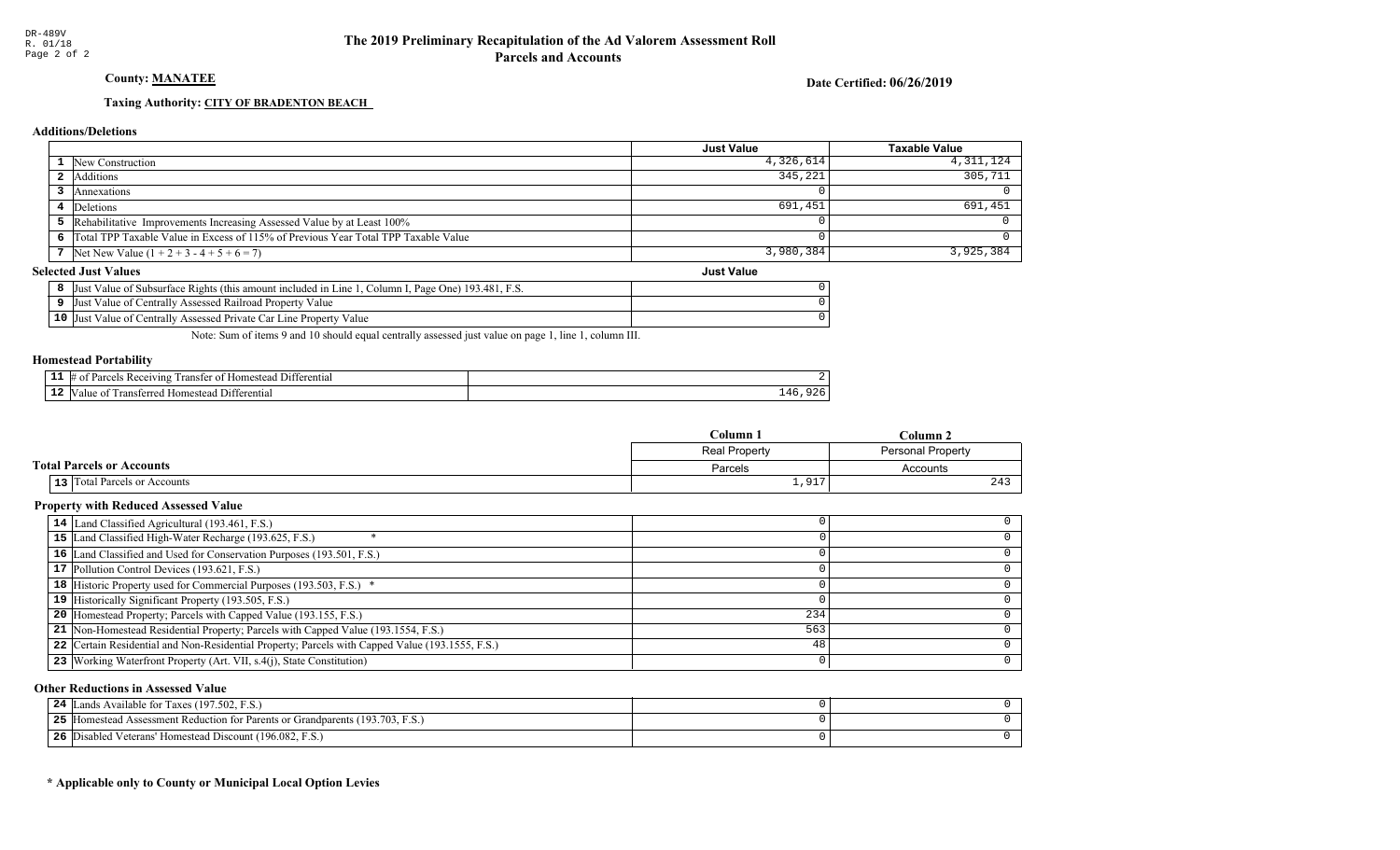# The 2019 Preliminary Recapitulation of the Ad Valorem Assessment Roll **Value Data**

**County: MANATEE** 

Date Certified: 06/26/2019

DR-489V<br>R. 01/18<br>Rule 12D-16.002, FAC<br>Eff. 01/18 Taxing Aud<br>Page 1 of 2 **Taxing Authority: CITY OF BRADENTON** 

Check one of the following:<br>  $\begin{array}{c}\n\blacksquare$  County  $\blacksquare$  Municipality

| <b>Independent Special District</b><br><b>School District</b>                                                                                                                                                      | Column I                                                   | Column II            | Column III                            | <b>Column IV</b>             |
|--------------------------------------------------------------------------------------------------------------------------------------------------------------------------------------------------------------------|------------------------------------------------------------|----------------------|---------------------------------------|------------------------------|
| Separate Reports for MSTUs, Dependent Districts and Water Management Basins are not required<br><b>Just Value</b>                                                                                                  | <b>Real Property Including</b><br><b>Subsurface Rights</b> | Personal<br>Property | <b>Centrally Assessed</b><br>Property | <b>Total Property</b>        |
| 1 Just Value (193.011, F.S.)                                                                                                                                                                                       | 5,200,651,682                                              | 299,875,343          | 503,488                               | $\overline{5,501,030,513}$ 1 |
| <b>Just Value of All Property in the Following Categories</b>                                                                                                                                                      |                                                            |                      |                                       |                              |
| 2 Just Value of Land Classified Agricultural (193.461, F.S.)                                                                                                                                                       | 1,983,626                                                  |                      |                                       | $1,983,626$ 2                |
| 3 Just Value of Land Classified High-Water Recharge (193.625, F.S.) *                                                                                                                                              | $\Omega$                                                   | -ol                  | $\Omega$                              | $\overline{0}$ 3             |
| 4 Just Value of Land Classified and Used for Conservation Purposes (193.501, F.S.)                                                                                                                                 | $\Omega$                                                   |                      | $\Omega$                              | $0\sqrt{4}$                  |
|                                                                                                                                                                                                                    | 0                                                          | $\Omega$             | $\Omega$                              | 0 <sub>5</sub>               |
| 5 Just Value of Pollution Control Devices (193.621, F.S.)                                                                                                                                                          | $\Omega$                                                   | $\circ$              | 0                                     | 06                           |
| 6 Just Value of Historic Property used for Commercial Purposes (193.503, F.S.) *                                                                                                                                   | $\Omega$                                                   |                      | $\Omega$                              | 0 <sub>7</sub>               |
| 7 Just Value of Historically Significant Property (193.505, F.S.)                                                                                                                                                  | 1,943,686,767                                              | $\overline{0}$       | $\Omega$                              | 1,943,686,767 8              |
| 8 Just Value of Homestead Property (193.155, F.S.)                                                                                                                                                                 | 1,374,937,645                                              | $\circ$              | $\overline{0}$                        | $1,374,937,645$ 9            |
| 9 Just Value of Non-Homestead Residential Property (193.1554, F.S.)                                                                                                                                                | 1,880,043,644                                              | $\overline{0}$       | 312,350                               | 1,880,355,994 10             |
| 10 Just Value of Certain Residential and Non-Residential Property (193.1555, F.S.)                                                                                                                                 | $\Omega$                                                   | $\Omega$             | $\Omega$                              | 011                          |
| 11 Just Value of Working Waterfront Property (Art. VII, s.4(j), State Constitution)                                                                                                                                |                                                            |                      |                                       |                              |
| <b>Assessed Value of Differentials</b>                                                                                                                                                                             |                                                            |                      |                                       |                              |
| 12 Homestead Assessment Differential: Just Value Minus Capped Value (193.155, F.S.)                                                                                                                                | 479,088,151                                                | 0                    | $\circ$                               | 479,088,151 12               |
| 13 Nonhomestead Residential Property Differential: Just Value Minus Capped Value (193.1554, F.S.)                                                                                                                  | 66, 282, 581                                               | 0                    | $\mathbb O$                           | 66, 282, 581 13              |
| 14 Certain Res. and Nonres. Real Property differential: Just Value Minus Capped Value (193.1555, F.S.)                                                                                                             | 90, 778, 677                                               | $\overline{0}$       | $\Omega$                              | 90,778,677 14                |
| <b>Assessed Value of All Property in the Following Categories</b>                                                                                                                                                  |                                                            |                      |                                       |                              |
| 15 Assessed Value of Land Classified Agricultural (193.461, F.S.)                                                                                                                                                  | 77,790                                                     | 0                    | $\Omega$                              | $77,790$ 15                  |
| 16 Assessed Value of Land Classified High-Water Recharge (193.625, F.S.) *                                                                                                                                         | $\Omega$                                                   | $\circ$              | $\circ$                               | 0 16                         |
| 17 Assessed Value of Land Classified and used for Conservation Purposes (193.501, F.S.)                                                                                                                            | $\Omega$                                                   | $\circ$              | $\Omega$                              | 0 17                         |
| 18 Assessed Value of Pollution Control Devices (193.621, F.S.)                                                                                                                                                     |                                                            | $\Omega$             | $\overline{0}$                        | 0 18                         |
|                                                                                                                                                                                                                    | $\Omega$                                                   | $\Omega$             | $\mathbf{0}$                          | 0 19                         |
| 19 Assessed Value of Historic Property used for Commercial Purposes (193.503, F.S.)                                                                                                                                |                                                            |                      | $\overline{0}$                        |                              |
| 20 Assessed Value of Historically Significant Property (193.505, F.S.)                                                                                                                                             | $\Omega$                                                   | $\Omega$             |                                       | 0 20                         |
| 21 Assessed Value of Homestead Property (193.155, F.S.)                                                                                                                                                            | 1,464,598,616                                              | 0                    | $\mathbb O$                           | $1,464,598,616$  21          |
| 22 Assessed Value of Non-Homestead Residential Property (193.1554, F.S.)                                                                                                                                           | 1,308,655,064                                              | $\Omega$             | $\overline{0}$                        | 1,308,655,064 22             |
| 23 Assessed Value of Certain Residential and Non-Residential Property (193.1555, F.S.)                                                                                                                             | 1,789,264,967                                              | 0                    | 312,350                               | $1,789,577,317$ 23           |
| 24 Assessed Value of Working Waterfront Property (Art. VII, s.4(j), State Constitution)                                                                                                                            | $\circ$                                                    | $\circ$              | $^{\circ}$                            | 0 24                         |
| <b>Total Assessed Value</b>                                                                                                                                                                                        |                                                            |                      |                                       |                              |
| 25 Total Assessed Value [Line 1 minus (2 through 11) plus (15 through 24)                                                                                                                                          | 4,562,596,437                                              | 299,875,343          | 503,488                               | 4,862,975,268 25             |
| <b>Exemptions</b>                                                                                                                                                                                                  |                                                            |                      |                                       |                              |
| <b>26</b> \$25,000 Homestead Exemption $(196.031(1)(a), F.S.)$                                                                                                                                                     | 258,981,260                                                | 0 <sup>1</sup>       | $\mathbf 0$                           | 258,981,260 26               |
| 27 Additional \$25,000 Homestead Exemption $(196.031(1)(b), F.S.)$                                                                                                                                                 | 213,460,298                                                | 0                    | $\mathbb O$                           | 213,460,298 27               |
| 28 Additional Homestead Exemption Age 65 & Older up to \$50,000 (196.075, F.S.)                                                                                                                                    | $\Omega$                                                   | $\Omega$             | $\mathbf{0}$                          | 0 28                         |
| 29 Tangible Personal Property \$25,000 Exemption (196.183, F.S.)                                                                                                                                                   | $\Omega$                                                   | 22,500,738           | 50,478                                | 22, 551, 216 29              |
| 30 Governmental Exemption (196.199, 196.1993, F.S.)                                                                                                                                                                | 200, 618, 276                                              | 1,283,246            | $\mathbf 0$                           | 201,901,52230                |
| 31 Institutional Exemptions - Charitable, Religious, Scientific, Literary, Educational (196.196.197, 196.1975, 196.1977, 196.1978,<br>196.198.196.1983.196.1985.196.1986.196.1987.196.1999.196.2001.196.2002.F.S.) | 218,953,296                                                | 4,679,215            | $\Omega$                              | $223,632,511$ 31             |
| 32 Widows / Widowers Exemption (196.202, F.S.)                                                                                                                                                                     | 780,412                                                    | 1,880                | $\mathbf 0$                           | 782, 292 32                  |
| 33 Disability / Blind Exemptions (196.081, 196.091, 196.101, 196.102, 196.202, 196.24, F.S.)                                                                                                                       | 18,704,100                                                 | $\circ$              | $\mathbf 0$                           | 18,704,100 33                |
| 34 Land Dedicated in Perpetuity for Conservation Purposes (196.26, F.S.)                                                                                                                                           | $\Omega$                                                   | 0                    | $\Omega$                              | 0 34                         |
| 35 Historic Property Exemption (196.1961, 196.1997, 196.1998, F.S.) *                                                                                                                                              | $\overline{0}$                                             | $\circ$              | $\mathbf 0$                           | 035                          |
| 36 Econ. Dev. Exemption (196.1995, F.S.), Licensed Child Care Facility in Ent. Zone (196.095, F.S.)                                                                                                                | $\Omega$                                                   | $\circ$              | $\Omega$                              | 036                          |
| 37 Lands Available for Taxes (197.502, F.S.)                                                                                                                                                                       | 7,500                                                      | 0                    | $\circ$                               | 7,500 37                     |
| 38 Homestead Assessment Reduction for Parents or Grandparents (193.703, F.S.)                                                                                                                                      |                                                            | 0                    | $\mathbf 0$                           | 0 38                         |
| 39 Disabled Veterans' Homestead Discount (196.082, F.S.)                                                                                                                                                           | 1,625,160                                                  | 0                    | $\Omega$                              | 1,625,160 39                 |
| 40 Deployed Service Member's Homestead Exemption (196.173, F.S.)                                                                                                                                                   | $\Omega$                                                   | 0                    | $\Omega$                              | 0 40                         |
| 41 Additional Homestead Exemption Age 65 and Older and 25 Year Residence (196.075, F.S.)                                                                                                                           | $\circ$                                                    | 0                    | $\circ$                               | $ 0 $ 41                     |
| 42 Renewable Energy Source Devices 80% Exemption (195.182, F.S.)                                                                                                                                                   | $\overline{0}$                                             | 0                    | $\Omega$                              | $ 0 $ 42                     |
| <b>Total Exempt Value</b>                                                                                                                                                                                          |                                                            |                      |                                       |                              |
| 43 Total Exempt Value (add lines 26 through 42)                                                                                                                                                                    | 913, 130, 302                                              | 28, 465, 079         | 50,478                                | 941,645,859 43               |
| <b>Total Taxable Value</b>                                                                                                                                                                                         |                                                            |                      |                                       |                              |
| 44 Total Taxable Value (line 25 minus 43)                                                                                                                                                                          | 3,649,466,135                                              | 271,410,264          | 453,010                               | 3,921,329,409 44             |

# \* Applicable only to County or Municipal Local Option Levies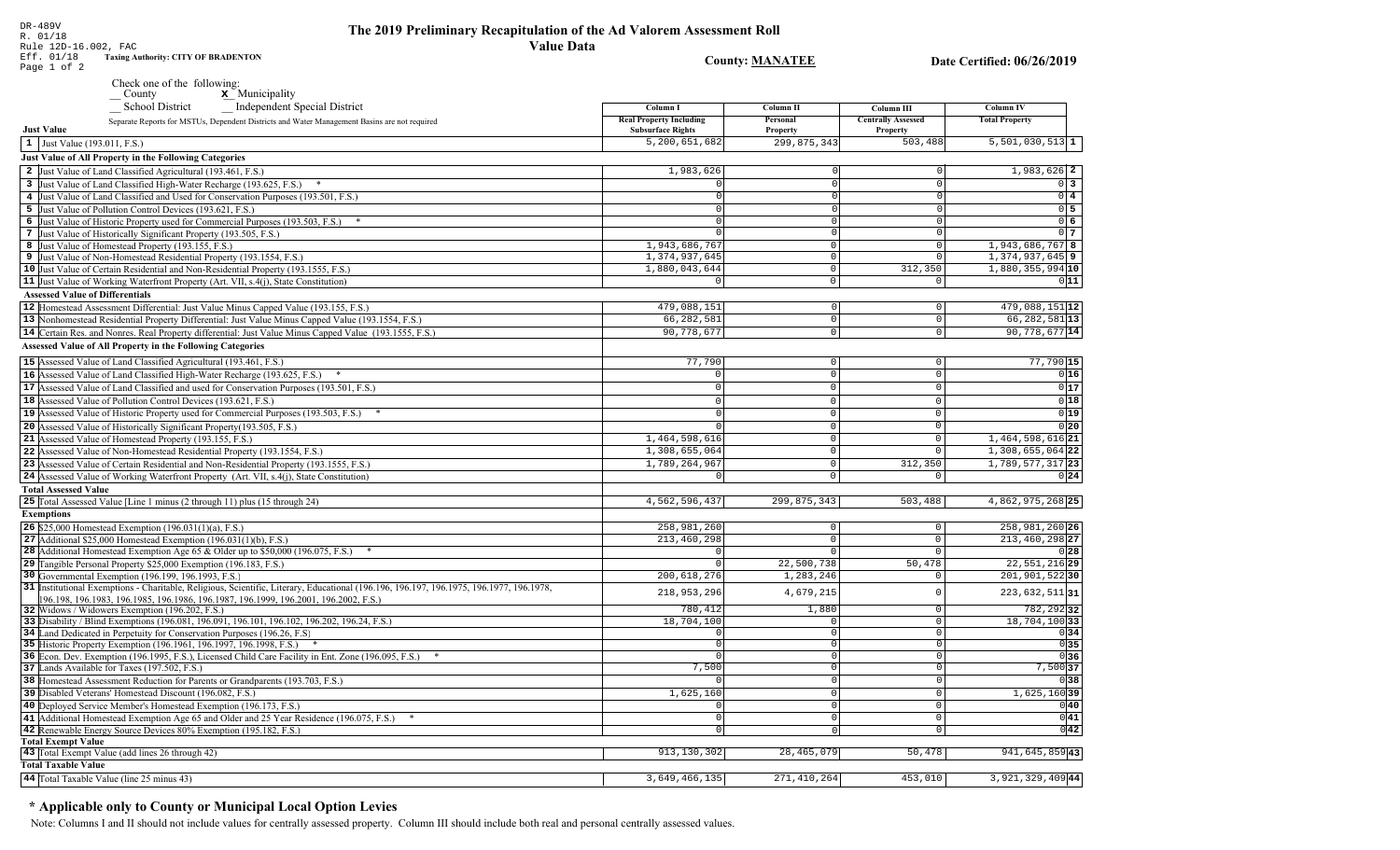# County: **MANATEE**

Date Certified: 06/26/2019

Just Value

#### Taxing Authority: CITY OF BRADENTON

#### **Additions/Deletions**

|                                                                                      | Just Value | Taxable Value |
|--------------------------------------------------------------------------------------|------------|---------------|
| 1 New Construction                                                                   | 85,590,034 | 78,899,572    |
| 2 Additions                                                                          | 2,304,502  | 1,958,130     |
| Annexations                                                                          |            |               |
| 4 Deletions                                                                          | 1,258,034  | 1,258,034     |
| 5 Rehabilitative Improvements Increasing Assessed Value by at Least 100%             |            |               |
| 6 Total TPP Taxable Value in Excess of 115% of Previous Year Total TPP Taxable Value |            |               |
| 7 Net New Value $(1 + 2 + 3 - 4 + 5 + 6 = 7)$                                        | 86,636,502 | 79,599,668    |

#### **Selected Just Values**

| Just Value of Subsurface Rights (this amount included in Line 1,<br><sup>1</sup> , Column I, Page One) 193.481, F.S. |       |
|----------------------------------------------------------------------------------------------------------------------|-------|
| Just Value of Centrally Assessed Railroad Property Value                                                             |       |
| 10 Just Value of Centrally Assessed Private Car Line Property Value                                                  | 104.2 |

Note: Sum of items 9 and 10 should equal centrally assessed just value on page 1, line 1, column III.

#### Homestead Portability

| - -<br>. . | rentia.<br>11 ،<br>vins<br>$\cdot$<br>ane<br>.me<br>ан | $\sim$ $\sim$ $\sim$<br>22 U |
|------------|--------------------------------------------------------|------------------------------|
|            | "<br>entia<br>,me<br>                                  | .                            |

|                                  | $C$ olumn     | Column.           |
|----------------------------------|---------------|-------------------|
|                                  | Real Property | Personal Property |
| <b>Total Parcels or Accounts</b> | Parcels       | Accounts          |
| 13 Total Parcels or Accounts     | 22,465        |                   |

#### Property with Reduced Assessed Value

| 14 Land Classified Agricultural (193.461, F.S.)                                                 | ᆠᆠ    |  |
|-------------------------------------------------------------------------------------------------|-------|--|
| 15 Land Classified High-Water Recharge (193.625, F.S.)                                          |       |  |
| 16 Land Classified and Used for Conservation Purposes (193.501, F.S.)                           |       |  |
| 17 Pollution Control Devices (193.621, F.S.)                                                    |       |  |
| 18 Historic Property used for Commercial Purposes (193.503, F.S.) *                             |       |  |
| 19 Historically Significant Property (193.505, F.S.)                                            |       |  |
| <b>20</b> Homestead Property; Parcels with Capped Value (193.155, F.S.)                         | 9,445 |  |
| 21 Non-Homestead Residential Property; Parcels with Capped Value (193.1554, F.S.)               | 4,674 |  |
| 22 Certain Residential and Non-Residential Property; Parcels with Capped Value (193.1555, F.S.) | 950   |  |
| 23 Working Waterfront Property (Art. VII, s.4(j), State Constitution)                           |       |  |

#### Other Reductions in Assessed Value

| ands Available for Taxes (197.502, F.S.)<br>24                                         |  |
|----------------------------------------------------------------------------------------|--|
| 5 [Homestead Assessment Reduction for Parents or Grandparents (193.703, F.S.)<br>-25 1 |  |
| Disabled Veterans' Homestead Discount (196.082, F.S.)<br>26                            |  |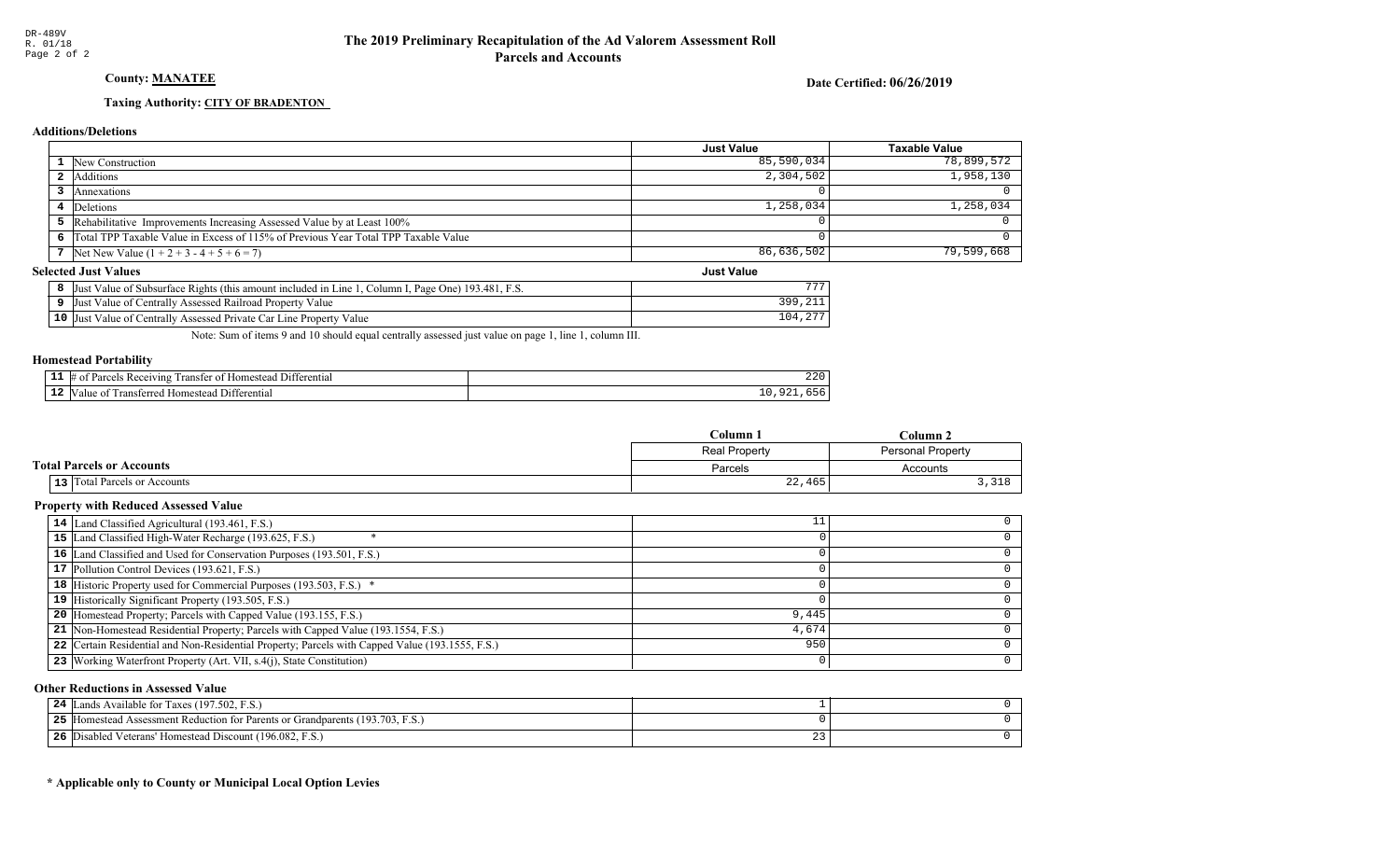**County: MANATEE** 

Date Certified: 06/26/2019

| $\cdots$    |                                               |
|-------------|-----------------------------------------------|
| Eff. 01/18  | <b>Taxing Authority: CITY OF HOLMES BEACH</b> |
| Page 1 of 2 |                                               |

Check one of the following:<br>
County  $\underline{\mathbf{x}}$  Municipality

| School District<br>Independent Special District<br>Separate Reports for MSTUs, Dependent Districts and Water Management Basins are not required | Column I<br><b>Real Property Including</b> | <b>Column II</b><br>Personal | Column III<br><b>Centrally Assessed</b> | <b>Column IV</b><br><b>Total Property</b> |
|-------------------------------------------------------------------------------------------------------------------------------------------------|--------------------------------------------|------------------------------|-----------------------------------------|-------------------------------------------|
| <b>Just Value</b>                                                                                                                               | <b>Subsurface Rights</b>                   | Property                     | Property                                |                                           |
| 1 Just Value (193.011, F.S.)                                                                                                                    | 2,490,436,890                              | 16,953,643                   |                                         | $2,507,390,533$ 1                         |
| Just Value of All Property in the Following Categories                                                                                          |                                            |                              |                                         |                                           |
| 2 Just Value of Land Classified Agricultural (193.461, F.S.)                                                                                    | $\circ$                                    |                              |                                         | $0\quad 2$                                |
| 3 Just Value of Land Classified High-Water Recharge (193.625, F.S.)                                                                             | $\Omega$                                   |                              | $\Omega$                                | $\overline{0}$ 3                          |
| 4 Just Value of Land Classified and Used for Conservation Purposes (193.501, F.S.)                                                              | $\Omega$                                   |                              | $\Omega$                                | $0\sqrt{4}$                               |
| 5 Just Value of Pollution Control Devices (193.621, F.S.)                                                                                       | 0                                          | $\Omega$                     | $\Omega$                                | $0\overline{5}$                           |
| 6 Just Value of Historic Property used for Commercial Purposes (193.503, F.S.) *                                                                |                                            | $\Omega$                     | $\Omega$                                | $0\overline{6}$                           |
| 7 Just Value of Historically Significant Property (193.505, F.S.)                                                                               | $\Omega$                                   | $\Omega$                     | $\circ$                                 | 0 <sub>7</sub>                            |
| 8 Just Value of Homestead Property (193.155, F.S.)                                                                                              | 742, 175, 474                              | $\Omega$                     | 0                                       | 742, 175, 474 8                           |
| 9 Just Value of Non-Homestead Residential Property (193.1554, F.S.)                                                                             | 1,595,607,124                              | $\overline{0}$               | 0                                       | $1,595,607,124$ 9                         |
| 10 Just Value of Certain Residential and Non-Residential Property (193.1555, F.S.)                                                              | 152,654,292                                | $\Omega$                     | $\mathsf 0$                             | 152,654,292 10                            |
| 11 Just Value of Working Waterfront Property (Art. VII, s.4(j), State Constitution)                                                             | $\overline{0}$                             | $\overline{0}$               | 0                                       | 011                                       |
| <b>Assessed Value of Differentials</b>                                                                                                          |                                            |                              |                                         |                                           |
| 12 Homestead Assessment Differential: Just Value Minus Capped Value (193.155, F.S.)                                                             | 244, 183, 902                              | $\mathsf 0$                  | $\mathbb O$                             | 244, 183, 902 12                          |
| 13 Nonhomestead Residential Property Differential: Just Value Minus Capped Value (193.1554, F.S.)                                               | 46,833,565                                 | 0                            | $\mathbb O$                             | 46, 833, 565 13                           |
| 14 Certain Res. and Nonres. Real Property differential: Just Value Minus Capped Value (193.1555, F.S.)                                          | 22, 273, 887                               | $\circ$                      | $\overline{0}$                          | 22, 273, 887 14                           |
| <b>Assessed Value of All Property in the Following Categories</b>                                                                               |                                            |                              |                                         |                                           |
|                                                                                                                                                 |                                            |                              |                                         |                                           |
| 15 Assessed Value of Land Classified Agricultural (193.461, F.S.)                                                                               | $\mathbf 0$                                | $\mathsf 0$                  | $\mathbf 0$                             | 0 15                                      |
| 16 Assessed Value of Land Classified High-Water Recharge (193.625, F.S.)                                                                        | $\circ$                                    | $\mathbf{0}$                 | $\mathbf 0$                             | 0 16                                      |
| 17 Assessed Value of Land Classified and used for Conservation Purposes (193.501, F.S.)                                                         | $\Omega$                                   | $\mathbf 0$                  | $\mathbf 0$                             | 0 17                                      |
| 18 Assessed Value of Pollution Control Devices (193.621, F.S.)                                                                                  | $\circ$                                    | $\mathbf{0}$                 | $\mathbb O$                             | 0 18                                      |
| 19 Assessed Value of Historic Property used for Commercial Purposes (193.503, F.S.) *                                                           | $\Omega$                                   | $\Omega$                     | $\mathsf 0$                             | 0 19                                      |
| 20 Assessed Value of Historically Significant Property (193.505, F.S.)                                                                          |                                            | $\mathbf 0$                  | $\overline{0}$                          | 0 20                                      |
| 21 Assessed Value of Homestead Property (193.155, F.S.)                                                                                         | 497,991,572                                | $\mathbf 0$                  | $\mathbb O$                             | 497, 991, 572 21                          |
| 22 Assessed Value of Non-Homestead Residential Property (193.1554, F.S.)                                                                        | 1,548,773,559                              | $\mathbf 0$                  | $\mathbb O$                             | $1,548,773,559$ 22                        |
| 23 Assessed Value of Certain Residential and Non-Residential Property (193.1555, F.S.)                                                          | 130,380,405                                | $\mathbf 0$                  | $\mathbf 0$                             | 130, 380, 405 23                          |
| 24 Assessed Value of Working Waterfront Property (Art. VII, s.4(j), State Constitution)                                                         | $\mathbf 0$                                | $\Omega$                     | $\mathbf 0$                             | 0 24                                      |
| <b>Total Assessed Value</b>                                                                                                                     |                                            |                              |                                         |                                           |
| 25 Total Assessed Value [Line 1 minus (2 through 11) plus (15 through 24)                                                                       | 2, 177, 145, 536                           | 16,953,643                   | $\circ$                                 | $2,194,099,179$ 25                        |
| <b>Exemptions</b>                                                                                                                               |                                            |                              |                                         |                                           |
| 26 \$25,000 Homestead Exemption (196.031(1)(a), F.S.)                                                                                           | 27,750,000                                 | 0 <sup>1</sup>               | $\mathsf 0$                             | 27,750,000 26                             |
| 27 Additional \$25,000 Homestead Exemption $(196.031(1)(b), F.S.)$                                                                              | 27,646,329                                 | $\circ$                      | $\mathbb O$                             | 27,646,329 27                             |
| <b>28</b> Additional Homestead Exemption Age 65 & Older up to \$50,000 (196.075, F.S.)                                                          | 875,000                                    | $\mathbf 0$                  | $\circ$                                 | 875,000 28                                |
| 29 Tangible Personal Property \$25,000 Exemption (196.183, F.S.)                                                                                |                                            | 2,323,002                    | $\mathsf 0$                             | $2,323,002$ 29                            |
| 30 Governmental Exemption (196.199, 196.1993, F.S.)                                                                                             | 12,653,286                                 | $\Omega$                     | $\mathbb O$                             | 12,653,286 30                             |
| 31 Institutional Exemptions - Charitable, Religious, Scientific, Literary, Educational (196.196.196.197, 196.1975, 196.1977, 196.1978,          | 17,722,763                                 | 0                            | $\mathbf 0$                             | $17,722,763$ 31                           |
| 196.198, 196.1983, 196.1985, 196.1986, 196.1987, 196.1999, 196.2001, 196.2002, F.S.)                                                            |                                            |                              |                                         |                                           |
| 32 Widows / Widowers Exemption (196.202, F.S.)                                                                                                  | 107,000                                    | 0 <sup>1</sup>               | $\mathbf 0$                             | 107,000 32                                |
| 33 Disability / Blind Exemptions (196.081, 196.091, 196.101, 196.102, 196.202, 196.24, F.S.)                                                    | 2,539,623                                  | $\circ$                      | $\mathbb O$                             | $2,539,623$ 33                            |
| 34 Land Dedicated in Perpetuity for Conservation Purposes (196.26, F.S.)                                                                        | $\circ$                                    | $\Omega$                     | $\mathbf 0$<br>$\Omega$                 | 0 34                                      |
| 35 Historic Property Exemption (196.1961, 196.1997, 196.1998, F.S.) *                                                                           | $\circ$                                    | $\Omega$                     |                                         | 0 35                                      |
| 36 Econ. Dev. Exemption (196.1995, F.S.), Licensed Child Care Facility in Ent. Zone (196.095, F.S.)                                             | $\mathbf 0$<br>$\Omega$                    | 0 <br>$\Omega$               | $\mathbf 0$<br>$\Omega$                 | 0 36 <br>$ 0 $ 37                         |
| 37 Lands Available for Taxes (197.502, F.S.)                                                                                                    | 17,931                                     | 0                            | $\overline{0}$                          |                                           |
| 38 Homestead Assessment Reduction for Parents or Grandparents (193.703, F.S.)                                                                   |                                            |                              |                                         | $17,931$ 38                               |
| 39 Disabled Veterans' Homestead Discount (196.082, F.S.)                                                                                        | 531,635                                    | 0                            | $\mathbb O$                             | $\overline{531,635}$ 39                   |
| 40 Deployed Service Member's Homestead Exemption (196.173, F.S.)                                                                                | $\circ$                                    | 0                            | $\mathbf 0$                             | 0 40                                      |
| 41 Additional Homestead Exemption Age 65 and Older and 25 Year Residence (196.075, F.S.)                                                        | $\circ$                                    | 0                            | $\mathbf 0$                             | 0 41                                      |
| 42 Renewable Energy Source Devices 80% Exemption (195.182, F.S.)<br><b>Total Exempt Value</b>                                                   | $\overline{0}$                             | $\Omega$                     | $\circ$                                 | 0 42                                      |
| 43 Total Exempt Value (add lines 26 through 42)                                                                                                 | 89, 843, 567                               | 2,323,002                    | $\circ$                                 | $92, 166, 569$ 43                         |
| <b>Total Taxable Value</b>                                                                                                                      |                                            |                              |                                         |                                           |
| 44 Total Taxable Value (line 25 minus 43)                                                                                                       | 2,087,301,969                              | 14,630,641                   | $\circ$                                 | 2,101,932,610 44                          |
|                                                                                                                                                 |                                            |                              |                                         |                                           |

# \* Applicable only to County or Municipal Local Option Levies

Note: Columns I and II should not include values for centrally assessed property. Column III should include both real and personal centrally assessed values.

DR-489V<br>R. 01/18<br>Rule 12D-16.002, FAC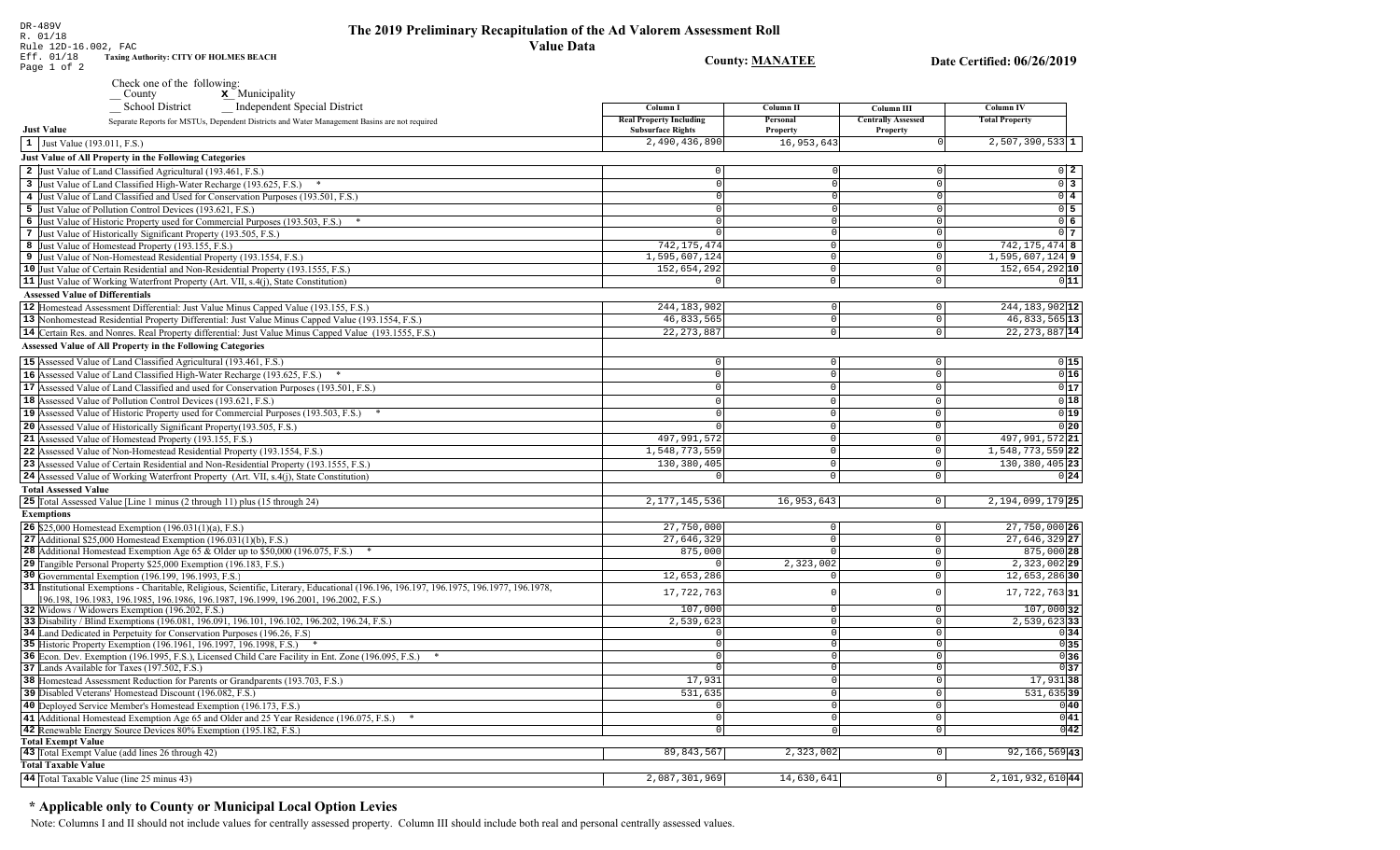# County: **MANATEE**

Date Certified: 06/26/2019

Just Value

#### Taxing Authority: CITY OF HOLMES BEACH

#### **Additions/Deletions**

|                                                                                      | Just Value | <b>Taxable Value</b> |
|--------------------------------------------------------------------------------------|------------|----------------------|
| 1 New Construction                                                                   | 15,077,497 | 14,896,127           |
| 2 Additions                                                                          | 1,119,277  | 1,119,277            |
| Annexations                                                                          |            |                      |
| 4 Deletions                                                                          | 3,288,286  | 3,288,286            |
| 5 Rehabilitative Improvements Increasing Assessed Value by at Least 100%             |            |                      |
| 6 Total TPP Taxable Value in Excess of 115% of Previous Year Total TPP Taxable Value |            |                      |
| 7 Net New Value $(1 + 2 + 3 - 4 + 5 + 6 = 7)$                                        | 12,908,488 | 12,727,118           |

#### **Selected Just Values**

|                 | . Page One) 193.481. F.S.<br>Value of Subsurface Rights (this amount included in Line<br>∵olumn l<br>IJust |  |
|-----------------|------------------------------------------------------------------------------------------------------------|--|
|                 | Just Value of Centrally Assessed Railroad Property Value                                                   |  |
| 10 <sup>7</sup> | Value of Centrally Assessed Private Car Line Property Value<br>IJust                                       |  |

Note: Sum of items 9 and 10 should equal centrally assessed just value on page 1, line 1, column III.

#### Homestead Portability

| . . | renti.<br>71n2<br>ranste<br>0 | <u>. .</u> |
|-----|-------------------------------|------------|
| --  | entia.                        | $\sim$     |
|     | ונ                            | -          |

| Column 1                            |               | Column 2                 |
|-------------------------------------|---------------|--------------------------|
|                                     | Real Property | <b>Personal Property</b> |
| <b>Total Parcels or Accounts</b>    | Parcels       | Accounts                 |
| <b>13</b> Total Parcels or Accounts | 4,416         | $\sim$ $\sim$ $\sim$     |

#### Property with Reduced Assessed Value

| 14 Land Classified Agricultural (193.461, F.S.)                                                 |       |  |
|-------------------------------------------------------------------------------------------------|-------|--|
| 15 Land Classified High-Water Recharge (193.625, F.S.)                                          |       |  |
| 16 Land Classified and Used for Conservation Purposes (193.501, F.S.)                           |       |  |
| 17 Pollution Control Devices (193.621, F.S.)                                                    |       |  |
| 18 Historic Property used for Commercial Purposes (193.503, F.S.) *                             |       |  |
| 19 Historically Significant Property (193.505, F.S.)                                            |       |  |
| <b>20</b> Homestead Property; Parcels with Capped Value (193.155, F.S.)                         | 1,041 |  |
| 21 Non-Homestead Residential Property; Parcels with Capped Value (193.1554, F.S.)               | 877   |  |
| 22 Certain Residential and Non-Residential Property; Parcels with Capped Value (193.1555, F.S.) | 49    |  |
| 23 Working Waterfront Property (Art. VII, s.4(j), State Constitution)                           |       |  |
|                                                                                                 |       |  |

#### Other Reductions in Assessed Value

| ands Available for Taxes (197.502, F.S.)<br>24                                       |  |
|--------------------------------------------------------------------------------------|--|
| 5 [Homestead Assessment Reduction for Parents or Grandparents (193.703, F.S.)<br>25. |  |
| Disabled Veterans' Homestead Discount (196.082, F.S.)<br>26                          |  |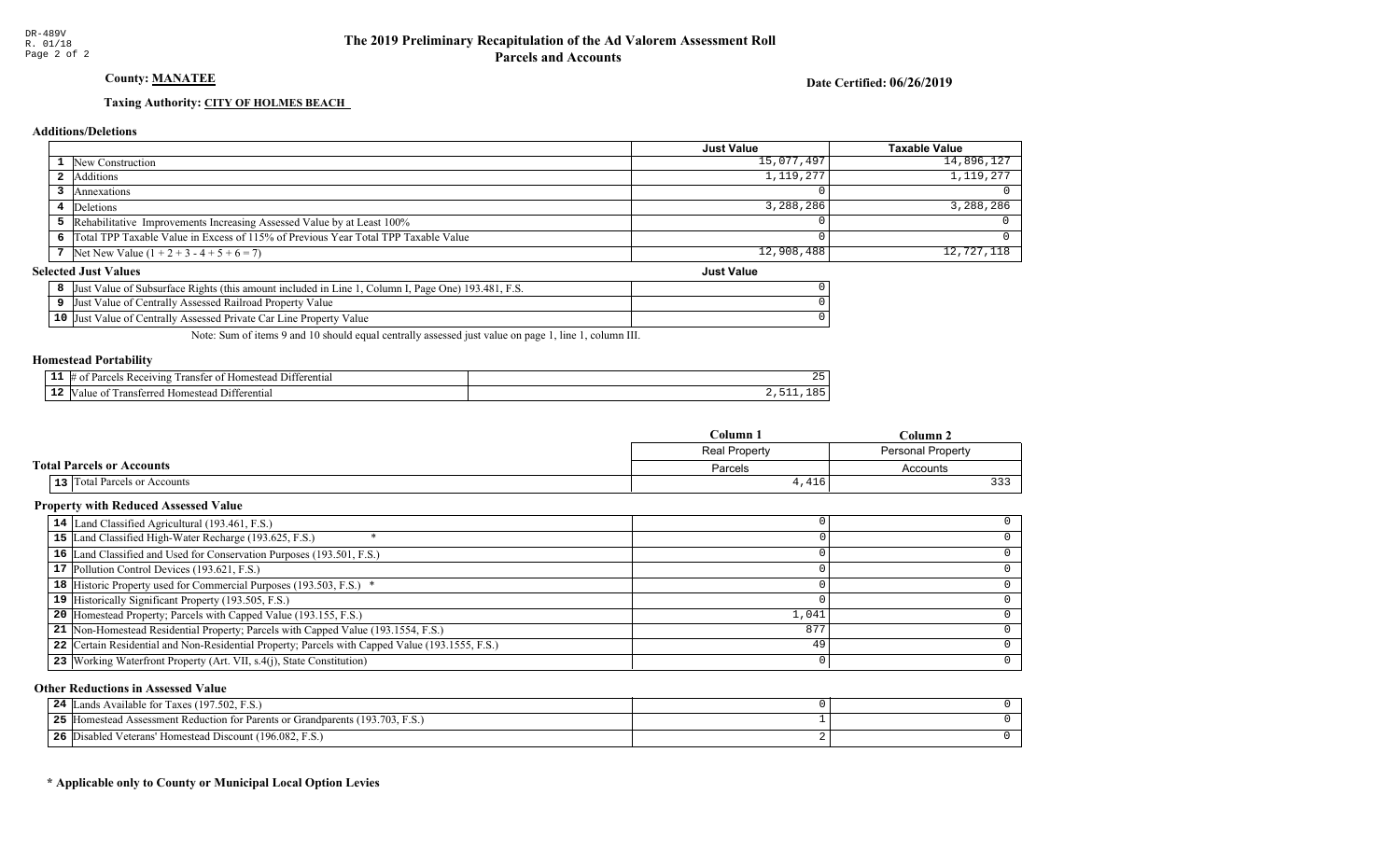DR-489V<br>R. 01/18<br>Rule 12D-16.002, FAC<br>Eff. 01/18 Taxing Aud<br>Page 1 of 2 Taxing Authority: TOWN OF LONGBOAT KEY

Check one of the following:<br>  $\begin{array}{c}\n\blacksquare$  County  $\blacksquare$  Municipality

| Independent Special District<br>_School District                                                                                                                                                                                | Column I                                                   | Column II            | Column III                            | Column IV                 |
|---------------------------------------------------------------------------------------------------------------------------------------------------------------------------------------------------------------------------------|------------------------------------------------------------|----------------------|---------------------------------------|---------------------------|
| Separate Reports for MSTUs, Dependent Districts and Water Management Basins are not required<br><b>Just Value</b>                                                                                                               | <b>Real Property Including</b><br><b>Subsurface Rights</b> | Personal<br>Property | <b>Centrally Assessed</b><br>Property | <b>Total Property</b>     |
| 1 Just Value (193.011, F.S.)                                                                                                                                                                                                    | 2, 132, 132, 682                                           | 14,820,157           |                                       | $2,146,952,839$ 1         |
| Just Value of All Property in the Following Categories                                                                                                                                                                          |                                                            |                      |                                       |                           |
| 2 Just Value of Land Classified Agricultural (193.461, F.S.)                                                                                                                                                                    |                                                            |                      |                                       | $0\vert 2$                |
| 3 Just Value of Land Classified High-Water Recharge (193.625, F.S.) *                                                                                                                                                           | $\Omega$                                                   | $\overline{0}$       | $\mathbf 0$                           | $\overline{0}$ 3          |
| 4 Just Value of Land Classified and Used for Conservation Purposes (193.501, F.S.)                                                                                                                                              | $\cap$                                                     | $\overline{0}$       | 0                                     | $0\sqrt{4}$               |
| 5 Just Value of Pollution Control Devices (193.621, F.S.)                                                                                                                                                                       | $\Omega$                                                   | $\Omega$             | 0                                     | $0\overline{5}$           |
| 6 Just Value of Historic Property used for Commercial Purposes (193.503, F.S.) *                                                                                                                                                |                                                            | $\Omega$             | $\circ$                               | $0\overline{6}$           |
| 7 Just Value of Historically Significant Property (193.505, F.S.)                                                                                                                                                               |                                                            | $\Omega$             | 0                                     | 0 <sub>7</sub>            |
| 8 Just Value of Homestead Property (193.155, F.S.)                                                                                                                                                                              | 708, 915, 268                                              | $\circ$              | 0                                     | 708, 915, 268 8           |
| 9 Just Value of Non-Homestead Residential Property (193.1554, F.S.)                                                                                                                                                             | 1,316,421,098                                              | $\overline{0}$       | 0                                     | $1,316,421,098$ 9         |
| 10 Just Value of Certain Residential and Non-Residential Property (193.1555, F.S.)                                                                                                                                              | 106,796,316                                                | $\circ$              | 0                                     | 106, 796, 316 10          |
| 11 Just Value of Working Waterfront Property (Art. VII, s.4(j), State Constitution)                                                                                                                                             | $\circ$                                                    | $\circ$              | 0                                     | 011                       |
| <b>Assessed Value of Differentials</b>                                                                                                                                                                                          |                                                            |                      |                                       |                           |
|                                                                                                                                                                                                                                 | 167,580,018                                                | 0                    | $\overline{0}$                        | $167,580,018$  12         |
| 12 Homestead Assessment Differential: Just Value Minus Capped Value (193.155, F.S.)                                                                                                                                             | 25,520,550                                                 | $\circ$              | $\circ$                               |                           |
| 13 Nonhomestead Residential Property Differential: Just Value Minus Capped Value (193.1554, F.S.)                                                                                                                               |                                                            |                      |                                       | $25,520,550$ 13           |
| 14 Certain Res. and Nonres. Real Property differential: Just Value Minus Capped Value (193.1555, F.S.)                                                                                                                          | 11, 212, 798                                               | $\circ$              | $\circ$                               | 11, 212, 798 14           |
| <b>Assessed Value of All Property in the Following Categories</b>                                                                                                                                                               |                                                            |                      |                                       |                           |
| 15 Assessed Value of Land Classified Agricultural (193.461, F.S.)                                                                                                                                                               | $\mathbf{0}$                                               | $\circ$              | $\mathbf 0$                           | 0 15                      |
| 16 Assessed Value of Land Classified High-Water Recharge (193.625, F.S.)<br>$\ast$                                                                                                                                              | $\Omega$                                                   | $\circ$              | $\mathbf 0$                           | 0 16                      |
| 17 Assessed Value of Land Classified and used for Conservation Purposes (193.501, F.S.)                                                                                                                                         | $\circ$                                                    | 0                    | $\circ$                               | 0 17                      |
| 18 Assessed Value of Pollution Control Devices (193.621, F.S.)                                                                                                                                                                  | $\Omega$                                                   | $\circ$              | $\Omega$                              | 0 18                      |
| 19 Assessed Value of Historic Property used for Commercial Purposes (193.503, F.S.)                                                                                                                                             | $\Omega$                                                   | 0                    | $\mathsf{O}\xspace$                   | 0 19                      |
| 20 Assessed Value of Historically Significant Property (193.505, F.S.)                                                                                                                                                          |                                                            | $\circ$              | $\mathsf{O}$                          | 0 20                      |
| 21 Assessed Value of Homestead Property (193.155, F.S.)                                                                                                                                                                         | 541, 335, 250                                              | $\overline{0}$       | $\mathsf{O}\xspace$                   | $541, 335, 250$ 21        |
|                                                                                                                                                                                                                                 | 1,290,900,548                                              | $\overline{0}$       | $\circ$                               | $1, 290, 900, 548$ 22     |
| 22 Assessed Value of Non-Homestead Residential Property (193.1554, F.S.)                                                                                                                                                        |                                                            |                      |                                       |                           |
| 23 Assessed Value of Certain Residential and Non-Residential Property (193.1555, F.S.)                                                                                                                                          | 95, 583, 518                                               | 0                    | $\mathbf{0}$                          | $95,583,518$ 23           |
| 24 Assessed Value of Working Waterfront Property (Art. VII, s.4(j), State Constitution)                                                                                                                                         | 0                                                          | 0                    | $\circ$                               | 0 24                      |
| <b>Total Assessed Value</b>                                                                                                                                                                                                     |                                                            |                      |                                       |                           |
| 25 Total Assessed Value [Line 1 minus (2 through 11) plus (15 through 24)                                                                                                                                                       | 1,927,819,316                                              | 14,820,157           | $\circ$                               | 1,942,639,473 25          |
| <b>Exemptions</b>                                                                                                                                                                                                               |                                                            |                      |                                       |                           |
| <b>26</b> \$25,000 Homestead Exemption $(196.031(1)(a), F.S.)$                                                                                                                                                                  | 23,800,000                                                 | 0                    | 0                                     | 23,800,000 26             |
| 27 Additional \$25,000 Homestead Exemption $(196.031(1)(b), F.S.)$                                                                                                                                                              | 23, 724, 715                                               | $\overline{0}$       | $\overline{0}$                        | 23, 724, 715 27           |
| <b>28</b> Additional Homestead Exemption Age 65 & Older up to \$50,000 (196.075, F.S.)                                                                                                                                          | 350,000                                                    | $\circ$              | $\mathbf 0$                           | 350,000 28                |
| 29 Tangible Personal Property \$25,000 Exemption (196.183, F.S.)                                                                                                                                                                | $\Omega$                                                   | 1,024,024            | $\mathbf 0$                           | $1,024,024$ <sub>29</sub> |
| 30 Governmental Exemption (196.199, 196.1993, F.S.)                                                                                                                                                                             | 18,670,993                                                 |                      | $\mathbf{0}$                          | 18,670,993 30             |
| 31 Institutional Exemptions - Charitable, Religious, Scientific, Literary, Educational (196.196.197.196.1975, 196.1977, 196.1978, 1978,<br>196.198, 196.1983, 196.1985, 196.1986, 196.1987, 196.1999, 196.2001, 196.2002, F.S.) | 11, 219, 199                                               | $\Omega$             | $\mathbf 0$                           | $11, 219, 199$  31        |
| 32 Widows / Widowers Exemption (196.202, F.S.)                                                                                                                                                                                  | 96,000                                                     | $\circ$              | $\circ$                               | $96,000$ 32               |
| 33 Disability / Blind Exemptions (196.081, 196.091, 196.101, 196.102, 196.202, 196.24, F.S.)                                                                                                                                    | 4,354,452                                                  | $\Omega$             | $\circ$                               | 4, 354, 452 33            |
| 34 Land Dedicated in Perpetuity for Conservation Purposes (196.26, F.S.)                                                                                                                                                        | U                                                          | $\Omega$             | $\circ$                               | 0 34                      |
| 35 Historic Property Exemption (196.1961, 196.1997, 196.1998, F.S.) *                                                                                                                                                           | $\circ$                                                    | $\overline{0}$       | $\overline{0}$                        | 0 35                      |
| 36 Econ. Dev. Exemption (196.1995, F.S.), Licensed Child Care Facility in Ent. Zone (196.095, F.S.)                                                                                                                             | $\circ$                                                    | 0                    | $\circ$                               | 036                       |
| 37 Lands Available for Taxes (197.502, F.S.)                                                                                                                                                                                    |                                                            | $\Omega$             | $\mathsf 0$                           | 0 37                      |
| 38 Homestead Assessment Reduction for Parents or Grandparents (193.703, F.S.)                                                                                                                                                   |                                                            | $\overline{0}$       | $\mathbb O$                           | 0 38                      |
| 39 Disabled Veterans' Homestead Discount (196.082, F.S.)                                                                                                                                                                        | 410,511                                                    | 0                    | $\mathbf 0$                           | $410,511$ 39              |
| 40 Deployed Service Member's Homestead Exemption (196.173, F.S.)                                                                                                                                                                |                                                            | 0                    | $\circ$                               | 0 40                      |
| 41 Additional Homestead Exemption Age 65 and Older and 25 Year Residence (196.075, F.S.)                                                                                                                                        | 25,690                                                     | 0                    | $\circ$                               | 25,690 41                 |
| 42 Renewable Energy Source Devices 80% Exemption (195.182, F.S.)                                                                                                                                                                |                                                            | $\Omega$             | $\circ$                               | 0 42                      |
| <b>Total Exempt Value</b>                                                                                                                                                                                                       |                                                            |                      |                                       |                           |
| 43 Total Exempt Value (add lines 26 through 42)                                                                                                                                                                                 | 82,651,560                                                 | 1,024,024            | $\overline{0}$                        | 83, 675, 584 43           |
| <b>Total Taxable Value</b>                                                                                                                                                                                                      |                                                            |                      |                                       |                           |
| 44 Total Taxable Value (line 25 minus 43)                                                                                                                                                                                       | 1,845,167,756                                              | 13,796,133           | 0                                     | 1,858,963,889 44          |

# \* Applicable only to County or Municipal Local Option Levies

Note: Columns I and II should not include values for centrally assessed property. Column III should include both real and personal centrally assessed values.

**County: MANATEE**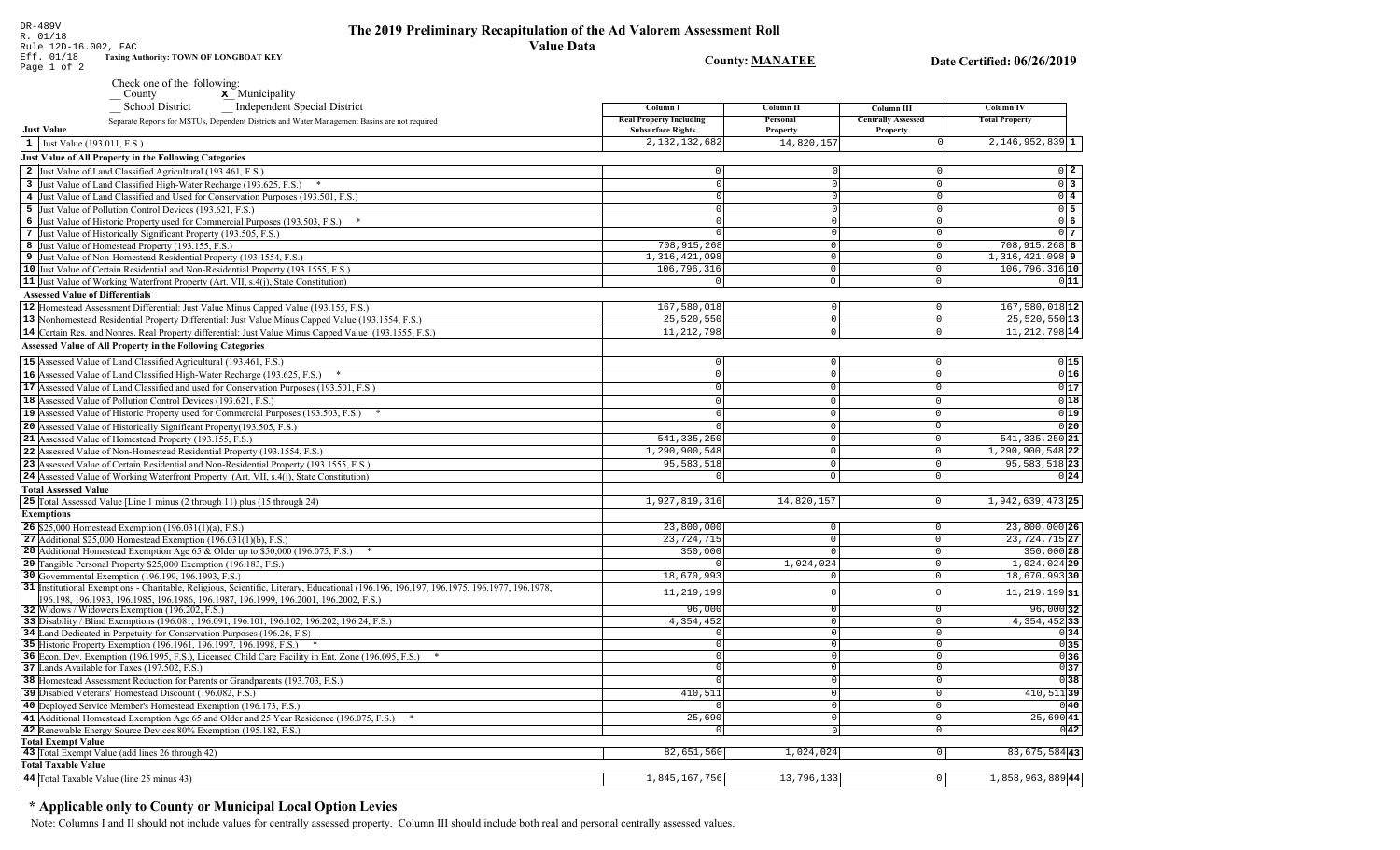# County: **MANATEE**

Date Certified: 06/26/2019

Just Value

#### Taxing Authority: **TOWN OF LONGBOAT KEY**

#### **Additions/Deletions**

|                                                                                      | <b>Just Value</b> | <b>Taxable Value</b> |
|--------------------------------------------------------------------------------------|-------------------|----------------------|
| <b>1</b> New Construction                                                            | 5,949,207         | 5,799,207            |
| <b>2</b> Additions                                                                   | 682,976           | 682,976              |
| Annexations                                                                          |                   |                      |
| 4 Deletions                                                                          | 1,446,162         | 1,446,162            |
| 5 Rehabilitative Improvements Increasing Assessed Value by at Least 100%             |                   |                      |
| 6 Total TPP Taxable Value in Excess of 115% of Previous Year Total TPP Taxable Value |                   |                      |
| 7 Net New Value $(1 + 2 + 3 - 4 + 5 + 6 = 7)$                                        | 5,186,021         | 5,036,021            |

#### **Selected Just Values**

| t Value of Subsurface Rights (this amount included in Line 1.<br>. Page One) 193.481. F.S.<br>Column I.<br>IJust |  |
|------------------------------------------------------------------------------------------------------------------|--|
| Just Value of Centrally Assessed Railroad Property Value                                                         |  |
| 10 Just Value of Centrally Assessed Private Car Line Property Value                                              |  |

Note: Sum of items 9 and 10 should equal centrally assessed just value on page 1, line 1, column III.

#### Homestead Portability

| . . | renti.<br>71n2<br>ranste<br>$^{\circ}$ |                                |
|-----|----------------------------------------|--------------------------------|
| --  | entia.<br>ונ                           | --<br>$\overline{\phantom{a}}$ |

|                                     | Column 1             | Column 2                 |
|-------------------------------------|----------------------|--------------------------|
|                                     | <b>Real Property</b> | <b>Personal Property</b> |
| <b>Total Parcels or Accounts</b>    | Parcels              | Accounts                 |
| <b>13</b> Total Parcels or Accounts | 3,740                | 203                      |

#### Property with Reduced Assessed Value

| 14 Land Classified Agricultural (193.461, F.S.)                                                 |     |  |
|-------------------------------------------------------------------------------------------------|-----|--|
| 15 Land Classified High-Water Recharge (193.625, F.S.)                                          |     |  |
| 16 Land Classified and Used for Conservation Purposes (193.501, F.S.)                           |     |  |
| 17 Pollution Control Devices (193.621, F.S.)                                                    |     |  |
| <b>18</b> Historic Property used for Commercial Purposes (193.503, F.S.) *                      |     |  |
| 19 Historically Significant Property (193.505, F.S.)                                            |     |  |
| <b>20</b> Homestead Property; Parcels with Capped Value (193.155, F.S.)                         | 862 |  |
| 21 Non-Homestead Residential Property; Parcels with Capped Value (193.1554, F.S.)               | 738 |  |
| 22 Certain Residential and Non-Residential Property; Parcels with Capped Value (193.1555, F.S.) | 27  |  |
| 23 Working Waterfront Property (Art. VII, s.4(j), State Constitution)                           |     |  |
|                                                                                                 |     |  |

#### Other Reductions in Assessed Value

| ands Available for Taxes (197.502, F.S.)<br>24                                       |  |
|--------------------------------------------------------------------------------------|--|
| 5 [Homestead Assessment Reduction for Parents or Grandparents (193.703, F.S.)<br>25. |  |
| Disabled Veterans' Homestead Discount (196.082, F.S.)<br>26                          |  |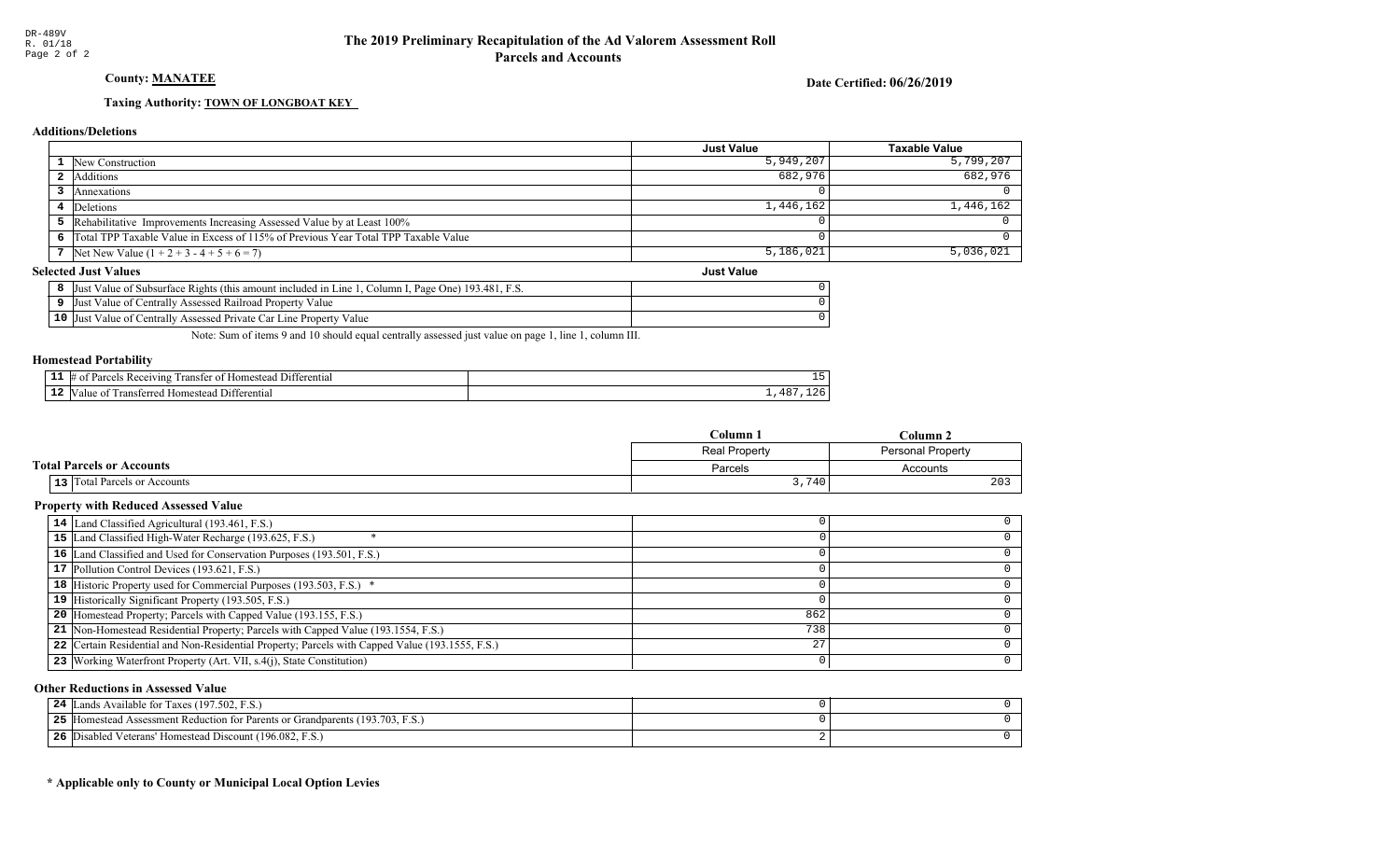| R. 01/18<br><b>A</b> A Limitary Riccapi                                                                                                                                  |                                |                        |                           |                            |
|--------------------------------------------------------------------------------------------------------------------------------------------------------------------------|--------------------------------|------------------------|---------------------------|----------------------------|
| Rule 12D-16.002, FAC<br>Eff. 01/18<br>Taxing Authority: LONGBOAT KEY BEACH EROSION DIST A                                                                                | <b>Value Data</b>              |                        |                           |                            |
| Page 1 of 2                                                                                                                                                              |                                | <b>County: MANATEE</b> |                           | Date Certified: 06/26/2019 |
| Check one of the following:                                                                                                                                              |                                |                        |                           |                            |
| $\boldsymbol{\mathsf{x}}$ Municipality<br>County                                                                                                                         |                                |                        |                           |                            |
| <b>School District</b><br><b>Independent Special District</b>                                                                                                            | Column I                       | Column II              | Column III                | Column IV                  |
| Separate Reports for MSTUs, Dependent Districts and Water Management Basins are not required                                                                             | <b>Real Property Including</b> | Personal               | <b>Centrally Assessed</b> | <b>Total Property</b>      |
| <b>Just Value</b>                                                                                                                                                        | <b>Subsurface Rights</b>       | Property               | Property                  |                            |
| 1 Just Value (193.011, F.S.)                                                                                                                                             | 1, 161, 778, 492               | 14, 215, 129           | $\Omega$                  | $1, 175, 993, 621$ 1       |
| <b>Just Value of All Property in the Following Categories</b>                                                                                                            |                                |                        |                           |                            |
| 2 Just Value of Land Classified Agricultural (193.461, F.S.)                                                                                                             | $\overline{0}$                 | $\Omega$               | $\Omega$                  | $0\quad 2$                 |
| 3 Just Value of Land Classified High-Water Recharge (193.625, F.S.)                                                                                                      | $\Omega$                       | $\Omega$               |                           | $\overline{0}$ 3           |
| 4 Just Value of Land Classified and Used for Conservation Purposes (193.501, F.S.)                                                                                       | $\Omega$                       | $\cap$                 | $\cap$                    | $0\overline{4}$            |
| 5 Just Value of Pollution Control Devices (193.621, F.S.)                                                                                                                | $\Omega$                       | $\Omega$               | $\overline{0}$            | $0\overline{5}$            |
| 6 Just Value of Historic Property used for Commercial Purposes (193.503, F.S.) *                                                                                         | $\Omega$                       | $\Omega$               | $\Omega$                  | 0 <sub>6</sub>             |
| 7 Just Value of Historically Significant Property (193.505, F.S.)                                                                                                        | $\Omega$                       | $\Omega$               | $\overline{0}$            | 0 <sub>7</sub>             |
| 8 Just Value of Homestead Property (193.155, F.S.)                                                                                                                       | 287, 782, 128                  | $\overline{0}$         | $\circ$                   | 287, 782, 128 8            |
| 9 Just Value of Non-Homestead Residential Property (193.1554, F.S.)                                                                                                      | 792, 327, 573                  | $\circ$                | $\Omega$                  | $792, 327, 573$ 9          |
| 10 Just Value of Certain Residential and Non-Residential Property (193.1555, F.S.)                                                                                       | 81,668,791                     | $\overline{0}$         | $\mathsf{O}\xspace$       | 81,668,791 10              |
| 11 Just Value of Working Waterfront Property (Art. VII, s.4(j), State Constitution)                                                                                      | 0                              | $\circ$                | $\circ$                   | 011                        |
| <b>Assessed Value of Differentials</b>                                                                                                                                   |                                |                        |                           |                            |
| 12 Homestead Assessment Differential: Just Value Minus Capped Value (193.155, F.S.)                                                                                      | 63, 295, 694                   | 0                      | $\mathsf{O}\xspace$       | $63, 295, 694$ 12          |
| 13 Nonhomestead Residential Property Differential: Just Value Minus Capped Value (193.1554, F.S.)                                                                        | 14,970,946                     | 0                      | $\mathsf 0$               | 14,970,946 13              |
| 14 Certain Res. and Nonres. Real Property differential: Just Value Minus Capped Value (193.1555, F.S.)                                                                   | 5,656,870                      | $\circ$                | $\overline{0}$            | $5,656,870$ 14             |
| Assessed Value of All Property in the Following Categories                                                                                                               |                                |                        |                           |                            |
| 15 Assessed Value of Land Classified Agricultural (193.461, F.S.)                                                                                                        | $\Omega$                       | $\circ$                | 0                         | 0 15                       |
| 16 Assessed Value of Land Classified High-Water Recharge (193.625, F.S.)                                                                                                 | $\overline{0}$                 | 0                      | $\mathsf{O}\xspace$       | 0 16                       |
| 17 Assessed Value of Land Classified and used for Conservation Purposes (193.501, F.S.)                                                                                  | $\Omega$                       | 0                      | $\mathsf{O}\xspace$       | 0 17                       |
| 18 Assessed Value of Pollution Control Devices (193.621, F.S.)                                                                                                           | $\Omega$                       | $\circ$                | $\mathbf 0$               | 0 18                       |
| 19 Assessed Value of Historic Property used for Commercial Purposes (193.503, F.S.)                                                                                      |                                | $\circ$                | $\mathsf 0$               | 0 19                       |
| 20 Assessed Value of Historically Significant Property (193.505, F.S.)                                                                                                   |                                | $\overline{0}$         | $\overline{0}$            | 0 20                       |
| 21 Assessed Value of Homestead Property (193.155, F.S.)                                                                                                                  | 224, 486, 434                  | $\overline{0}$         | $\mathbb O$               | $224, 486, 434$ 21         |
| 22 Assessed Value of Non-Homestead Residential Property (193.1554, F.S.)                                                                                                 | 777, 356, 627                  | $\overline{0}$         | $\overline{0}$            | 777, 356, 627 22           |
| 23 Assessed Value of Certain Residential and Non-Residential Property (193.1555, F.S.)                                                                                   | 76,011,921                     | 0                      | $\mathsf 0$               | 76,011,92123               |
| 24 Assessed Value of Working Waterfront Property (Art. VII, s.4(j), State Constitution)                                                                                  | $\Omega$                       | 0                      | $\mathsf{O}$              | 0 24                       |
| <b>Total Assessed Value</b>                                                                                                                                              |                                |                        |                           |                            |
| 25 Total Assessed Value [Line 1 minus (2 through 11) plus (15 through 24)                                                                                                | 1,077,854,982                  | 14, 215, 129           | 0                         | $1,092,070,111$ 25         |
| <b>Exemptions</b>                                                                                                                                                        |                                |                        |                           |                            |
| <b>26</b> \$25,000 Homestead Exemption $(196.031(1)(a), F.S.)$                                                                                                           | 6,425,000                      | 0                      | $\mathsf 0$               | 6,425,000 26               |
| 27 Additional \$25,000 Homestead Exemption $(196.031(1)(b), F.S.)$                                                                                                       | 6,400,000                      | 0                      | $\mathsf{O}\xspace$       | $6,400,000$ 27             |
| 28 Additional Homestead Exemption Age 65 & Older up to \$50,000 (196.075, F.S.) *                                                                                        | 50,000                         | $\circ$                | $\circ$                   | 50,000 28                  |
| 29 Tangible Personal Property \$25,000 Exemption (196.183, F.S.)                                                                                                         |                                | 829,682                | $\mathsf{O}$              | 829,682 29                 |
| 30 Governmental Exemption (196.199, 196.1993, F.S.)                                                                                                                      | 13,633,936                     | 0                      | $\mathsf 0$               | 13,633,936 30              |
| 31 Institutional Exemptions - Charitable, Religious, Scientific, Literary, Educational (196.196.197, 196.1975, 196.1977, 196.1978,                                       | 2,797,215                      | $\Omega$               | $\mathbb O$               | $2,797,215$ 31             |
| 96.198, 196.1983, 196.1985, 196.1986, 196.1987, 196.1999, 196.2001, 196.2002, F.S.)                                                                                      |                                |                        |                           |                            |
| 32 Widows / Widowers Exemption (196.202, F.S.)                                                                                                                           | 28,000                         | 0                      | $\mathbf 0$               | $\overline{28}$ ,000 32    |
| 33 Disability / Blind Exemptions (196.081, 196.091, 196.101, 196.102, 196.202, 196.24, F.S.)<br>34 Land Dedicated in Perpetuity for Conservation Purposes (196.26, F.S.) | 1,463,178                      | 0 <br>$\Omega$         | 0 <br>$\Omega$            | 1, 463, 178 33<br>0 34     |
| 35 Historic Property Exemption (196.1961, 196.1997, 196.1998, F.S.) *                                                                                                    | 0                              | 0                      | $\circ$                   | 0 35                       |
| 36 Econ. Dev. Exemption (196.1995, F.S.), Licensed Child Care Facility in Ent. Zone (196.095, F.S.)                                                                      | $\overline{0}$                 | $\overline{0}$         | $\overline{0}$            | 036                        |
| 37 Lands Available for Taxes (197.502, F.S.)                                                                                                                             | $\Omega$                       | 0                      | $\overline{0}$            | 0 37                       |
| 38 Homestead Assessment Reduction for Parents or Grandparents (193.703, F.S.)                                                                                            |                                | 0                      | 0                         | 0 38                       |
| 39 Disabled Veterans' Homestead Discount (196.082, F.S.)                                                                                                                 | 314,633                        | $\Omega$               | $\circ$                   | $314,633$ 39               |
| 40 Deployed Service Member's Homestead Exemption (196.173, F.S.)                                                                                                         | 0                              | 0                      | 0                         | 0 40                       |
| 41 Additional Homestead Exemption Age 65 and Older and 25 Year Residence (196.075, F.S.)                                                                                 | $\Omega$                       | 0                      | 0                         | 0 41                       |
| 42 Renewable Energy Source Devices 80% Exemption (195.182, F.S.)                                                                                                         | $\Omega$                       | 0                      | $\overline{0}$            | 0 42                       |
| <b>Total Exempt Value</b>                                                                                                                                                |                                |                        |                           |                            |
| 43 Total Exempt Value (add lines 26 through 42)                                                                                                                          | 31, 111, 962                   | 829,682                | $\overline{0}$            | $31,941,644$ 43            |

 $1,046,743,020$ 

13, 385, 447

 $1,060,128,467$ <sup>44</sup>

 $\boxed{0}$ 

The 2019 Preliminary Recapitulation of the Ad Valorem Assessment Roll

# \* Applicable only to County or Municipal Local Option Levies

**Total Taxable Value** 

44 Total Taxable Value (line 25 minus 43)

DR-489V

 $R. 01/18$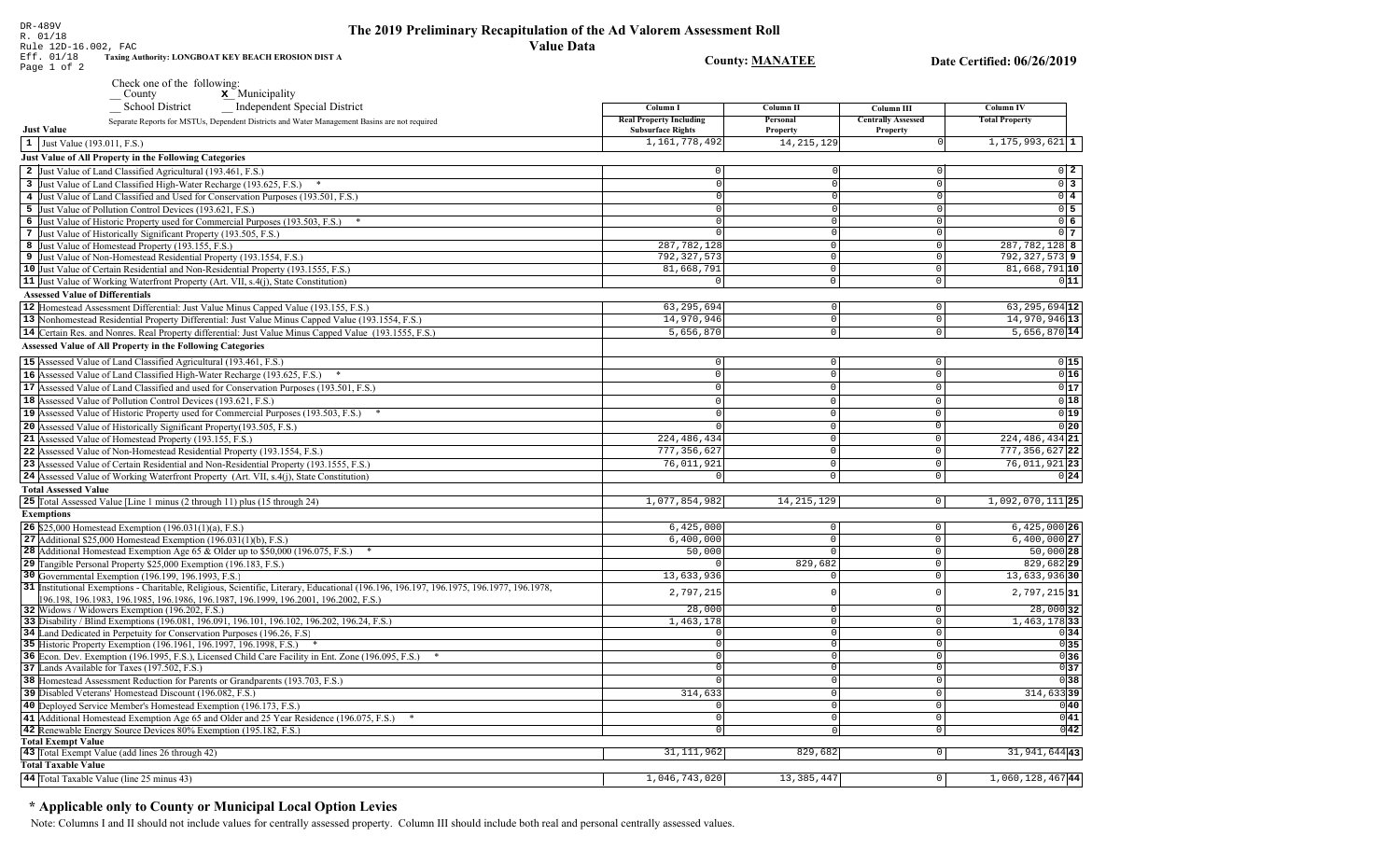County: **MANATEE** 

Date Certified: 06/26/2019

Just Value

### Taxing Authority: **LONGBOAT KEY BEACH EROSION DIST A**

#### **Additions/Deletions**

|                                                                                      | <b>Just Value</b> | Taxable Value |
|--------------------------------------------------------------------------------------|-------------------|---------------|
| 1 New Construction                                                                   | 4,397,142         | 4,297,142     |
| 2 Additions                                                                          | 60,465            | 60, 465       |
| Annexations                                                                          |                   |               |
| 4 Deletions                                                                          | 201,200           | $201, 200$    |
| <b>5</b> Rehabilitative Improvements Increasing Assessed Value by at Least 100%      |                   |               |
| 6 Total TPP Taxable Value in Excess of 115% of Previous Year Total TPP Taxable Value |                   |               |
| 7 Net New Value $(1 + 2 + 3 - 4 + 5 + 6 = 7)$                                        | 4,256,407         | $4,156,407$   |

#### **Selected Just Values**

|                 | Column I, Page One) 193.481, F.S.<br>Value of Subsurface Rights (this amount included in Line)<br>IJust |  |
|-----------------|---------------------------------------------------------------------------------------------------------|--|
|                 | Value of Centrally Assessed Railroad Property Value<br>Just                                             |  |
| 10 <sup>7</sup> | Value of Centrally Assessed Private Car Line Property Value<br> Just                                    |  |

Note: Sum of items 9 and 10 should equal centrally assessed just value on page 1, line 1, column III.

#### Homestead Portability

| --<br>-- | $^7$ 111.2<br>ranste<br>entia.<br>۱۵ ه<br>or |          |
|----------|----------------------------------------------|----------|
| --       | terentia                                     | <u>.</u> |

|                                  | Column 1      | $C$ olumn $2$            |
|----------------------------------|---------------|--------------------------|
|                                  | Real Property | <b>Personal Property</b> |
| <b>Total Parcels or Accounts</b> | Parcels       | Accounts                 |
| 13 Total Parcels or Accounts     | 1,615         | $\sim$                   |

#### Property with Reduced Assessed Value

| 14 Land Classified Agricultural (193.461, F.S.)                                                 |     |  |
|-------------------------------------------------------------------------------------------------|-----|--|
| 15 Land Classified High-Water Recharge (193.625, F.S.)                                          |     |  |
| 16 Land Classified and Used for Conservation Purposes (193.501, F.S.)                           |     |  |
| 17 Pollution Control Devices (193.621, F.S.)                                                    |     |  |
| <b>18</b> Historic Property used for Commercial Purposes (193.503, F.S.) *                      |     |  |
| 19 Historically Significant Property (193.505, F.S.)                                            |     |  |
| <b>20</b> Homestead Property; Parcels with Capped Value (193.155, F.S.)                         | 230 |  |
| 21 Non-Homestead Residential Property; Parcels with Capped Value (193.1554, F.S.)               | 294 |  |
| 22 Certain Residential and Non-Residential Property; Parcels with Capped Value (193.1555, F.S.) | 20  |  |
| 23 Working Waterfront Property (Art. VII, s.4(j), State Constitution)                           |     |  |

#### Other Reductions in Assessed Value

| ands Available for Taxes (197.502, F.S.)<br>24                                       |  |
|--------------------------------------------------------------------------------------|--|
| 5 [Homestead Assessment Reduction for Parents or Grandparents (193.703, F.S.)<br>25. |  |
| Disabled Veterans' Homestead Discount (196.082, F.S.)<br>26                          |  |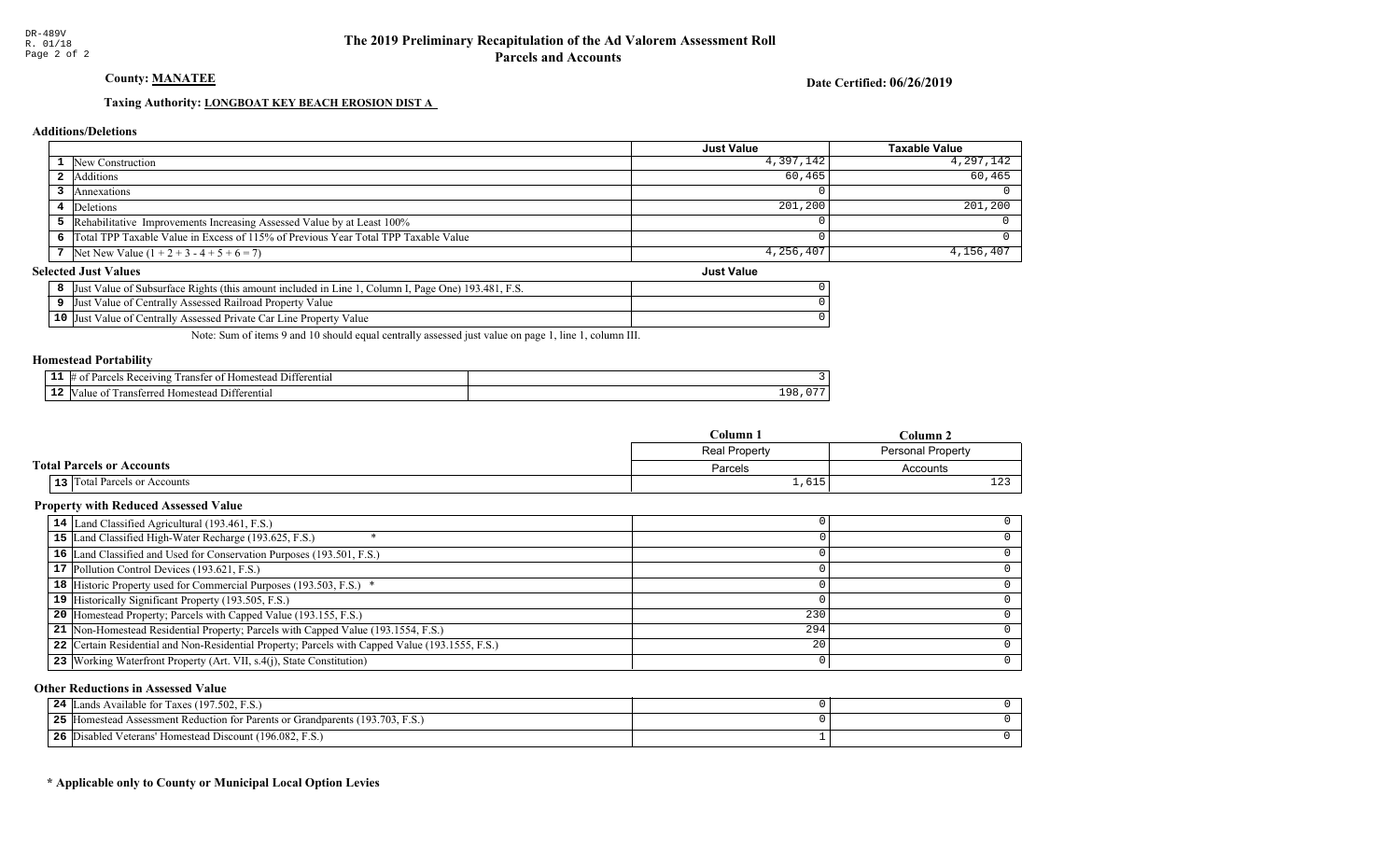| Eff. 01/18<br>Taxing Authority: LONGBOAT KEY BEACH EROSION DIST B<br>Page 1 of 2                                                                                         | <b>County: MANATEE</b>         |                         |                           | Date Certified: 06/26/2019         |  |
|--------------------------------------------------------------------------------------------------------------------------------------------------------------------------|--------------------------------|-------------------------|---------------------------|------------------------------------|--|
| Check one of the following:                                                                                                                                              |                                |                         |                           |                                    |  |
| x Municipality<br>$\sqrt{\frac{1}{1}}$ County                                                                                                                            |                                |                         |                           |                                    |  |
| <b>School District</b><br><b>Independent Special District</b>                                                                                                            | Column I                       | <b>Column II</b>        | Column III                | <b>Column IV</b>                   |  |
| Separate Reports for MSTUs, Dependent Districts and Water Management Basins are not required                                                                             | <b>Real Property Including</b> | Personal                | <b>Centrally Assessed</b> | <b>Total Property</b>              |  |
| <b>Just Value</b>                                                                                                                                                        | <b>Subsurface Rights</b>       | Property                | Property                  |                                    |  |
| 1 Just Value (193.011, F.S.)                                                                                                                                             | 970, 354, 190                  | 605,028                 | $\Omega$                  | $970, 959, 218$ 1                  |  |
| Just Value of All Property in the Following Categories                                                                                                                   |                                |                         |                           |                                    |  |
| 2 Just Value of Land Classified Agricultural (193.461, F.S.)                                                                                                             | $\mathbf 0$                    |                         | $\circ$                   | $0\vert 2$                         |  |
| 3 Just Value of Land Classified High-Water Recharge (193.625, F.S.)                                                                                                      | $\cap$                         |                         | $\Omega$                  | $0\overline{3}$                    |  |
| 4 Just Value of Land Classified and Used for Conservation Purposes (193.501, F.S.)                                                                                       | $\Omega$                       | C                       | 0                         | $0\sqrt{4}$                        |  |
| 5 Just Value of Pollution Control Devices (193.621, F.S.)                                                                                                                | $\Omega$                       |                         | $\overline{0}$            | $0\overline{5}$                    |  |
| 6 Just Value of Historic Property used for Commercial Purposes (193.503, F.S.) *                                                                                         | $\Omega$                       | $\Omega$                | $\overline{0}$            | 0 <sub>6</sub>                     |  |
| 7 Just Value of Historically Significant Property (193.505, F.S.)                                                                                                        |                                | $\Omega$                | 0                         | 0 <sub>7</sub>                     |  |
| 8 Just Value of Homestead Property (193.155, F.S.)                                                                                                                       | 421, 133, 140                  | $\overline{0}$          | 0                         | 421, 133, 140 8                    |  |
| 9 Just Value of Non-Homestead Residential Property (193.1554, F.S.)                                                                                                      | 524,093,525                    | $\Omega$                | $\circ$                   | $524,093,525$ 9                    |  |
| 10 Just Value of Certain Residential and Non-Residential Property (193.1555, F.S.)                                                                                       | 25, 127, 525                   | $\mathbf{0}$            | $\circ$                   | 25, 127, 525 10                    |  |
| 11 Just Value of Working Waterfront Property (Art. VII, s.4(j), State Constitution)                                                                                      | $\Omega$                       | $\mathsf 0$             | $\circ$                   | 011                                |  |
| <b>Assessed Value of Differentials</b>                                                                                                                                   |                                |                         |                           |                                    |  |
| 12 Homestead Assessment Differential: Just Value Minus Capped Value (193.155, F.S.)                                                                                      | 104, 284, 324                  | $\circ$                 | $\overline{0}$            | 104, 284, 324 12                   |  |
| 13 Nonhomestead Residential Property Differential: Just Value Minus Capped Value (193.1554, F.S.)                                                                        | 10,549,604                     | $\mathbb O$             | $\overline{0}$            | $10,549,604$ <sup>13</sup>         |  |
| 14 Certain Res. and Nonres. Real Property differential: Just Value Minus Capped Value (193.1555, F.S.)                                                                   | 5,555,928                      | 0                       | $\overline{0}$            | $5,555,928$ 14                     |  |
| Assessed Value of All Property in the Following Categories                                                                                                               |                                |                         |                           |                                    |  |
| 15 Assessed Value of Land Classified Agricultural (193.461, F.S.)                                                                                                        | $\Omega$                       | $\mathbf 0$             | $\mathsf 0$               | 0 15                               |  |
| 16 Assessed Value of Land Classified High-Water Recharge (193.625, F.S.)<br>$*$                                                                                          | $\Omega$                       | $\overline{0}$          | $\overline{0}$            | 0 16                               |  |
| 17 Assessed Value of Land Classified and used for Conservation Purposes (193.501, F.S.)                                                                                  | $\mathbb O$                    | $\mathbf 0$             | $\mathsf{O}$              | 0 17                               |  |
| 18 Assessed Value of Pollution Control Devices (193.621, F.S.)                                                                                                           | $\Omega$                       | $\Omega$                | $\mathbf{0}$              | 0 18                               |  |
| 19 Assessed Value of Historic Property used for Commercial Purposes (193.503, F.S.) *                                                                                    | $\Omega$                       | $\mathbf 0$             | $\mathbf 0$               | 0 19                               |  |
| 20 Assessed Value of Historically Significant Property (193.505, F.S.)                                                                                                   | $\Omega$                       | $\overline{0}$          | $\overline{0}$            | 0 20                               |  |
| 21 Assessed Value of Homestead Property (193.155, F.S.)                                                                                                                  | 316,848,816                    | $\Omega$                | $\mathsf{O}$              | 316,848,816 21                     |  |
|                                                                                                                                                                          | 513, 543, 921                  | $\overline{0}$          | $\overline{0}$            | 513, 543, 921 22                   |  |
| 22 Assessed Value of Non-Homestead Residential Property (193.1554, F.S.)                                                                                                 |                                |                         |                           |                                    |  |
| 23 Assessed Value of Certain Residential and Non-Residential Property (193.1555, F.S.)                                                                                   | 19,571,597<br>$\Omega$         | $\mathbf 0$<br>$\Omega$ | $\mathbf 0$               | 19,571,597 23                      |  |
| 24 Assessed Value of Working Waterfront Property (Art. VII, s.4(j), State Constitution)                                                                                  |                                |                         | $\mathbf 0$               | 0 24                               |  |
| <b>Total Assessed Value</b>                                                                                                                                              |                                |                         |                           |                                    |  |
| 25 Total Assessed Value [Line 1 minus (2 through 11) plus (15 through 24)                                                                                                | 849, 964, 334                  | 605,028                 | $\overline{0}$            | 850, 569, 362 25                   |  |
| <b>Exemptions</b>                                                                                                                                                        |                                |                         |                           |                                    |  |
| 26 \$25,000 Homestead Exemption (196.031(1)(a), F.S.)                                                                                                                    | 17,375,000                     | 0                       | $\circ$                   | 17, 375, 000 26                    |  |
| 27 Additional $$25,000$ Homestead Exemption (196.031(1)(b), F.S.)                                                                                                        | 17, 324, 715                   | $\mathbb O$             | 0                         | 17, 324, 715 27                    |  |
| <b>28</b> Additional Homestead Exemption Age 65 & Older up to \$50,000 (196.075, F.S.)                                                                                   | 300,000                        | $\mathbb O$             | $\mathbf 0$               | 300,000 28                         |  |
| 29 Tangible Personal Property \$25,000 Exemption (196.183, F.S.)                                                                                                         |                                | 194,342                 | 0                         | $194,342$ 29                       |  |
| 30 Governmental Exemption (196.199, 196.1993, F.S.)                                                                                                                      | 5,037,057                      | $\mathbf 0$             | $\mathbf 0$               | $5,037,057$ 30                     |  |
| 31 Institutional Exemptions - Charitable, Religious, Scientific, Literary, Educational (196.196.197, 196.1975, 196.1977, 196.1978,                                       | 8,421,984                      | $\Omega$                | $\Omega$                  | $8,421,984$ 31                     |  |
| 196.198.196.1983.196.1985.196.1986.196.1987.196.1999.196.2001.196.2002.F.S.)                                                                                             |                                |                         | $\overline{0}$            |                                    |  |
| 32 Widows / Widowers Exemption (196.202, F.S.)                                                                                                                           | 68,000<br>2,891,274            | $\circ$<br> 0           | $\mathbf 0$               | 68,000 32<br>$\sqrt{2,891,274}$ 33 |  |
| 33 Disability / Blind Exemptions (196.081, 196.091, 196.101, 196.102, 196.202, 196.24, F.S.)<br>34 Land Dedicated in Perpetuity for Conservation Purposes (196.26, F.S.) | $\Omega$                       | 0                       | $\mathbf{0}$              | 0 34                               |  |
| 35 Historic Property Exemption (196.1961, 196.1997, 196.1998, F.S.) *                                                                                                    | $\mathbf 0$                    | 0                       | 0                         | 0 35                               |  |
| 36 Econ. Dev. Exemption (196.1995, F.S.), Licensed Child Care Facility in Ent. Zone (196.095, F.S.)                                                                      | $\mathbf 0$                    | 0                       | $\overline{0}$            | 0 36                               |  |
| 37 Lands Available for Taxes (197.502, F.S.)                                                                                                                             | $\Omega$                       | $\overline{0}$          | $\mathbb O$               | 0 37                               |  |
| 38 Homestead Assessment Reduction for Parents or Grandparents (193.703, F.S.)                                                                                            | $\Omega$                       | 0                       | 0                         | 0 38                               |  |
| 39 Disabled Veterans' Homestead Discount (196.082, F.S.)                                                                                                                 | 95,878                         | $\Omega$                | $\mathbf 0$               | 95,87839                           |  |
|                                                                                                                                                                          |                                |                         |                           |                                    |  |
| 40 Deployed Service Member's Homestead Exemption (196.173, F.S.)                                                                                                         |                                | 0                       | $\mathsf{O}$              | 0 40                               |  |
| 41 Additional Homestead Exemption Age 65 and Older and 25 Year Residence (196.075, F.S.)<br>$\ast$                                                                       | 25,690                         | 0                       | $\overline{0}$            | 25,690 41                          |  |
| 42 Renewable Energy Source Devices 80% Exemption (195.182, F.S.)                                                                                                         |                                | $\cap$                  | 0                         | 0 42                               |  |
| <b>Total Exempt Value</b><br>43 Total Exempt Value (add lines 26 through 42)                                                                                             | 51,539,598                     | 194,342                 | $\overline{0}$            | $51,733,940$ 43                    |  |
| <b>Total Taxable Value</b>                                                                                                                                               |                                |                         |                           |                                    |  |

798, 424, 736

410,686

798,835,42244

 $\boxed{0}$ 

The 2019 Preliminary Recapitulation of the Ad Valorem Assessment Roll

**Value Data** 

# \* Applicable only to County or Municipal Local Option Levies

44 Total Taxable Value (line 25 minus 43)

DR-489V<br>R. 01/18

Rule 12D-16.002, FAC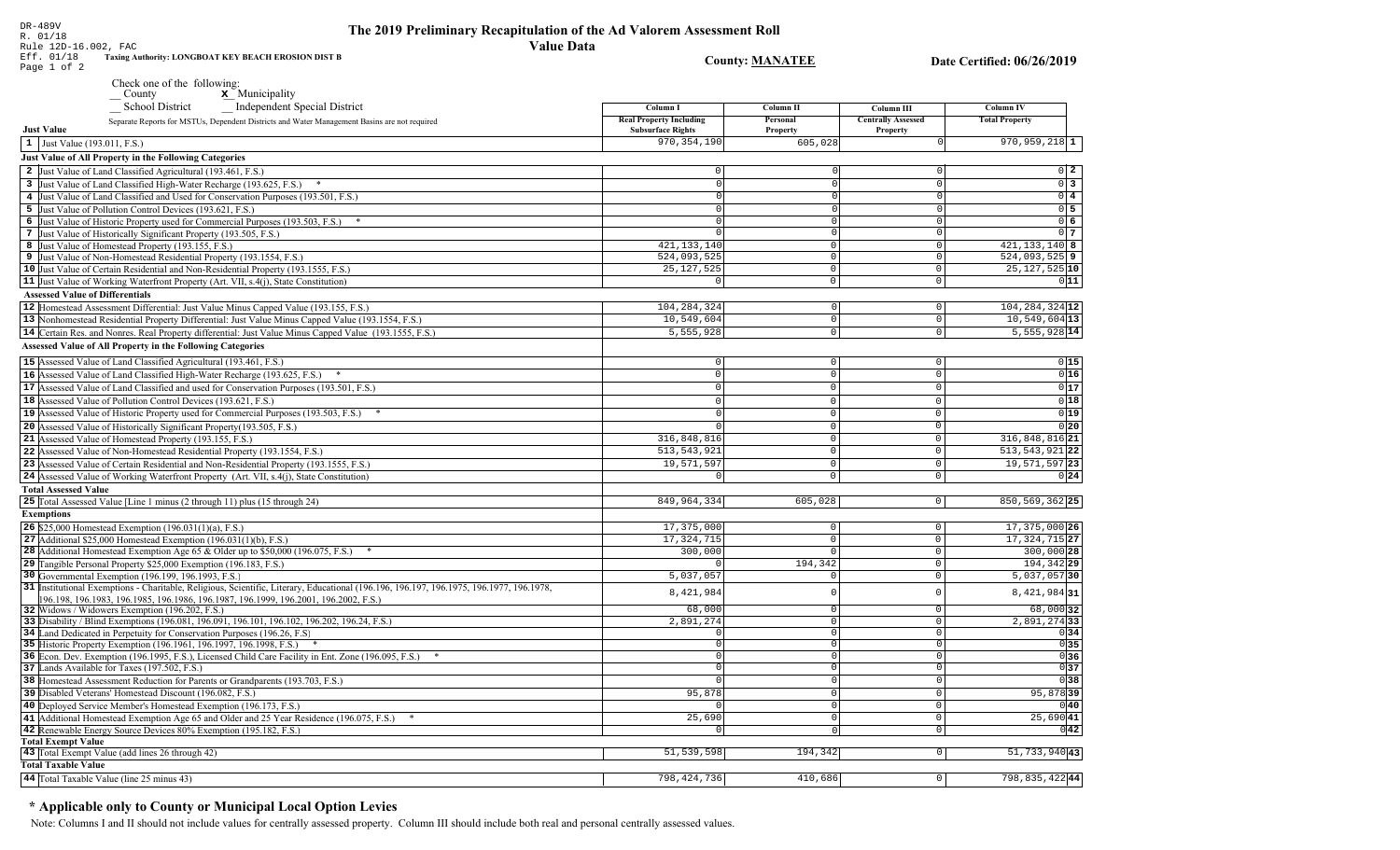County: **MANATEE** 

Date Certified: 06/26/2019

Just Value

#### Taxing Authority: **LONGBOAT KEY BEACH EROSION DIST B**

#### **Additions/Deletions**

|                                                                                      | <b>Just Value</b> | Taxable Value |
|--------------------------------------------------------------------------------------|-------------------|---------------|
| <b>1</b> New Construction                                                            | 1,552,065         | $1,502,065$   |
| 2 Additions                                                                          | 622,511           | 622,511       |
| Annexations                                                                          |                   |               |
| 4 Deletions                                                                          | 1,244,962         | 1,244,962     |
| 5 Rehabilitative Improvements Increasing Assessed Value by at Least 100%             |                   |               |
| 6 Total TPP Taxable Value in Excess of 115% of Previous Year Total TPP Taxable Value |                   |               |
| 7   Net New Value $(1 + 2 + 3 - 4 + 5 + 6 = 7)$                                      | 929,614           | $879,614$     |

#### **Selected Just Values**

| Column I, Page One) 193.481, F.S.<br>Value of Subsurface Rights (this amount included in Line 1)<br>IJust |  |
|-----------------------------------------------------------------------------------------------------------|--|
| Value of Centrally Assessed Railroad Property Value<br>Just                                               |  |
| $10$ Just<br>Value of Centrally Assessed Private Car Line Property Value                                  |  |

Note: Sum of items 9 and 10 should equal centrally assessed just value on page 1, line 1, column III.

#### Homestead Portability

| --<br>. . | renti.<br>71n2<br>ranste<br>$^{\circ}$ | ᅩ       |
|-----------|----------------------------------------|---------|
| --        | entia.<br>-111                         | .<br>-- |

|                                     | Column 1             | Column 2                 |
|-------------------------------------|----------------------|--------------------------|
|                                     | <b>Real Property</b> | <b>Personal Property</b> |
| <b>Total Parcels or Accounts</b>    | Parcels              | Accounts                 |
| <b>13</b> Total Parcels or Accounts | 2,125                | 80                       |

#### Property with Reduced Assessed Value

| 14 Land Classified Agricultural (193.461, F.S.)                                                 |     |  |
|-------------------------------------------------------------------------------------------------|-----|--|
| 15 Land Classified High-Water Recharge (193.625, F.S.)                                          |     |  |
| 16 Land Classified and Used for Conservation Purposes (193.501, F.S.)                           |     |  |
| 17 Pollution Control Devices (193.621, F.S.)                                                    |     |  |
| <b>18</b> Historic Property used for Commercial Purposes (193.503, F.S.) *                      |     |  |
| 19 Historically Significant Property (193.505, F.S.)                                            |     |  |
| <b>20</b> Homestead Property; Parcels with Capped Value (193.155, F.S.)                         | 632 |  |
| 21 Non-Homestead Residential Property; Parcels with Capped Value (193.1554, F.S.)               | 444 |  |
| 22 Certain Residential and Non-Residential Property; Parcels with Capped Value (193.1555, F.S.) |     |  |
| 23 Working Waterfront Property (Art. VII, s.4(j), State Constitution)                           |     |  |
|                                                                                                 |     |  |

#### Other Reductions in Assessed Value

| ands Available for Taxes (197.502, F.S.)<br>24                                       |  |
|--------------------------------------------------------------------------------------|--|
| 5 [Homestead Assessment Reduction for Parents or Grandparents (193.703, F.S.)<br>25. |  |
| Disabled Veterans' Homestead Discount (196.082, F.S.)<br>26                          |  |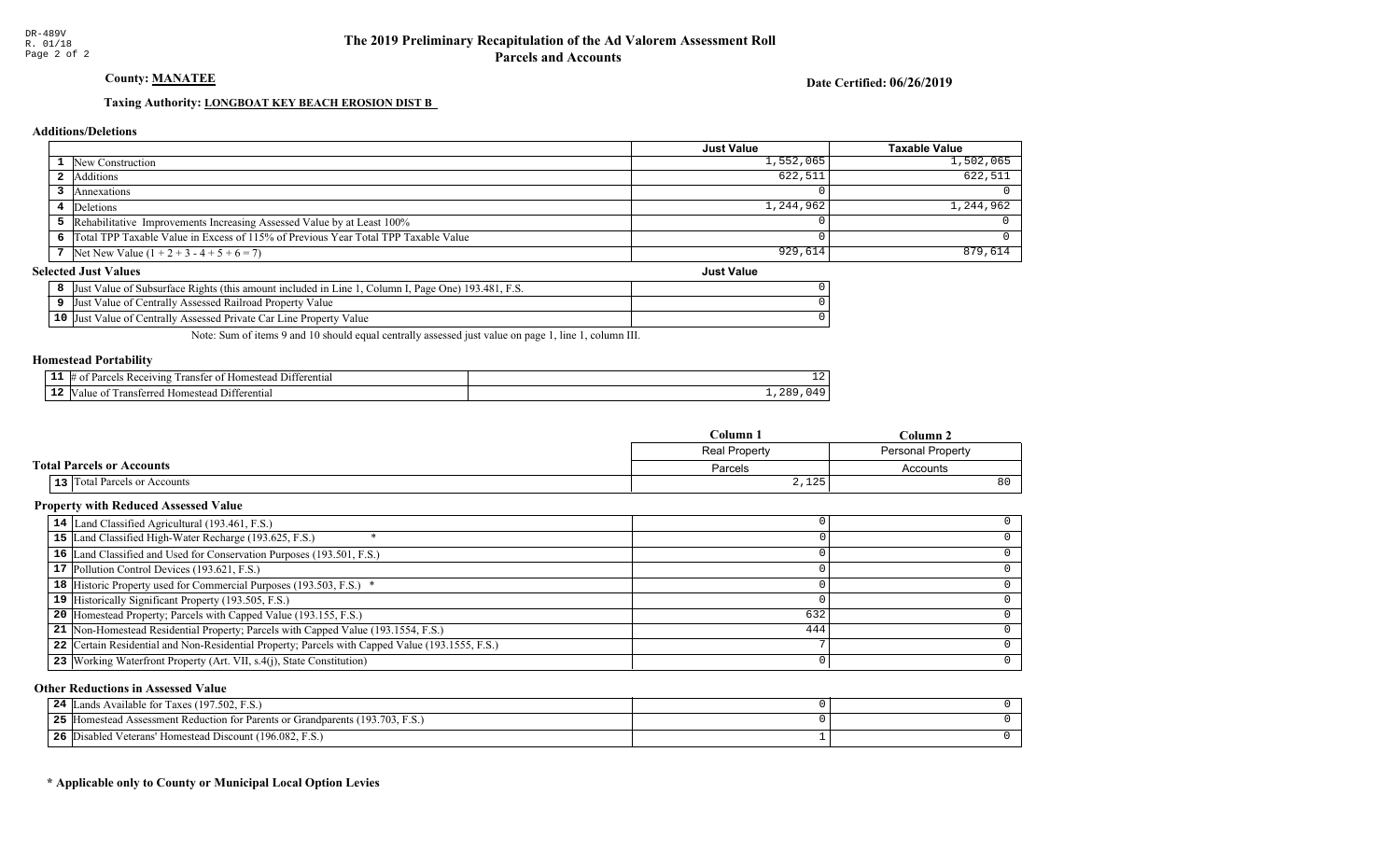### The 2019 Preliminary Recapitulation of the Ad Valorem Assessment Roll **Value Data**

**County: MANATEE** Date Certified: 06/26/2019 Page 1 of 2 Check one of the following:  $\underline{\mathbf{x}}$  Municipality County School District Independent Special District Column I **Column II** Column III **Column IV Real Property Including** Personal **Centrally Assessed Total Property** Separate Reports for MSTUs, Dependent Districts and Water Management Basins are not required **Just Value Subsurface Rights** Property Property 1,326,206,950 56,866,461 706,386  $1,383,779,797$  1  $\vert 1 \vert$  Just Value (193.011, F.S.) **Just Value of All Property in the Following Categories** 2 Just Value of Land Classified Agricultural (193.461, F.S.) 5, 143, 720  $5.143.720$  2 3 Just Value of Land Classified High-Water Recharge (193.625, F.S.) \*  $\Omega$  $0<sup>3</sup>$ 4 Just Value of Land Classified and Used for Conservation Purposes (193.501, F.S.)  $\overline{0}$  4 5 Just Value of Pollution Control Devices (193.621, F.S.) 19,130  $19,130$  5 6 Just Value of Historic Property used for Commercial Purposes (193.503, F.S.) \* 06 7 Just Value of Historically Significant Property (193.505, F.S.)  $0<sub>7</sub>$  $\Omega$  $\overline{510,093,937}$  $510,093.937$  R 8 Just Value of Homestead Property (193.155, F.S.)  $\cap$ 363, 954, 928 363,954,928 9 9 Just Value of Non-Homestead Residential Property (193.1554, F.S.)  $\Omega$ 10 Just Value of Certain Residential and Non-Residential Property (193.1555, F.S.) 447, 014, 365 434,832 447, 449, 197 10  $\circ$ 11 Just Value of Working Waterfront Property (Art. VII, s.4(j), State Constitution)  $\overline{\circ}$  $011$ **Assessed Value of Differentials** 131,878,127 131,878,127 12 12 Homestead Assessment Differential: Just Value Minus Capped Value (193.155, F.S.)  $\Omega$ 35,724,748 35, 724, 748 13 13 Nonhomestead Residential Property Differential: Just Value Minus Capped Value (193.1554, F.S.)  $\mathbb O$ 14 Certain Res. and Nonres. Real Property differential: Just Value Minus Capped Value (193.1555, F.S.) 22,089,853  $\overline{0}$  $22,089,853|14$ **Assessed Value of All Property in the Following Categories** 15 Assessed Value of Land Classified Agricultural (193.461, F.S.) 125,541  $\Omega$  $\Omega$  $125,541$  15 16 Assessed Value of Land Classified High-Water Recharge (193.625, F.S.)  $0|16|$  $\Omega$  $\Omega$  $\Omega$  $0|17$ **17** Assessed Value of Land Classified and used for Conservation Purposes (193.501, F.S.)  $|0|$  $\Omega$  $\overline{0}$ 18 Assessed Value of Pollution Control Devices (193.621, F.S.)  $1.913$  $1,913$  18  $\Omega$ 19 Assessed Value of Historic Property used for Commercial Purposes (193.503, F.S.) \*  $\Omega$  $0|19|$ 20 Assessed Value of Historically Significant Property (193.505, F.S.)  $0|20|$  $\cap$  $\Omega$ 378, 215, 810 21 Assessed Value of Homestead Property (193.155, F.S.) 378, 215, 810 21  $\cap$ 22 Assessed Value of Non-Homestead Residential Property (193.1554, F.S.) 328, 230, 180  $\Omega$ 328, 230, 180 22 424,924,512 425, 359, 344 23 23 Assessed Value of Certain Residential and Non-Residential Property (193.1555, F.S.) 434.832  $\cap$ 24 Assessed Value of Working Waterfront Property (Art. VII, s.4(j), State Constitution)  $0|24|$  $\mathsf{O}$ **Total Assessed Value** 25 Total Assessed Value [Line 1 minus (2 through 11) plus (15 through 24) 1,131,496,043 56,849,244 706,386 1,189,051,673 25 **Exemptions** 60,423,958  $60, 423, 958$  26 **26** \$25,000 Homestead Exemption  $(196.031(1)(a), F.S.)$  $\Omega$ 48,310,092 27 27 Additional \$25,000 Homestead Exemption  $(196.031(1)(b), F.S.)$ 48,310,092  $\Omega$ 28 Additional Homestead Exemption Age 65 & Older up to \$50,000 (196.075, F.S.) \*  $\cap$  $0|28|$  $\sqrt{ }$ 29 Tangible Personal Property \$25,000 Exemption (196.183, F.S.) 6, 477, 519 84,517  $6,562,036$  29 30 Governmental Exemption (196.199, 196.1993, F.S.)  $72,108,451$  $72, 108, 451$  30 31 Institutional Exemptions - Charitable, Religious, Scientific, Literary, Educational (196.196, 196.197, 196.1977, 196.1977, 196.1978, 79,903,646 2,380,886 82, 284, 532 31  $\Omega$ 196.198, 196.1983, 196.1985, 196.1986, 196.1987, 196.1999, 196.2001, 196.2002, F.S.) 176.500  $1.070$ 177,570 32 32 Widows / Widowers Exemption (196.202, F.S.)  $\Omega$ 33 Disability / Blind Exemptions (196.081, 196.091, 196.101, 196.102, 196.202, 196.24, F.S.) 4,523,448 920  $\overline{0}$ 4,524,36833 34 Land Dedicated in Perpetuity for Conservation Purposes (196.26, F.S)  $\cap$  $\overline{\circ}$  $0|34|$  $\cap$  $0|35|$ 35 Historic Property Exemption (196.1961, 196.1997, 196.1998, F.S.) \*  $\Omega$  $\circ$  $\overline{0}$ 36 36 Econ. Dev. Exemption (196.1995, F.S.), Licensed Child Care Facility in Ent. Zone (196.095, F.S.) \*  $\sqrt{ }$  $\overline{0}$ 37 Lands Available for Taxes (197.502, F.S.)  $\overline{0}$  $0|37$ 38 Homestead Assessment Reduction for Parents or Grandparents (193.703, F.S.)  $\sqrt{38}$ 0 593,808 593,808 39 39 Disabled Veterans' Homestead Discount (196.082, F.S.)  $\overline{0}$ 40 Deployed Service Member's Homestead Exemption (196.173, F.S.)  $\overline{0}$  $0|40|$  $\Omega$  $0|41|$ 41 Additional Homestead Exemption Age 65 and Older and 25 Year Residence (196.075, F.S.) \*  $\overline{0}$  $\overline{0}$  $\overline{0|42|}$ 42 Renewable Energy Source Devices 80% Exemption (195.182, F.S.)  $\overline{0}$  $\overline{0}$ **Total Exempt Value** 

43 Total Exempt Value (add lines 26 through 42) 266,039,903  $8,860,395$  $84,517$ 274, 984, 815 43 **Total Taxable Value**  $621,869$ 44 Total Taxable Value (line 25 minus 43) 865, 456, 140 47,988,849 914,066,85844

### \* Applicable only to County or Municipal Local Option Levies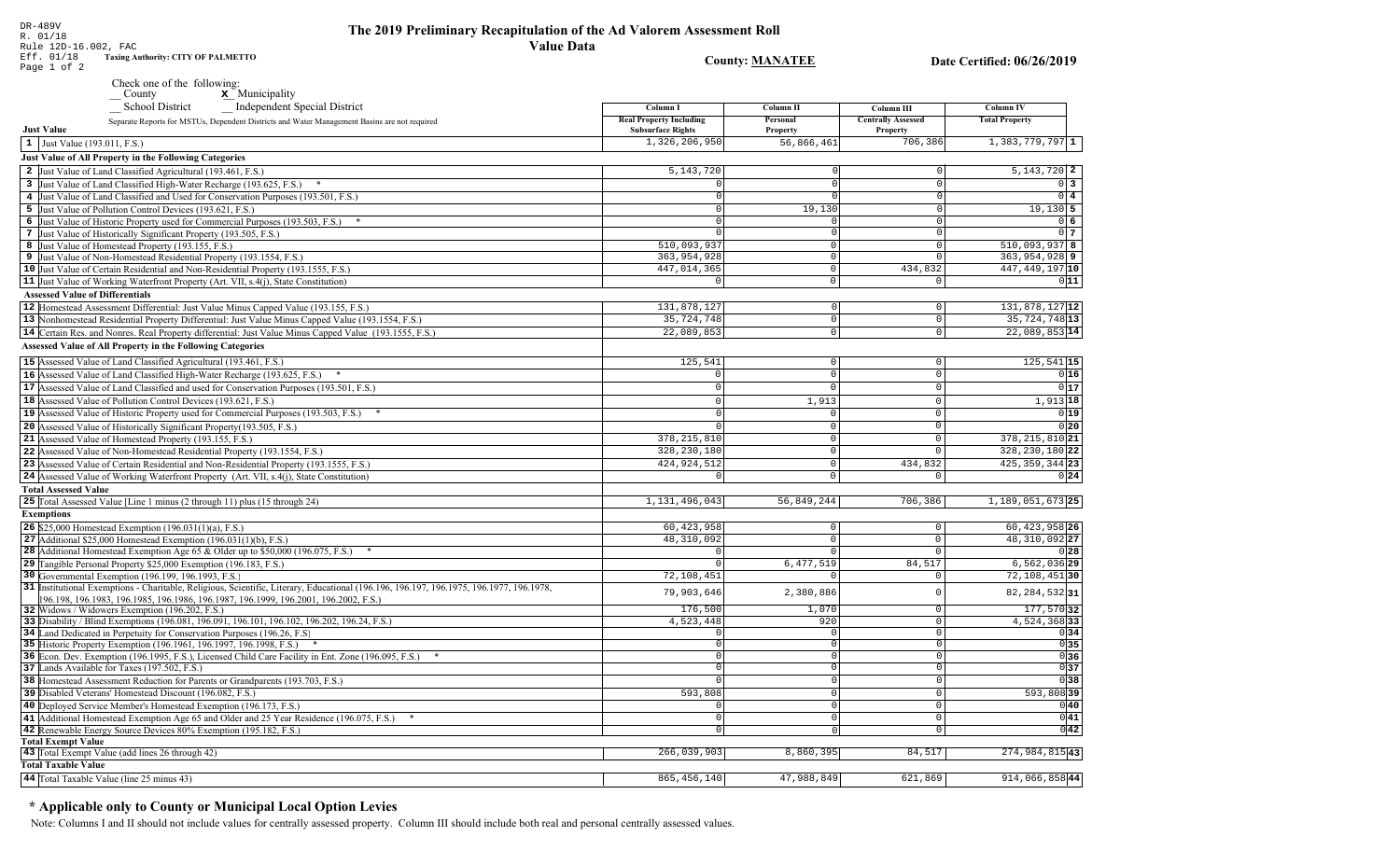# County: **MANATEE**

Date Certified: 06/26/2019

Just Value

#### Taxing Authority: CITY OF PALMETTO

#### **Additions/Deletions**

|                                                                                      | Just Value | <b>Taxable Value</b> |
|--------------------------------------------------------------------------------------|------------|----------------------|
| <b>1</b> New Construction                                                            | 7,458,718  | 6,946,169            |
| 2 Additions                                                                          | 1,327,041  | 1,133,786            |
| Annexations                                                                          | 1,959,411  | 1,959,411            |
| 4 Deletions                                                                          | 1,078,174  | 1,078,174            |
| 5 Rehabilitative Improvements Increasing Assessed Value by at Least 100%             |            |                      |
| 6 Total TPP Taxable Value in Excess of 115% of Previous Year Total TPP Taxable Value |            |                      |
| 7 Net New Value $(1 + 2 + 3 - 4 + 5 + 6 = 7)$                                        | 9,666,996  | 8,961,192            |

#### **Selected Just Values**

| t Value of Subsurface Rights (this amount included in Line 1. Column I. Page One) 193.481. F.S.<br> Just | 35          |
|----------------------------------------------------------------------------------------------------------|-------------|
| Just Value of Centrally Assessed Railroad Property Value                                                 |             |
| 10 Just Value of Centrally Assessed Private Car Line Property Value                                      | .260<br>176 |

Note: Sum of items 9 and 10 should equal centrally assessed just value on page 1, line 1, column III.

#### Homestead Portability

| --<br>. . | <b>CONTRACTOR</b><br>entia.<br>71ng<br>rans | bb        |
|-----------|---------------------------------------------|-----------|
| -4        | ential<br>11<br>-ster                       | - -<br>or |

|                                     | $C$ olumn            | Column.           |
|-------------------------------------|----------------------|-------------------|
|                                     | <b>Real Property</b> | Personal Property |
| <b>Total Parcels or Accounts</b>    | Parcels              | Accounts          |
| <b>13</b> Total Parcels or Accounts | 6,149                | 1.70<br>4, 11     |

#### Property with Reduced Assessed Value

| 14 Land Classified Agricultural (193.461, F.S.)                                                 | 10    |  |
|-------------------------------------------------------------------------------------------------|-------|--|
| 15 Land Classified High-Water Recharge (193.625, F.S.)                                          |       |  |
| 16 Land Classified and Used for Conservation Purposes (193.501, F.S.)                           |       |  |
| 17 Pollution Control Devices (193.621, F.S.)                                                    |       |  |
| 18 Historic Property used for Commercial Purposes (193.503, F.S.) *                             |       |  |
| 19 Historically Significant Property (193.505, F.S.)                                            |       |  |
| <b>20</b> Homestead Property; Parcels with Capped Value (193.155, F.S.)                         | 2,252 |  |
| 21 Non-Homestead Residential Property; Parcels with Capped Value (193.1554, F.S.)               | 1,565 |  |
| 22 Certain Residential and Non-Residential Property; Parcels with Capped Value (193.1555, F.S.) | 405   |  |
| 23 Working Waterfront Property (Art. VII, s.4(j), State Constitution)                           |       |  |

#### Other Reductions in Assessed Value

| 24<br>Lands Available for Taxes (197.502, F.S.)                                      |  |
|--------------------------------------------------------------------------------------|--|
| 25<br>If IHomestead Assessment Reduction for Parents or Grandparents (193.703, F.S.) |  |
| 26<br>Disabled Veterans' Homestead Discount (196.082, F.S.)                          |  |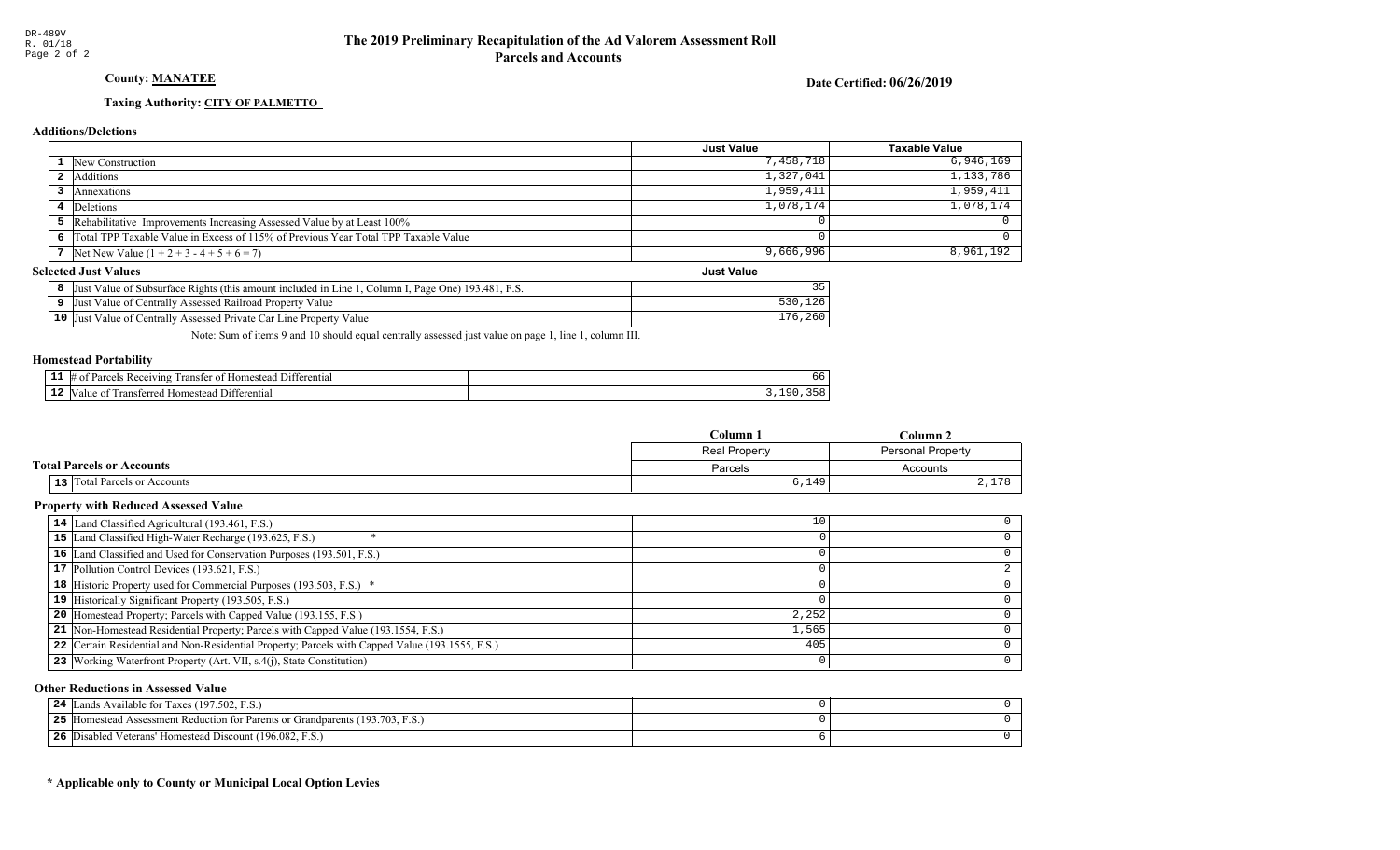**County: MANATEE** Date Certified: 06/26/2019

| DR-489V              |                                                    |
|----------------------|----------------------------------------------------|
| R. 01/18             |                                                    |
| Rule 12D-16.002, FAC |                                                    |
| Eff. 01/18           | <b>Taxing Authority: CEDAR HAMMOCK FIRE RESCUE</b> |

Page 1 of 2

Check one of the following:<br>  $-\frac{\text{Country}}{\text{School District}}$  Municipality

| SCHOOL DISTRICT<br>$\mathbf{x}$ independent opecial District                                                                       | Column <sub>1</sub>                                        | Column 11            | Column III                            | -Column TV                |
|------------------------------------------------------------------------------------------------------------------------------------|------------------------------------------------------------|----------------------|---------------------------------------|---------------------------|
| Separate Reports for MSTUs, Dependent Districts and Water Management Basins are not required<br><b>Just Value</b>                  | <b>Real Property Including</b><br><b>Subsurface Rights</b> | Personal<br>Property | <b>Centrally Assessed</b><br>Property | <b>Total Property</b>     |
| 1 Just Value (193.011, F.S.)                                                                                                       | 4,486,669,992                                              |                      |                                       | 4,486,669,992 1           |
| Just Value of All Property in the Following Categories                                                                             |                                                            |                      |                                       |                           |
| 2 Just Value of Land Classified Agricultural (193.461, F.S.)                                                                       | 38,930,027                                                 |                      | 0                                     | 38,930,027 2              |
| 3 Just Value of Land Classified High-Water Recharge (193.625, F.S.)                                                                |                                                            |                      | $\Omega$                              | $0\overline{3}$           |
| 4 Just Value of Land Classified and Used for Conservation Purposes (193.501, F.S.)                                                 |                                                            |                      | $\Omega$                              | $0\overline{4}$           |
| 5 Just Value of Pollution Control Devices (193.621, F.S.)                                                                          | $\Omega$                                                   |                      | $\Omega$                              | $0\overline{5}$           |
| 6 Just Value of Historic Property used for Commercial Purposes (193.503, F.S.) *                                                   | $\Omega$                                                   |                      | $\Omega$                              | 06                        |
| 7 Just Value of Historically Significant Property (193.505, F.S.)                                                                  |                                                            |                      | $\mathbf 0$                           | 0 <sub>7</sub>            |
| 8 Just Value of Homestead Property (193.155, F.S.)                                                                                 | 1,466,462,880                                              | $\Omega$             | 0                                     | 1,466,462,880 8           |
| 9 Just Value of Non-Homestead Residential Property (193.1554, F.S.)                                                                | 1,388,912,960                                              | $\cap$               | 0                                     | $1,388,912,960$ 9         |
| 10 Just Value of Certain Residential and Non-Residential Property (193.1555, F.S.)                                                 | 1,592,364,125                                              | $\Omega$             | $\overline{0}$                        | 1,592,364,125 10          |
| 11 Just Value of Working Waterfront Property (Art. VII, s.4(j), State Constitution)                                                | $\Omega$                                                   | $\Omega$             | 0                                     | 011                       |
| <b>Assessed Value of Differentials</b>                                                                                             |                                                            |                      |                                       |                           |
| 12 Homestead Assessment Differential: Just Value Minus Capped Value (193.155, F.S.)                                                | 414,844,708                                                | $\circ$              | $\circ$                               | 414,844,708 12            |
| 13 Nonhomestead Residential Property Differential: Just Value Minus Capped Value (193.1554, F.S.)                                  | 120, 299, 725                                              | $\Omega$             | $\overline{0}$                        | 120, 299, 725 13          |
| 14 Certain Res. and Nonres. Real Property differential: Just Value Minus Capped Value (193.1555, F.S.)                             | 47,811,809                                                 | $\cap$               | $\overline{0}$                        | 47,811,809 14             |
| <b>Assessed Value of All Property in the Following Categories</b>                                                                  |                                                            |                      |                                       |                           |
|                                                                                                                                    |                                                            |                      |                                       |                           |
| 15 Assessed Value of Land Classified Agricultural (193.461, F.S.)                                                                  | 1,036,038                                                  | $\mathbf 0$          | $\circ$                               | $1,036,038$ <sup>15</sup> |
| 16 Assessed Value of Land Classified High-Water Recharge (193.625, F.S.)                                                           | $\Omega$                                                   | $\Omega$             | $\mathsf 0$                           | 0 16                      |
| 17 Assessed Value of Land Classified and used for Conservation Purposes (193.501, F.S.)                                            | $\Omega$                                                   | $\Omega$             | $\mathsf{O}\xspace$                   | 0 17                      |
| 18 Assessed Value of Pollution Control Devices (193.621, F.S.)                                                                     |                                                            | $\Omega$             | $\overline{0}$                        | 0 18                      |
| 19 Assessed Value of Historic Property used for Commercial Purposes (193.503, F.S.) *                                              | $\sqrt{ }$                                                 | $\Omega$             | $\mathsf 0$                           | 0 19                      |
| 20 Assessed Value of Historically Significant Property (193.505, F.S.)                                                             |                                                            | $\Omega$             | $\overline{0}$                        | 0 20                      |
| 21 Assessed Value of Homestead Property (193.155, F.S.)                                                                            | 1,051,618,172                                              | $\Omega$             | $\overline{0}$                        | 1,051,618,172 21          |
| 22 Assessed Value of Non-Homestead Residential Property (193.1554, F.S.)                                                           | 1, 268, 613, 235                                           | $\Omega$             | $\overline{0}$                        | 1, 268, 613, 235 22       |
| 23 Assessed Value of Certain Residential and Non-Residential Property (193.1555, F.S.)                                             | 1,544,552,316                                              | $\Omega$             | $\overline{0}$                        | 1,544,552,316 23          |
| 24 Assessed Value of Working Waterfront Property (Art. VII, s.4(j), State Constitution)                                            | $\Omega$                                                   | $\Omega$             | $\mathsf 0$                           | 0 24                      |
| <b>Total Assessed Value</b>                                                                                                        |                                                            |                      |                                       |                           |
| 25 Total Assessed Value [Line 1 minus (2 through 11) plus (15 through 24)                                                          | 3,865,819,761                                              | $\circ$              | 0                                     | $3,865,819,761$  25       |
| <b>Exemptions</b>                                                                                                                  |                                                            |                      |                                       |                           |
| <b>26</b> \$25,000 Homestead Exemption $(196.031(1)(a), F.S.)$                                                                     | 241, 367, 582                                              | $\circ$              | $\mathsf 0$                           | 241, 367, 582 26          |
| 27 Additional \$25,000 Homestead Exemption $(196.031(1)(b), F.S.)$                                                                 | 159,021,651                                                | $\circ$              | $\overline{0}$                        | 159,021,651 27            |
| <b>28</b> Additional Homestead Exemption Age 65 & Older up to \$50,000 (196.075, F.S.)                                             |                                                            | $\circ$              | $\mathsf{O}$                          | 0 28                      |
| 29 Tangible Personal Property \$25,000 Exemption (196.183, F.S.)                                                                   |                                                            | $\overline{0}$       | $\mathsf 0$                           | 0 29                      |
| 30 Governmental Exemption (196.199, 196.1993, F.S.)                                                                                | 229,558,689                                                | $\overline{0}$       | $\mathsf 0$                           | 229,558,689 30            |
| 31 Institutional Exemptions - Charitable, Religious, Scientific, Literary, Educational (196.196.197. 196.1975, 196.1977, 196.1978, | 131, 372, 314                                              |                      | $\Omega$                              | 131, 372, 314 31          |
| 196.198, 196.1983, 196.1985, 196.1986, 196.1987, 196.1999, 196.2001, 196.2002, F.S.)                                               |                                                            |                      |                                       |                           |
| 32 Widows / Widowers Exemption (196.202, F.S.)                                                                                     | 759,974                                                    | $\Omega$             | $\mathsf 0$                           | 759,97432                 |
| 33 Disability / Blind Exemptions (196.081, 196.091, 196.101, 196.102, 196.202, 196.24, F.S.)                                       | 13,402,492                                                 | $\overline{0}$       | 0                                     | 13, 402, 492 33           |
| 34 Land Dedicated in Perpetuity for Conservation Purposes (196.26, F.S.)                                                           |                                                            | $\overline{0}$       | $\mathbb O$                           | 0 34                      |
| 35 Historic Property Exemption (196.1961, 196.1997, 196.1998, F.S.) *                                                              |                                                            | $\circ$              | $\overline{0}$                        | 0 35                      |
| 36 Econ. Dev. Exemption (196.1995, F.S.), Licensed Child Care Facility in Ent. Zone (196.095, F.S.) *                              |                                                            | $\Omega$             | $\overline{0}$                        | 0 36                      |
| 37 Lands Available for Taxes (197.502, F.S.)                                                                                       | 21,474                                                     | $\Omega$             | $\overline{0}$                        | $21,474$ 37               |
| 38 Homestead Assessment Reduction for Parents or Grandparents (193.703, F.S.)                                                      |                                                            | $\Omega$             | $\overline{\circ}$                    | 0 38                      |
| 39 Disabled Veterans' Homestead Discount (196.082, F.S.)                                                                           | 751,383                                                    | 0                    | 0                                     | 751,383 39                |
| 40 Deployed Service Member's Homestead Exemption (196.173, F.S.)                                                                   |                                                            | $\Omega$             | $\mathsf 0$                           | 0 40                      |
| 41 Additional Homestead Exemption Age 65 and Older and 25 Year Residence (196.075, F.S.)                                           |                                                            | $\Omega$             | $\overline{0}$                        | 0 41                      |
| 42 Renewable Energy Source Devices 80% Exemption (195.182, F.S.)                                                                   | $\Omega$                                                   | $\circ$              | $\overline{\circ}$                    | 0 42                      |
| <b>Total Exempt Value</b><br>43 Total Exempt Value (add lines 26 through 42)                                                       | 776, 255, 559                                              | 0                    | 0                                     | 776, 255, 559 43          |
| <b>Total Taxable Value</b>                                                                                                         |                                                            |                      |                                       |                           |
|                                                                                                                                    |                                                            |                      |                                       |                           |
| 44 Total Taxable Value (line 25 minus 43)                                                                                          | 3,089,564,202                                              | $\circ$              | $\circ$                               | $3,089,564,202$ 44        |

# \* Applicable only to County or Municipal Local Option Levies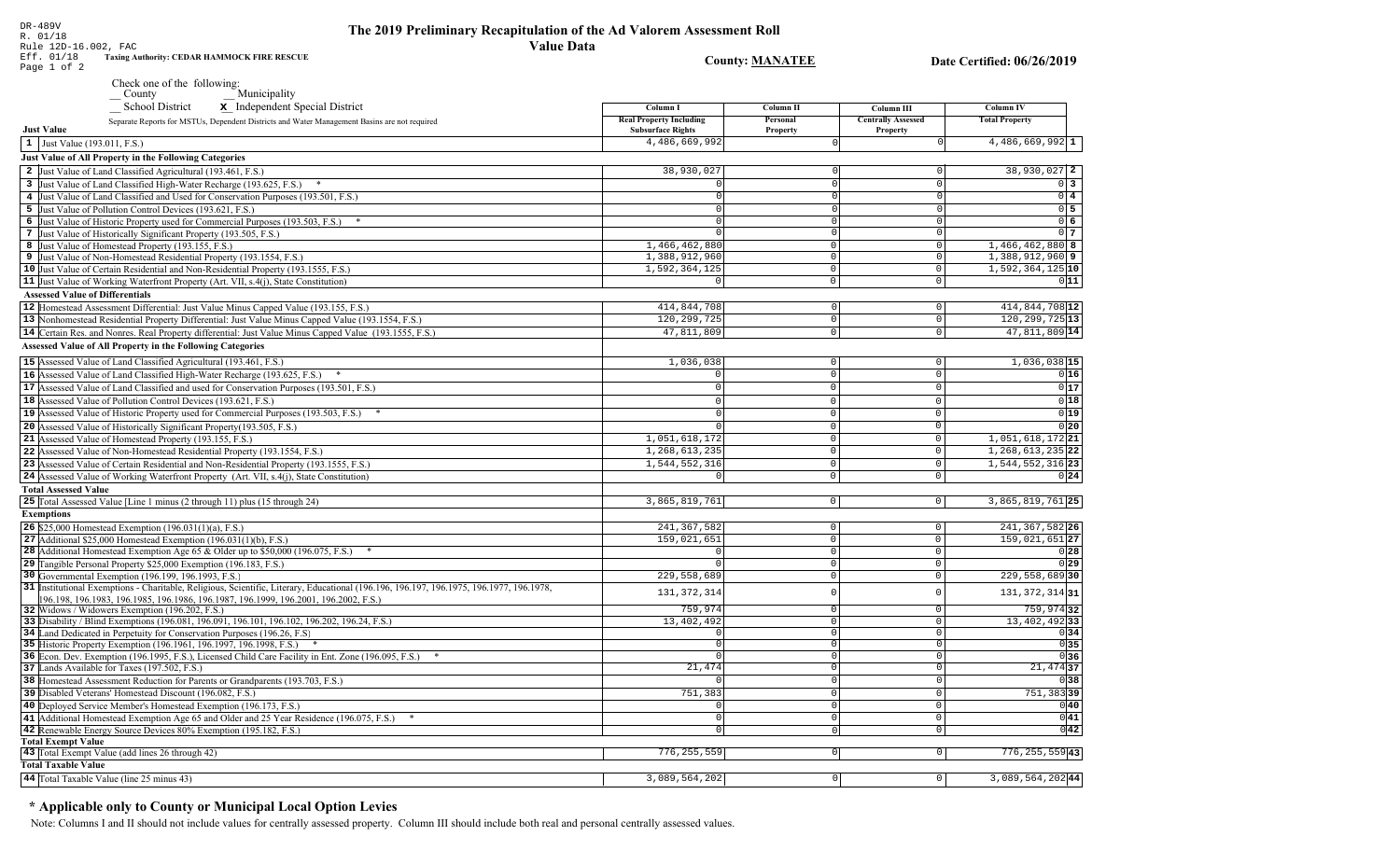County: **MANATEE** 

Date Certified: 06/26/2019

Just Value

### Taxing Authority: CEDAR HAMMOCK FIRE RESCUE

#### **Additions/Deletions**

|                                                                                      | <b>Just Value</b> | Taxable Value |
|--------------------------------------------------------------------------------------|-------------------|---------------|
| <b>1</b> New Construction                                                            | 55,040,835        | $50,033,061$  |
| 2 Additions                                                                          | 20,421,436        | 3,148,796     |
| Annexations                                                                          |                   |               |
| 4 Deletions                                                                          | 4,008,264         | $4,008,264$   |
| 5 Rehabilitative Improvements Increasing Assessed Value by at Least 100%             |                   |               |
| 6 Total TPP Taxable Value in Excess of 115% of Previous Year Total TPP Taxable Value |                   |               |
| 7 Net New Value $(1 + 2 + 3 - 4 + 5 + 6 = 7)$                                        | 71,454,007        | 49,173,593    |

#### **Selected Just Values**

| t Value of Subsurface Rights (this amount included in Line 1.<br>Column I, Page One) 193.481, F.S.<br>IJust | 235 |
|-------------------------------------------------------------------------------------------------------------|-----|
| Just Value of Centrally Assessed Railroad Property Value                                                    |     |
| 10 Just Value of Centrally Assessed Private Car Line Property Value                                         |     |

Note: Sum of items 9 and 10 should equal centrally assessed just value on page 1, line 1, column III.

#### Homestead Portability

|     | 11 ا (<br>erential<br>eiving<br>. .<br>יחα<br>.domec<br>ranster<br>Ωì<br>$\sim$ | 70<br>. . |
|-----|---------------------------------------------------------------------------------|-----------|
| . . | -111<br>10.1<br>terentia<br>domester<br>alu                                     |           |

|                                  | Column 1      | $Column \angle$          |
|----------------------------------|---------------|--------------------------|
|                                  | Real Property | <b>Personal Property</b> |
| <b>Total Parcels or Accounts</b> | Parcels       | Accounts                 |
| 13 Total Parcels or Accounts     | 23,828        |                          |

#### Property with Reduced Assessed Value

| 14 Land Classified Agricultural (193.461, F.S.)                                                 | 14    |  |
|-------------------------------------------------------------------------------------------------|-------|--|
| 15 Land Classified High-Water Recharge (193.625, F.S.)                                          |       |  |
| 16 Land Classified and Used for Conservation Purposes (193.501, F.S.)                           |       |  |
| 17 Pollution Control Devices (193.621, F.S.)                                                    |       |  |
| 18 Historic Property used for Commercial Purposes (193.503, F.S.) *                             |       |  |
| 19 Historically Significant Property (193.505, F.S.)                                            |       |  |
| <b>20</b> Homestead Property; Parcels with Capped Value (193.155, F.S.)                         | 8,999 |  |
| 21 Non-Homestead Residential Property; Parcels with Capped Value (193.1554, F.S.)               | 7,224 |  |
| 22 Certain Residential and Non-Residential Property; Parcels with Capped Value (193.1555, F.S.) | 651   |  |
| 23 Working Waterfront Property (Art. VII, s.4(j), State Constitution)                           |       |  |
|                                                                                                 |       |  |

#### Other Reductions in Assessed Value

| ands Available for Taxes (197.502, F.S.)<br>24                                         |  |
|----------------------------------------------------------------------------------------|--|
| 5 [Homestead Assessment Reduction for Parents or Grandparents (193.703, F.S.)<br>-25 1 |  |
| Disabled Veterans' Homestead Discount (196.082, F.S.)<br>26                            |  |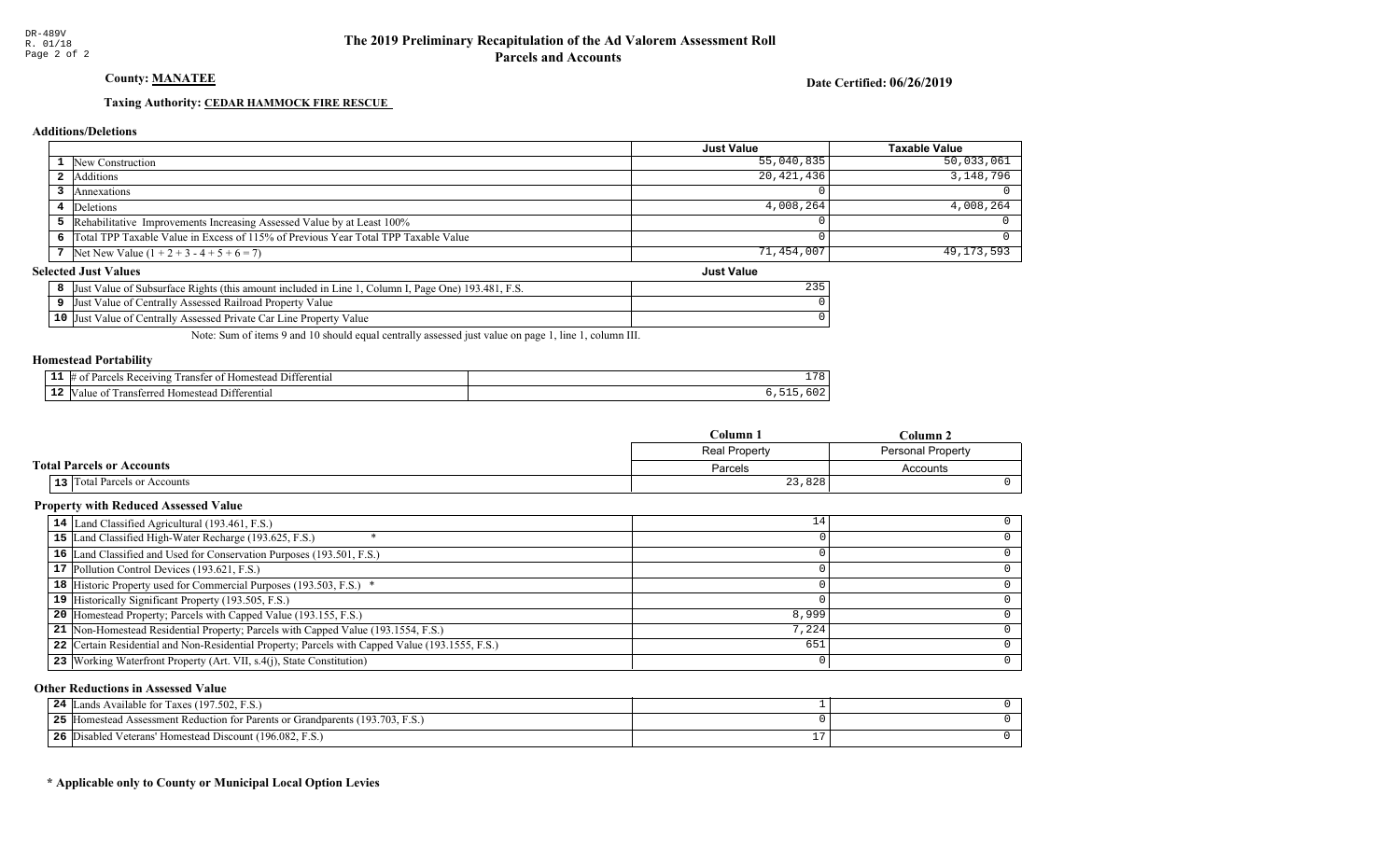**County: MANATEE** 

Date Certified: 06/26/2019

|                                           | Check one of the following:<br>Municipality<br>County                                                                                                                                                                      |                                                            |                      |                                       |                            |  |
|-------------------------------------------|----------------------------------------------------------------------------------------------------------------------------------------------------------------------------------------------------------------------------|------------------------------------------------------------|----------------------|---------------------------------------|----------------------------|--|
|                                           | <b>School District</b><br>x Independent Special District                                                                                                                                                                   | Column I                                                   | Column II            | <b>Column III</b>                     | <b>Column IV</b>           |  |
| <b>Just Value</b>                         | Separate Reports for MSTUs, Dependent Districts and Water Management Basins are not required                                                                                                                               | <b>Real Property Including</b><br><b>Subsurface Rights</b> | Personal<br>Property | <b>Centrally Assessed</b><br>Property | <b>Total Property</b>      |  |
| 1 Just Value (193.011, F.S.)              |                                                                                                                                                                                                                            | 6,988,818,473                                              |                      |                                       | $6,988,818,473$ 1          |  |
|                                           | <b>Just Value of All Property in the Following Categories</b>                                                                                                                                                              |                                                            |                      |                                       |                            |  |
|                                           | 2 Just Value of Land Classified Agricultural (193.461, F.S.)                                                                                                                                                               | 25,633,155                                                 |                      |                                       | $25,633,155$ 2             |  |
|                                           | 3 Just Value of Land Classified High-Water Recharge (193.625, F.S.) *                                                                                                                                                      | $\circ$                                                    |                      | $\Omega$<br>$\Omega$                  | 0 <sup>3</sup>             |  |
|                                           | 4 Just Value of Land Classified and Used for Conservation Purposes (193.501, F.S.)                                                                                                                                         | 0                                                          |                      | $\overline{0}$<br>$\cap$              | $\overline{0}$ 4           |  |
|                                           | 5 Just Value of Pollution Control Devices (193.621, F.S.)                                                                                                                                                                  | $\overline{0}$                                             |                      | $\overline{0}$<br>$\Omega$            | $0\overline{5}$            |  |
|                                           | 6 Just Value of Historic Property used for Commercial Purposes (193.503, F.S.) *                                                                                                                                           | $\Omega$                                                   |                      | $\overline{0}$<br>$\circ$             | 06                         |  |
|                                           | 7 Just Value of Historically Significant Property (193.505, F.S.)                                                                                                                                                          | $\Omega$                                                   |                      | $\circ$<br>$\circ$                    | $0\overline{7}$            |  |
|                                           | 8 Just Value of Homestead Property (193.155, F.S.)                                                                                                                                                                         | 3, 369, 727, 062                                           |                      | $\circ$<br>$\circ$                    | 3, 369, 727, 062 8         |  |
|                                           | 9 Just Value of Non-Homestead Residential Property (193.1554, F.S.)                                                                                                                                                        | 1,733,524,531                                              |                      | $\circ$<br>$\circ$                    | $1,733,524,531$ 9          |  |
|                                           | 10 Just Value of Certain Residential and Non-Residential Property (193.1555, F.S.)                                                                                                                                         | 1,859,933,725                                              |                      | $\circ$<br>$\overline{0}$             | 1,859,933,725 10           |  |
|                                           | 11 Just Value of Working Waterfront Property (Art. VII, s.4(j), State Constitution)                                                                                                                                        | $\mathbf 0$                                                |                      | $\circ$<br>$\circ$                    | 011                        |  |
| <b>Assessed Value of Differentials</b>    |                                                                                                                                                                                                                            |                                                            |                      |                                       |                            |  |
|                                           | 12 Homestead Assessment Differential: Just Value Minus Capped Value (193.155, F.S.)                                                                                                                                        | 682, 468, 353                                              |                      | 0 <br>$\mathsf 0$                     | 682, 468, 353 12           |  |
|                                           | 13 Nonhomestead Residential Property Differential: Just Value Minus Capped Value (193.1554, F.S.)                                                                                                                          | 94, 962, 678                                               |                      | $\overline{0}$<br>$\mathbf 0$         | 94, 962, 678 13            |  |
|                                           | 14 Certain Res. and Nonres. Real Property differential: Just Value Minus Capped Value (193.1555, F.S.)                                                                                                                     | 101,881,459                                                |                      | $\mathbf{0}$<br>$\mathbf 0$           | 101,881,459 14             |  |
|                                           | <b>Assessed Value of All Property in the Following Categories</b>                                                                                                                                                          |                                                            |                      |                                       |                            |  |
|                                           | 15 Assessed Value of Land Classified Agricultural (193.461, F.S.)                                                                                                                                                          | 456,165                                                    |                      | $\mathbb O$<br>$\mathsf 0$            | 456, 165 15                |  |
|                                           | 16 Assessed Value of Land Classified High-Water Recharge (193.625, F.S.)                                                                                                                                                   |                                                            |                      | $\mathbb O$<br>$\mathbf{0}$           | 0 16                       |  |
|                                           | 17 Assessed Value of Land Classified and used for Conservation Purposes (193.501, F.S.)                                                                                                                                    | $\Omega$                                                   |                      | $\mathbb O$<br>$\mathbf 0$            | 0 17                       |  |
|                                           | 18 Assessed Value of Pollution Control Devices (193.621, F.S.)                                                                                                                                                             |                                                            |                      | $\mathbb O$<br>$\mathbb O$            | 0 18                       |  |
|                                           | 19 Assessed Value of Historic Property used for Commercial Purposes (193.503, F.S.) *                                                                                                                                      |                                                            |                      | $\mathsf{O}\xspace$<br>$\mathbb O$    | 0 19                       |  |
|                                           | 20 Assessed Value of Historically Significant Property (193.505, F.S.)                                                                                                                                                     |                                                            |                      | $\mathsf{O}\xspace$<br>$\mathbb O$    | 0 20                       |  |
|                                           | 21 Assessed Value of Homestead Property (193.155, F.S.)                                                                                                                                                                    | 2,687,258,709                                              |                      | $\mathbb O$<br>$\mathsf{O}$           | 2,687,258,709 21           |  |
|                                           | 22 Assessed Value of Non-Homestead Residential Property (193.1554, F.S.)                                                                                                                                                   | 1,638,561,853                                              |                      | $\mathbb O$<br>$\mathbf{0}$           | $1,638,561,853$ 22         |  |
|                                           | 23 Assessed Value of Certain Residential and Non-Residential Property (193.1555, F.S.)                                                                                                                                     | 1,758,052,266                                              |                      | $\mathbb O$<br>$\mathbb O$            | 1,758,052,266 23           |  |
|                                           | 24 Assessed Value of Working Waterfront Property (Art. VII, s.4(j), State Constitution)                                                                                                                                    | $\Omega$                                                   |                      | $\mathsf 0$<br>$\mathbf 0$            | 0 24                       |  |
| <b>Total Assessed Value</b>               |                                                                                                                                                                                                                            |                                                            |                      |                                       |                            |  |
|                                           | 25 Total Assessed Value [Line 1 minus (2 through 11) plus (15 through 24)                                                                                                                                                  | 6,084,328,993                                              |                      | $\mathbb O$<br>$\circ$                | $6,084,328,993$ 25         |  |
| <b>Exemptions</b>                         |                                                                                                                                                                                                                            |                                                            |                      |                                       |                            |  |
|                                           | 26 \$25,000 Homestead Exemption (196.031(1)(a), F.S.)                                                                                                                                                                      | 387,805,654                                                |                      | $\mathbb O$<br>$\circ$                | 387,805,654 26             |  |
|                                           | 27 Additional $$25,000$ Homestead Exemption (196.031(1)(b), F.S.)                                                                                                                                                          | 332,665,306                                                |                      | $\overline{0}$<br>$\mathbb O$         | 332, 665, 306 27           |  |
|                                           | 28 Additional Homestead Exemption Age 65 & Older up to \$50,000 (196.075, F.S.)                                                                                                                                            | $\Omega$                                                   |                      | $\mathbb O$<br>$\mathsf{O}\xspace$    | 0 28                       |  |
|                                           | 29 Tangible Personal Property \$25,000 Exemption (196.183, F.S.)                                                                                                                                                           |                                                            |                      | $\mathbb O$<br>$\mathsf{O}\xspace$    | 0 29                       |  |
|                                           | 30 Governmental Exemption (196.199, 196.1993, F.S.)                                                                                                                                                                        | 151,959,577                                                |                      | $\overline{0}$<br>$\mathsf{O}\xspace$ | 151,959,57730              |  |
|                                           | 31 Institutional Exemptions - Charitable, Religious, Scientific, Literary, Educational (196.196.197, 196.1975, 196.1977, 196.1978,<br>196.198. 196.1983. 196.1985. 196.1986. 196.1987. 196.1999. 196.2001. 196.2002. F.S.) | 98,669,177                                                 |                      | $\mathsf 0$                           | 98,669,17731               |  |
|                                           | 32 Widows / Widowers Exemption (196.202, F.S.)                                                                                                                                                                             | 1,063,133                                                  |                      | $\mathbf 0$<br>$\Omega$               | $1,063,133$ 32             |  |
|                                           | 33 Disability / Blind Exemptions (196.081, 196.091, 196.101, 196.102, 196.202, 196.24, F.S.)                                                                                                                               | 30,024,393                                                 |                      | $\mathbf 0$<br>$\mathsf{O}\xspace$    | $\overline{30,024,393}$ 33 |  |
|                                           | 34 Land Dedicated in Perpetuity for Conservation Purposes (196.26, F.S.)                                                                                                                                                   |                                                            |                      | $\mathbf 0$<br>$\mathbf 0$            | 0 34                       |  |
|                                           | 35 Historic Property Exemption (196.1961, 196.1997, 196.1998, F.S.) *                                                                                                                                                      |                                                            |                      | $\Omega$<br>$\Omega$                  | 0 35                       |  |
|                                           | 36 Econ. Dev. Exemption (196.1995, F.S.), Licensed Child Care Facility in Ent. Zone (196.095, F.S.)                                                                                                                        |                                                            |                      | $\Omega$<br>$\mathbf 0$               | 0 36                       |  |
|                                           | 37 Lands Available for Taxes (197.502, F.S.)                                                                                                                                                                               | 85,036                                                     |                      | $\Omega$<br>$\mathbf 0$               | $85,036$ 37                |  |
|                                           | 38 Homestead Assessment Reduction for Parents or Grandparents (193.703, F.S.)                                                                                                                                              | 52,392                                                     |                      | $\Omega$<br>$\Omega$                  | 52,39238                   |  |
|                                           | 39 Disabled Veterans' Homestead Discount (196.082, F.S.)                                                                                                                                                                   | 3,192,343                                                  |                      | $\Omega$<br>$\mathbf 0$               | 3, 192, 343 39             |  |
|                                           | 40 Deployed Service Member's Homestead Exemption (196.173, F.S.)                                                                                                                                                           | 55,567                                                     |                      | $\Omega$<br>$\mathbf{0}$              | 55,56740                   |  |
|                                           | 41 Additional Homestead Exemption Age 65 and Older and 25 Year Residence (196.075, F.S.)                                                                                                                                   |                                                            |                      | $\mathsf{O}$<br>$\Omega$              | 0 41                       |  |
|                                           | 42 Renewable Energy Source Devices 80% Exemption (195.182, F.S.)                                                                                                                                                           | $\Omega$                                                   |                      | $\mathsf 0$<br>$\mathbf 0$            | 0 42                       |  |
| <b>Total Exempt Value</b>                 |                                                                                                                                                                                                                            |                                                            |                      |                                       |                            |  |
|                                           | 43 Total Exempt Value (add lines 26 through 42)                                                                                                                                                                            | 1,005,572,578                                              |                      | $\mathsf 0$<br> 0                     | 1,005,572,578 43           |  |
| <b>Total Taxable Value</b>                |                                                                                                                                                                                                                            |                                                            |                      |                                       |                            |  |
| 44 Total Taxable Value (line 25 minus 43) |                                                                                                                                                                                                                            | 5,078,756,415                                              |                      | $\circ$<br>$\mathsf{O}\xspace$        | 5,078,756,41544            |  |

# \* Applicable only to County or Municipal Local Option Levies

Note: Columns I and II should not include values for centrally assessed property. Column III should include both real and personal centrally assessed values.

DR-489V<br>R. 01/18 N. 01/10<br>Etf. 01/18 Taxing Authority: SOUTHERN MAN FIRE RESCUE<br>Page 1 of 2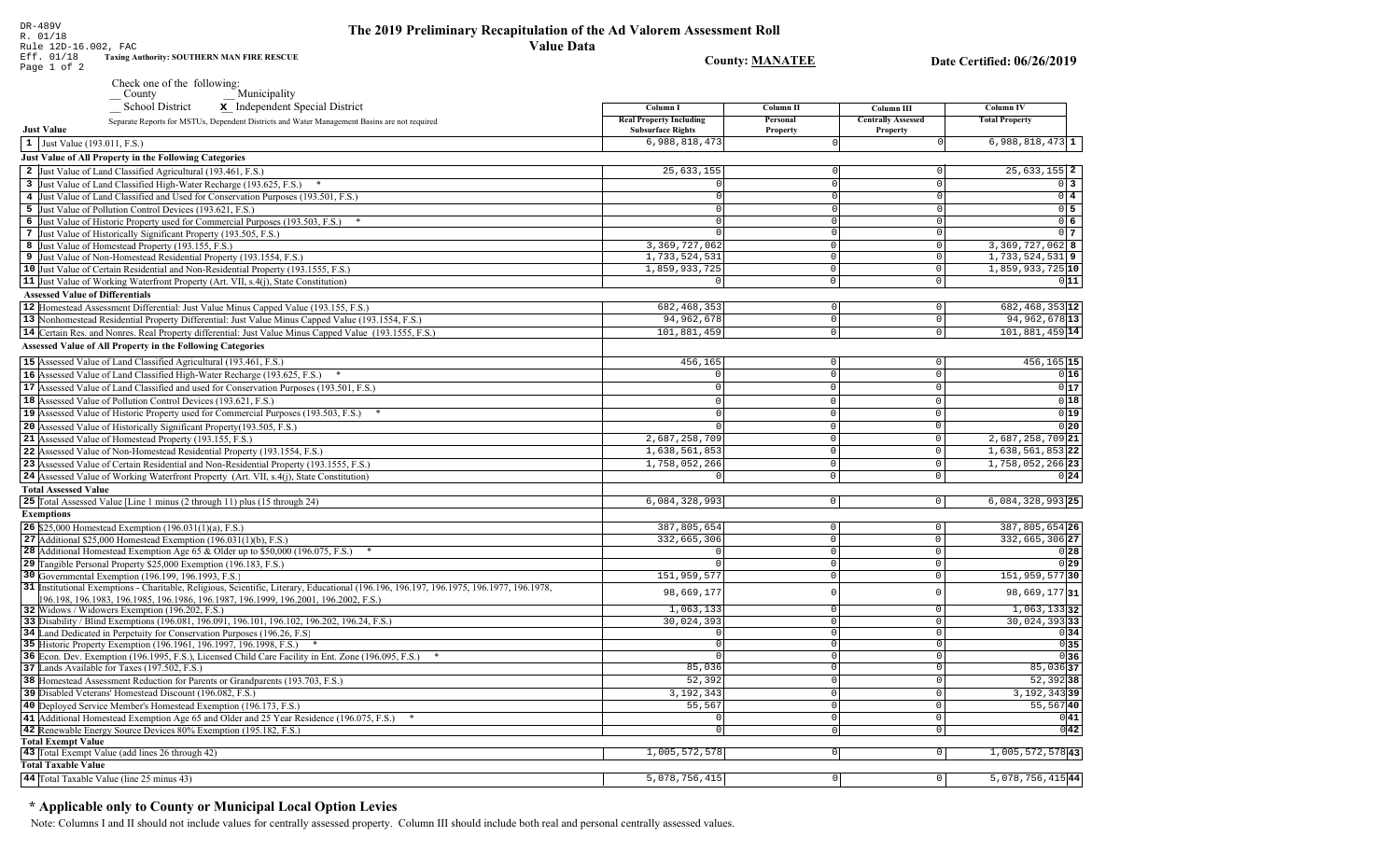# County: **MANATEE**

Date Certified: 06/26/2019

Just Value

#### Taxing Authority: SOUTHERN MAN FIRE RESCUE

#### **Additions/Deletions**

|                                                                                      | <b>Just Value</b> | Taxable Value |
|--------------------------------------------------------------------------------------|-------------------|---------------|
| <b>1</b> New Construction                                                            | 53,408,306        | 48,193,474    |
| Additions                                                                            | 3,891,717         | 3,585,316     |
| Annexations                                                                          |                   |               |
| 4 Deletions                                                                          | 4,958,497         | 4,958,497     |
| <b>5</b> Rehabilitative Improvements Increasing Assessed Value by at Least 100%      |                   |               |
| 6 Total TPP Taxable Value in Excess of 115% of Previous Year Total TPP Taxable Value |                   |               |
| 7 Net New Value $(1 + 2 + 3 - 4 + 5 + 6 = 7)$                                        | 52,341,526        | 46,820,293    |

#### **Selected Just Values**

| Just Value of Subsurface Rights (this amount included in Line 1, Column I, Page One) 193.481, F.S. |  |
|----------------------------------------------------------------------------------------------------|--|
| Just Value of Centrally Assessed Railroad Property Value                                           |  |
| 10 Just Value of Centrally Assessed Private Car Line Property Value                                |  |

Note: Sum of items 9 and 10 should equal centrally assessed just value on page 1, line 1, column III.

#### Homestead Portability

| -- | <b>CONTRACTOR</b><br>erentia<br>eiving:<br>10 <sup>m</sup><br>ranstei<br>، ا ه<br>$^{\Omega}$<br>n |      |
|----|----------------------------------------------------------------------------------------------------|------|
| -- | rentia.<br>111<br>$\alpha$ ma<br>-stee                                                             | -- - |

|                                  | Column 1             | Column 2                 |
|----------------------------------|----------------------|--------------------------|
|                                  | <b>Real Property</b> | <b>Personal Property</b> |
| <b>Total Parcels or Accounts</b> | Parcels              | Accounts                 |
| 13 Total Parcels or Accounts     | 31,388               |                          |

#### Property with Reduced Assessed Value

| 14 Land Classified Agricultural (193.461, F.S.)                                                 | 50     |   |
|-------------------------------------------------------------------------------------------------|--------|---|
| 15 Land Classified High-Water Recharge (193.625, F.S.)                                          |        |   |
| 16 Land Classified and Used for Conservation Purposes (193.501, F.S.)                           |        |   |
| 17 Pollution Control Devices (193.621, F.S.)                                                    |        |   |
| 18 Historic Property used for Commercial Purposes (193.503, F.S.) *                             |        |   |
| 19 Historically Significant Property (193.505, F.S.)                                            |        |   |
| <b>20</b> Homestead Property; Parcels with Capped Value (193.155, F.S.)                         | 13,798 |   |
| 21 Non-Homestead Residential Property; Parcels with Capped Value (193.1554, F.S.)               | 4,860  |   |
| 22 Certain Residential and Non-Residential Property; Parcels with Capped Value (193.1555, F.S.) | 1,164  |   |
| 23 Working Waterfront Property (Art. VII, s.4(j), State Constitution)                           |        | ∩ |

#### Other Reductions in Assessed Value

| Lands Available for Taxes (197.502, F.S.)<br>24                                  |  |
|----------------------------------------------------------------------------------|--|
| 25<br>Homestead Assessment Reduction for Parents or Grandparents (193.703, F.S.) |  |
| 26<br>Disabled Veterans' Homestead Discount (196.082, F.S.)                      |  |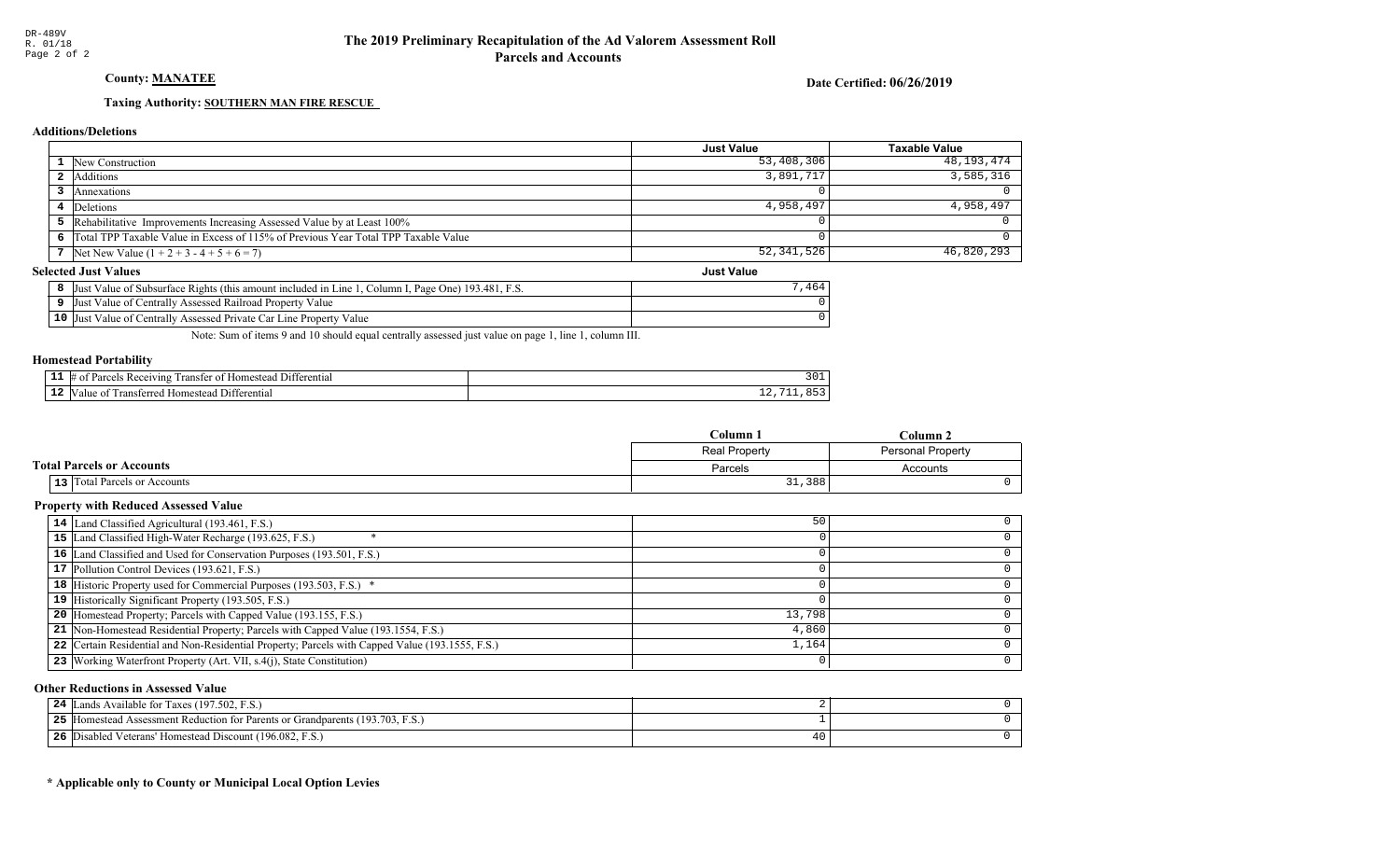$0<sup>3</sup>$ 

 $0\sqrt{4}$ 

 $0\overline{5}$ 

 $0\overline{6}$ 

 $0<sub>7</sub>$ 

 $011$ 

 $0|16$ 

 $0|17$ 

 $0|18$ 

 $0|19|$ 

 $0|20|$ 

 $0|24|$ 

 $0|28|$ 

029

 $0|34|$ 

 $0|35|$ 

 $\overline{0}$ 36

 $\sqrt{37}$ 

 $0|40|$ 

 $0|41|$ 

 $\overline{0|42|}$ 

R. 01/18 Rule 12D-16.002, FAC **Value Data Taxing Authority: EAST MANATEE FIRE RESCUE** Eff. 01/18 **County: MANATEE** Date Certified: 06/26/2019 Page 1 of 2 Check one of the following: Municipality School District x Independent Special District Column I **Column II** Column III **Column IV Real Property Including** Personal **Centrally Assessed Total Property** Separate Reports for MSTUs, Dependent Districts and Water Management Basins are not required **Just Value Subsurface Rights** Property Property 12,907,533,124  $12,907,533,124$  1  $\vert 1 \vert$  Just Value (193.011, F.S.) **Just Value of All Property in the Following Categories** 2 Just Value of Land Classified Agricultural (193.461, F.S.) 167,815,841  $167.815.841$  2 3 Just Value of Land Classified High-Water Recharge (193.625, F.S.) \*  $\Omega$ 4 Just Value of Land Classified and Used for Conservation Purposes (193.501, F.S.) 5 Just Value of Pollution Control Devices (193.621, F.S.)  $\Omega$ 6 Just Value of Historic Property used for Commercial Purposes (193.503, F.S.) \* 7 Just Value of Historically Significant Property (193.505, F.S.)  $\Omega$  $7.470.910.281$ 7,470,910,281 8 8 Just Value of Homestead Property (193.155, F.S.)  $\cap$  $3, 294, 623, 300$  9 3, 294, 623, 300 9 Just Value of Non-Homestead Residential Property (193.1554, F.S.)  $\Omega$ 10 Just Value of Certain Residential and Non-Residential Property (193.1555, F.S.) 1,974,183,702 1,974,183,702 10  $\circ$ 11 Just Value of Working Waterfront Property (Art. VII, s.4(j), State Constitution)  $\overline{\circ}$  $\overline{0}$ **Assessed Value of Differentials**  $1,040,666,988$ <sup>12</sup> 1,040,666,988 12 Homestead Assessment Differential: Just Value Minus Capped Value (193.155, F.S.)  $\Omega$  $\Omega$ 61, 446, 470  $61, 446, 470$  13 13 Nonhomestead Residential Property Differential: Just Value Minus Capped Value (193.1554, F.S.)  $\mathbb O$ 14 Certain Res. and Nonres. Real Property differential: Just Value Minus Capped Value (193.1555, F.S.) 67, 723, 189  $67,723,189$ <sup>14</sup>  $\cap$ **Assessed Value of All Property in the Following Categories** 15 Assessed Value of Land Classified Agricultural (193.461, F.S.) 7,138,997  $\Omega$  $\Omega$  $7,138,997$  15 16 Assessed Value of Land Classified High-Water Recharge (193.625, F.S.) 0  $\Omega$  $\Omega$ **17** Assessed Value of Land Classified and used for Conservation Purposes (193.501, F.S.)  $|0|$  $\mathbf{0}$  $\overline{0}$ 18 Assessed Value of Pollution Control Devices (193.621, F.S.)  $\Omega$  $\Omega$  $\Omega$ 19 Assessed Value of Historic Property used for Commercial Purposes (193.503, F.S.) \*  $\Omega$  $\Omega$ 20 Assessed Value of Historically Significant Property (193.505, F.S.)  $\cap$  $\Omega$  $6, 430, 243, 293$ 21 Assessed Value of Homestead Property (193.155, F.S.) 6,430,243,293 21  $\cap$ 22 Assessed Value of Non-Homestead Residential Property (193.1554, F.S.) 3, 233, 176, 830  $\Omega$ 3, 233, 176, 830 22  $1,906,460,513$  23 1,906,460,513 23 Assessed Value of Certain Residential and Non-Residential Property (193.1555, F.S.)  $\cap$  $\Omega$ 24 Assessed Value of Working Waterfront Property (Art. VII, s.4(j), State Constitution)  $\mathsf{O}$  $\circ$ **Total Assessed Value** 25 Total Assessed Value [Line 1 minus (2 through 11) plus (15 through 24) 11,577,019,633  $\overline{0}$  $|0|$  $11,577,019,633$  25 **Exemptions** 539,949,199 **26** \$25,000 Homestead Exemption  $(196.031(1)(a), F.S.)$  $\overline{0}$ 27 Additional \$25,000 Homestead Exemption  $(196.031(1)(b), F.S.)$ 533, 550, 598  $\circ$  $\sqrt{2}$ 28 Additional Homestead Exemption Age 65 & Older up to \$50,000 (196.075, F.S.) \*  $\overline{0}$  $\cap$ 29 Tangible Personal Property \$25,000 Exemption (196.183, F.S.)  $\overline{0}$  $\circ$ 30 Governmental Exemption (196.199, 196.1993, F.S.)  $205.318.668$  $\overline{\circ}$ 

539,949,199 26 533, 550, 598 27  $205.318.66830$ 31 Institutional Exemptions - Charitable, Religious, Scientific, Literary, Educational (196.196, 196.197, 196.1977, 196.1977, 196.1978, 183, 305, 364  $\circ$ 183, 305, 364 31 196.198, 196.1983, 196.1985, 196.1986, 196.1987, 196.1999, 196.2001, 196.2002, F.S.) 847.000 847,000 32 32 Widows / Widowers Exemption (196.202, F.S.)  $\Omega$ 33 Disability / Blind Exemptions (196.081, 196.091, 196.101, 196.102, 196.202, 196.24, F.S.) 72,337,821  $\overline{0}$ 72, 337, 821 33 34 Land Dedicated in Perpetuity for Conservation Purposes (196.26, F.S)  $\overline{\circ}$  $\cap$ 35 Historic Property Exemption (196.1961, 196.1997, 196.1998, F.S.) \*  $\Omega$  $\circ$ 36 Econ. Dev. Exemption (196.1995, F.S.), Licensed Child Care Facility in Ent. Zone (196.095, F.S.) \*  $\sqrt{ }$  $\overline{0}$ 37 Lands Available for Taxes (197.502, F.S.)  $\overline{0}$ 38 Homestead Assessment Reduction for Parents or Grandparents (193.703, F.S.) 308,561  $308,561$  38 0  $10,494,677$ 39 10,494,677 39 Disabled Veterans' Homestead Discount (196.082, F.S.)  $\overline{0}$ 40 Deployed Service Member's Homestead Exemption (196.173, F.S.)  $\Omega$  $\overline{0}$  $\overline{\circ}$ 41 Additional Homestead Exemption Age 65 and Older and 25 Year Residence (196.075, F.S.) \*  $\overline{0}$ 42 Renewable Energy Source Devices 80% Exemption (195.182, F.S.)  $\overline{\phantom{0}}$  $\overline{0}$ **Total Exempt Value** 43 Total Exempt Value (add lines 26 through 42) 1,546,111,888  $\boxed{0}$ 1,546,111,88843 **Total Taxable Value** 44 Total Taxable Value (line 25 minus 43) 10,030,907,745  $\overline{0}$  $|0|$ 10,030,907,745 44

#### \* Applicable only to County or Municipal Local Option Levies

DR-489V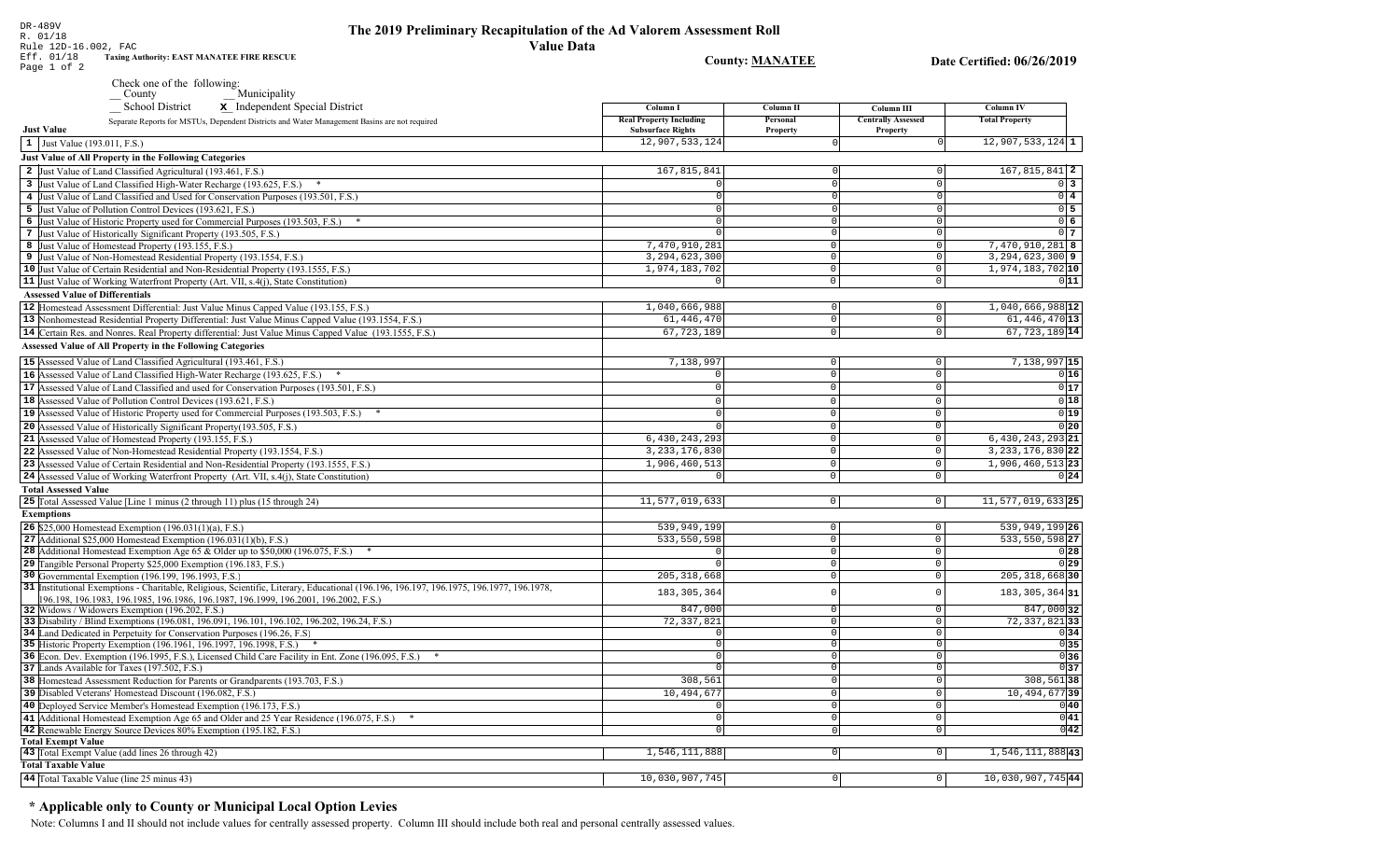# County: **MANATEE**

Date Certified: 06/26/2019

Just Value

#### Taxing Authority: **EAST MANATEE FIRE RESCUE**

#### **Additions/Deletions**

|                                                                                      | Just Value  | <b>Taxable Value</b> |
|--------------------------------------------------------------------------------------|-------------|----------------------|
| <b>1</b> New Construction                                                            | 673,911,750 | 599,944,814          |
| Additions                                                                            | 11,889,407  | 10,163,516           |
| Annexations                                                                          |             |                      |
| 4 Deletions                                                                          | 2,133,092   | 2,133,092            |
| 5 Rehabilitative Improvements Increasing Assessed Value by at Least 100%             |             |                      |
| 6 Total TPP Taxable Value in Excess of 115% of Previous Year Total TPP Taxable Value |             |                      |
| 7 Net New Value $(1 + 2 + 3 - 4 + 5 + 6 = 7)$                                        | 683,668,065 | 607,975,238          |

#### **Selected Just Values**

| Value of Subsurface Rights (this amount included in Line 1<br>Column I, Page One) 193.481, F.S.<br>IJust | 126 |
|----------------------------------------------------------------------------------------------------------|-----|
| t Value of Centrally Assessed Railroad Property Value<br> Just                                           |     |
| <b>10</b> Just Value of Centrally Assessed Private Car Line Property Value                               |     |

Note: Sum of items 9 and 10 should equal centrally assessed just value on page 1, line 1, column III.

#### Homestead Portability

| . .<br>. | 11 ا (<br>erential<br>$\sim$ viving $\sim$<br>$\cdots$<br>$v_{\rm 3L}$<br>$\Omega$<br>ranster<br>omes<br>- SI F<br>−™ | $\sim$ $\sim$ $\sim$<br>ں ہے ر |
|----------|-----------------------------------------------------------------------------------------------------------------------|--------------------------------|
| --       | 11.<br>rerentia<br>анне<br>-domer                                                                                     |                                |

|                                  | $C$ olumn $\,$ . | ' `olumn .        |
|----------------------------------|------------------|-------------------|
|                                  | Real Property    | Personal Property |
| <b>Total Parcels or Accounts</b> | Parcels          | Accounts          |
| 13 Total Parcels or Accounts     | 41,914           |                   |

#### Property with Reduced Assessed Value

| 14 Land Classified Agricultural (193.461, F.S.)                                                 | 276    |  |
|-------------------------------------------------------------------------------------------------|--------|--|
| 15 Land Classified High-Water Recharge (193.625, F.S.)                                          |        |  |
| 16 Land Classified and Used for Conservation Purposes (193.501, F.S.)                           |        |  |
| 17 Pollution Control Devices (193.621, F.S.)                                                    |        |  |
| 18 Historic Property used for Commercial Purposes (193.503, F.S.) *                             |        |  |
| 19 Historically Significant Property (193.505, F.S.)                                            |        |  |
| 20 Homestead Property; Parcels with Capped Value (193.155, F.S.)                                | 17,351 |  |
| 21 Non-Homestead Residential Property; Parcels with Capped Value (193.1554, F.S.)               | 2,232  |  |
| 22 Certain Residential and Non-Residential Property; Parcels with Capped Value (193.1555, F.S.) | 814    |  |
| 23 Working Waterfront Property (Art. VII, s.4(j), State Constitution)                           |        |  |
|                                                                                                 |        |  |

#### Other Reductions in Assessed Value

| Lands Available for Taxes (197.502, F.S.)<br>24                                          |  |
|------------------------------------------------------------------------------------------|--|
| [Homestead Assessment Reduction for Parents or Grandparents (193.703, F.S.)<br>つら<br>ـ ـ |  |
| 26<br>Disabled Veterans' Homestead Discount (196.082, F.S.)                              |  |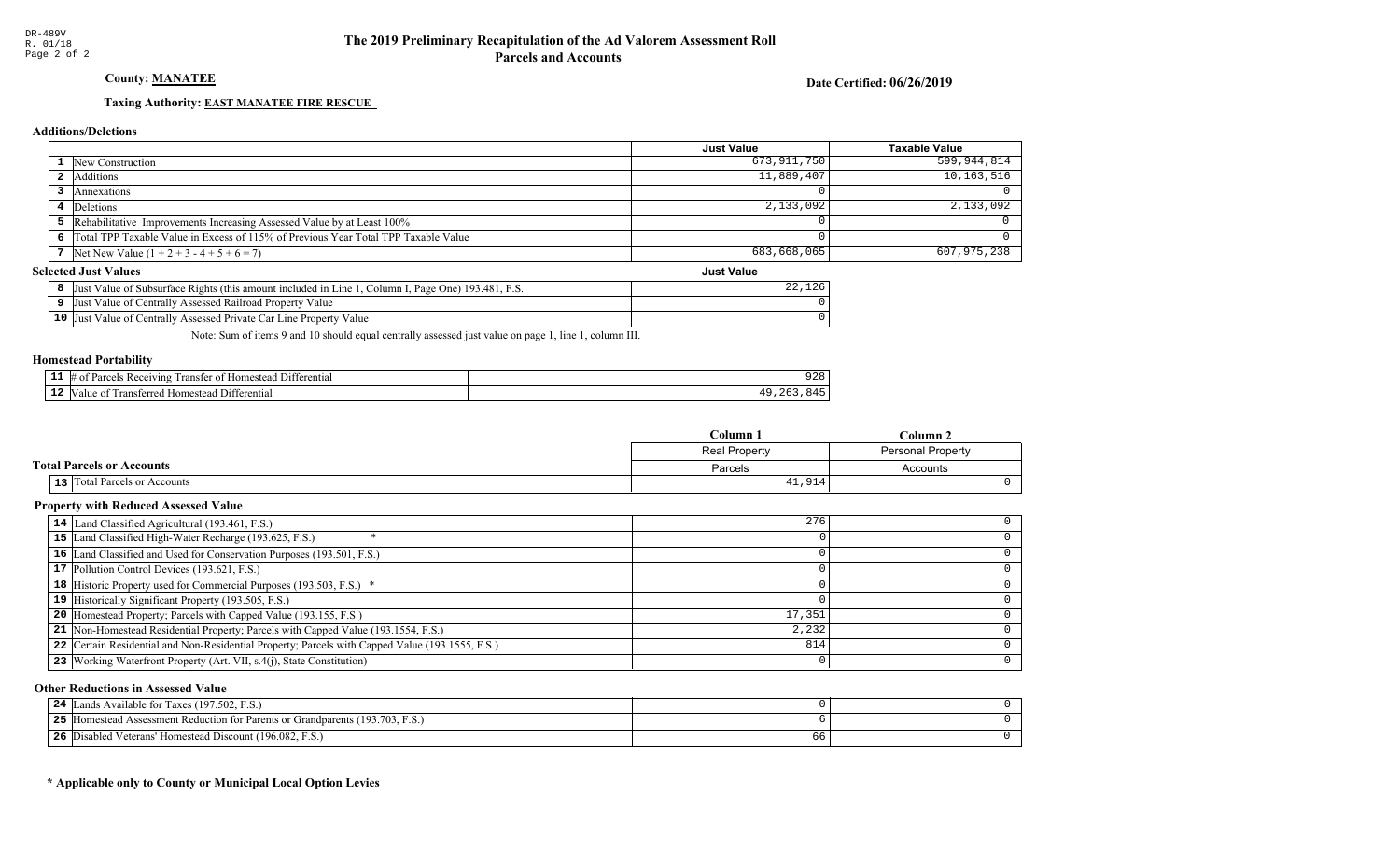**County: MANATEE** 

DR-489V<br>R. 01/18<br>Rule 12D-16.002, FAC<br>Eff. 01/18 Taxing Aud<br>Page 1 of 2 Taxing Authority: MOSQUITO CONTROL DISTRICT

| x Independent Special District<br>School District<br>Separate Reports for MSTUs, Dependent Districts and Water Management Basins are not required | Column I<br><b>Real Property Including</b> | Column II<br>Personal | Column III<br><b>Centrally Assessed</b> | <b>Column IV</b><br><b>Total Property</b> |
|---------------------------------------------------------------------------------------------------------------------------------------------------|--------------------------------------------|-----------------------|-----------------------------------------|-------------------------------------------|
| <b>Just Value</b>                                                                                                                                 | <b>Subsurface Rights</b>                   | <b>Property</b>       | <b>Property</b>                         |                                           |
| 1 Just Value (193.011, F.S.)                                                                                                                      | 49, 393, 743, 819                          | 3, 334, 831, 450      | 9,171,688                               | $52,737,746,957$ 1                        |
| Just Value of All Property in the Following Categories                                                                                            |                                            |                       |                                         |                                           |
| 2 Just Value of Land Classified Agricultural (193.461, F.S.)                                                                                      | 1,057,637,697                              |                       |                                         | 1,057,637,697 2                           |
| 3 Just Value of Land Classified High-Water Recharge (193.625, F.S.)                                                                               |                                            |                       | $\Omega$                                | $0\vert 3$                                |
| 4 Just Value of Land Classified and Used for Conservation Purposes (193.501, F.S.)                                                                |                                            |                       |                                         | $0\sqrt{4}$                               |
| 5 Just Value of Pollution Control Devices (193.621, F.S.)                                                                                         | 331,400                                    | 238, 553, 314         | $\Omega$                                | 238,884,714 5                             |
| 6 Just Value of Historic Property used for Commercial Purposes (193.503, F.S.) *                                                                  |                                            |                       | $\Omega$                                | $0\overline{6}$                           |
| 7 Just Value of Historically Significant Property (193.505, F.S.)                                                                                 |                                            | $\Omega$              | $\overline{0}$                          | 0 <sub>7</sub>                            |
| 8 Just Value of Homestead Property (193.155, F.S.)                                                                                                | 23, 371, 205, 108                          | $\Omega$              | $\circ$                                 | 23, 371, 205, 108 8                       |
| 9 Just Value of Non-Homestead Residential Property (193.1554, F.S.)                                                                               | 15, 150, 876, 790                          | $\Omega$              | $\Omega$                                | 15, 150, 876, 790 9                       |
| 10 Just Value of Certain Residential and Non-Residential Property (193.1555, F.S.)                                                                | 9,814,024,224                              | $\circ$               | 5,486,715                               | 9,819,510,939 10                          |
| 11 Just Value of Working Waterfront Property (Art. VII, s.4(j), State Constitution)                                                               |                                            | $\Omega$              | $\mathbf 0$                             | 011                                       |
| <b>Assessed Value of Differentials</b>                                                                                                            |                                            |                       |                                         |                                           |
| 12 Homestead Assessment Differential: Just Value Minus Capped Value (193.155, F.S.)                                                               | 4,873,248,321                              | $\circ$               | $\mathbb O$                             | 4,873,248,321 12                          |
|                                                                                                                                                   | 588,617,163                                | 0                     | $\overline{0}$                          | 588, 617, 163 13                          |
| 13 Nonhomestead Residential Property Differential: Just Value Minus Capped Value (193.1554, F.S.)                                                 |                                            |                       |                                         |                                           |
| 14 Certain Res. and Nonres. Real Property differential: Just Value Minus Capped Value (193.1555, F.S.)                                            | 475, 759, 895                              | $\circ$               | $\mathsf 0$                             | 475, 759, 895 14                          |
| <b>Assessed Value of All Property in the Following Categories</b>                                                                                 |                                            |                       |                                         |                                           |
| 15 Assessed Value of Land Classified Agricultural (193.461, F.S.)                                                                                 | 125,502,204                                | $\mathbf 0$           | $\mathsf 0$                             | 125,502,204 15                            |
| 16 Assessed Value of Land Classified High-Water Recharge (193.625, F.S.) *                                                                        | $\Omega$                                   | $\mathbf{0}$          | $\circ$                                 | 0 16                                      |
| 17 Assessed Value of Land Classified and used for Conservation Purposes (193.501, F.S.)                                                           | $\Omega$                                   | $\Omega$              | $\mathsf 0$                             | 0 17                                      |
| 18 Assessed Value of Pollution Control Devices (193.621, F.S.)                                                                                    | 331,400                                    | 5, 511, 149           | $\mathbb O$                             | $5,842,549$ 18                            |
| 19 Assessed Value of Historic Property used for Commercial Purposes (193.503, F.S.)                                                               |                                            |                       | $\Omega$                                | 0 19                                      |
| 20 Assessed Value of Historically Significant Property (193.505, F.S.)                                                                            |                                            | $\Omega$              | $\Omega$                                | 0 20                                      |
| 21 Assessed Value of Homestead Property (193.155, F.S.)                                                                                           | 18, 497, 956, 787                          | 0                     | $\mathsf{O}\xspace$                     | 18, 497, 956, 787 21                      |
| 22 Assessed Value of Non-Homestead Residential Property (193.1554, F.S.)                                                                          | 14,562,259,627                             | $\mathbf 0$           | $\mathsf 0$                             | 14, 562, 259, 627 22                      |
| 23 Assessed Value of Certain Residential and Non-Residential Property (193.1555, F.S.)                                                            | 9,338,264,329                              | $\Omega$              | 5,486,715                               | 9, 343, 751, 044 23                       |
| 24 Assessed Value of Working Waterfront Property (Art. VII, s.4(j), State Constitution)                                                           |                                            | $\Omega$              | $\mathbf 0$                             | 0 24                                      |
| <b>Total Assessed Value</b>                                                                                                                       |                                            |                       |                                         |                                           |
| 25 Total Assessed Value [Line 1 minus (2 through 11) plus (15 through 24)                                                                         | 42,523,982,947                             | 3,101,789,285         | 9,171,688                               | 45,634,943,920 25                         |
|                                                                                                                                                   |                                            |                       |                                         |                                           |
| <b>Exemptions</b>                                                                                                                                 |                                            |                       |                                         |                                           |
| 26 \$25,000 Homestead Exemption (196.031(1)(a), F.S.)                                                                                             | 2, 222, 588, 473                           | $\mathbf 0$           | $\mathsf 0$                             | 2, 222, 588, 473 26                       |
| 27 Additional \$25,000 Homestead Exemption $(196.031(1)(b), F.S.)$                                                                                | 1,960,970,522                              | $\circ$               | $\mathbb O$                             | 1,960,970,522 27                          |
| 28 Additional Homestead Exemption Age 65 & Older up to \$50,000 (196.075, F.S.)                                                                   |                                            | $\Omega$              | $\mathbf 0$                             | 0 28                                      |
| 29 Tangible Personal Property \$25,000 Exemption (196.183, F.S.)                                                                                  | $\Omega$                                   | 140,551,408           | 950,823                                 | 141,502,231 29                            |
| 30 Governmental Exemption (196.199, 196.1993, F.S.)                                                                                               | 1,266,098,543                              | 4,790,359             | $\mathbf 0$                             | 1,270,888,90230                           |
| 31 Institutional Exemptions - Charitable, Religious, Scientific, Literary, Educational (196.196.197, 196.1975, 196.1977, 196.1978,                | 879, 364, 949                              | 24,741,674            | $\Omega$                                | 904,106,623 31                            |
| 196.198, 196.1983, 196.1985, 196.1986, 196.1987, 196.1999, 196.2001, 196.2002, F.S.)<br>32 Widows / Widowers Exemption (196.202, F.S.)            | 5,295,108                                  | 35,010                | $\mathbb O$                             | $5,330,118$ 32                            |
| 33 Disability / Blind Exemptions (196.081, 196.091, 196.101, 196.102, 196.202, 196.24, F.S.)                                                      | 237,071,494                                | 33,925                | $\mathsf 0$                             | 237, 105, 419 33                          |
| 34 Land Dedicated in Perpetuity for Conservation Purposes (196.26, F.S.)                                                                          |                                            |                       | $\mathbb O$                             | 0 34                                      |
| 35 Historic Property Exemption (196.1961, 196.1997, 196.1998, F.S.) *                                                                             |                                            | $\Omega$              | $\overline{0}$                          | 0 35                                      |
| 36 Econ. Dev. Exemption (196.1995, F.S.), Licensed Child Care Facility in Ent. Zone (196.095, F.S.)                                               |                                            | $\cap$                | $\overline{0}$                          | 0 36                                      |
| 37 Lands Available for Taxes (197.502, F.S.)                                                                                                      | 273,086                                    | $\Omega$              | $\mathbb O$                             | 273,086 37                                |
| 38 Homestead Assessment Reduction for Parents or Grandparents (193.703, F.S.)                                                                     | 779,409                                    |                       | $\mathsf 0$                             | 779,409 38                                |
| 39 Disabled Veterans' Homestead Discount (196.082, F.S.)                                                                                          | 24, 138, 618                               | $\Omega$              | $\mathbf 0$                             | 24, 138, 618 39                           |
| 40 Deployed Service Member's Homestead Exemption (196.173, F.S.)                                                                                  | 207,002                                    | $\Omega$              | $\mathsf 0$                             | 207,002 40                                |
| 41 Additional Homestead Exemption Age 65 and Older and 25 Year Residence (196.075, F.S.)                                                          |                                            |                       | $\mathsf 0$                             | 0 41                                      |
| 42 Renewable Energy Source Devices 80% Exemption (195.182, F.S.)                                                                                  | $\Omega$                                   |                       | $\overline{0}$                          |                                           |
| <b>Total Exempt Value</b>                                                                                                                         |                                            |                       |                                         | 0 42                                      |
| 43 Total Exempt Value (add lines 26 through 42)                                                                                                   | 6,596,787,204                              | 170, 152, 376         | 950,823                                 | $6,767,890,403$ 43                        |
| <b>Total Taxable Value</b>                                                                                                                        |                                            |                       |                                         |                                           |
| 44 Total Taxable Value (line 25 minus 43)                                                                                                         | 35, 927, 195, 743                          | 2,931,636,909         | 8,220,865                               | 38,867,053,51744                          |
|                                                                                                                                                   |                                            |                       |                                         |                                           |

# \* Applicable only to County or Municipal Local Option Levies

Note: Columns I and II should not include values for centrally assessed property. Column III should include both real and personal centrally assessed values.

Date Certified: 06/26/2019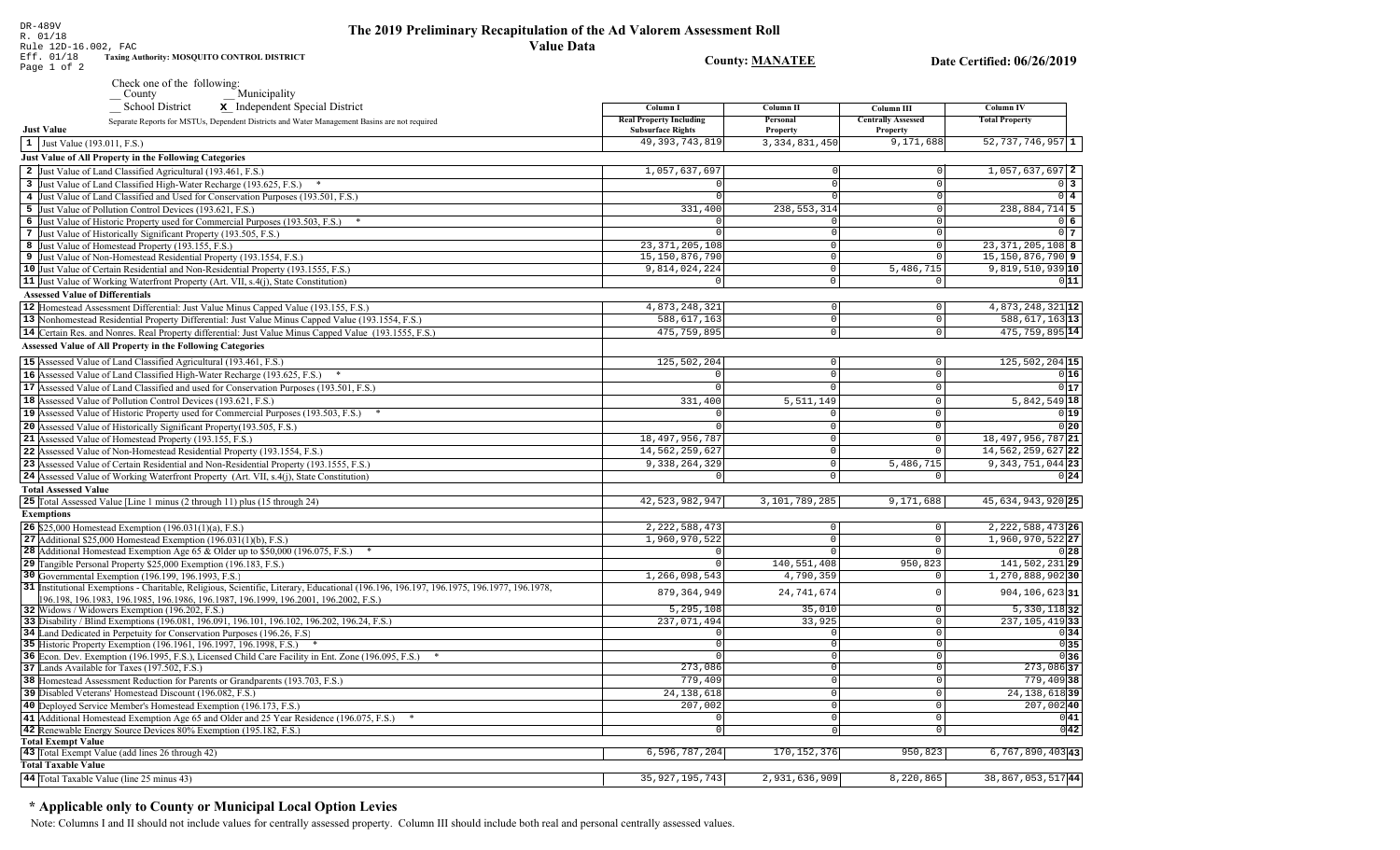# County: **MANATEE**

Date Certified: 06/26/2019

Just Value

#### Taxing Authority: **MOSQUITO CONTROL DISTRICT**

#### **Additions/Deletions**

|                                                                                      | <b>Just Value</b> | Taxable Value |
|--------------------------------------------------------------------------------------|-------------------|---------------|
| <b>1</b> New Construction                                                            | 1,158,924,684     | 1,026,452,820 |
| <b>2</b> Additions                                                                   | 59,368,474        | 38,042,486    |
| <b>Annexations</b>                                                                   |                   |               |
| 4 Deletions                                                                          | 80,460,017        | 80,460,017    |
| 5 Rehabilitative Improvements Increasing Assessed Value by at Least 100%             |                   |               |
| 6 Total TPP Taxable Value in Excess of 115% of Previous Year Total TPP Taxable Value |                   |               |
| 7 Net New Value $(1 + 2 + 3 - 4 + 5 + 6 = 7)$                                        | 1,137,833,141     | 984,035,289   |

#### **Selected Just Values**

| Value of Subsurface Rights (this amount included in Line 1<br><sup>T</sup> , Page One) 193.481, F.S.<br>' Column I.<br> Just | 064<br>982              |
|------------------------------------------------------------------------------------------------------------------------------|-------------------------|
| Value of Centrally Assessed Railroad Property Value<br>IJust                                                                 | .651<br>140             |
| $10$ Just<br>Value of Centrally Assessed Private Car Line Property Value                                                     | $\cap$ $\cap$<br>2,031, |

Note: Sum of items 9 and 10 should equal centrally assessed just value on page 1, line 1, column III.

#### Homestead Portability

|     | $\overline{\phantom{a}}$<br>. ) 1 t<br>. ranster<br>*erentia<br>'eceiving'<br><u>ດ1</u><br>Homest <sub>)</sub><br>יזו? | 1 O<br>--      |
|-----|------------------------------------------------------------------------------------------------------------------------|----------------|
| . . | terenti:<br>terre<br>Iomestea<br>`alu.                                                                                 | $- - -$<br>ᅩᅀᇰ |

|                                  | Column 1                           | $C$ olumn 2 |
|----------------------------------|------------------------------------|-------------|
|                                  | Real Property<br>Personal Property |             |
| <b>Total Parcels or Accounts</b> | Parcels                            | Accounts    |
| 13 Total Parcels or Accounts     | 189,801                            | 27,698      |

#### Property with Reduced Assessed Value

| 14 Land Classified Agricultural (193.461, F.S.)                                                 | 2,264  |    |
|-------------------------------------------------------------------------------------------------|--------|----|
| 15 Land Classified High-Water Recharge (193.625, F.S.)                                          |        |    |
| 16 Land Classified and Used for Conservation Purposes (193.501, F.S.)                           |        |    |
| 17 Pollution Control Devices (193.621, F.S.)                                                    |        | 20 |
| 18 Historic Property used for Commercial Purposes (193.503, F.S.) *                             |        |    |
| 19 Historically Significant Property (193.505, F.S.)                                            |        |    |
| <b>20</b> Homestead Property; Parcels with Capped Value (193.155, F.S.)                         | 78,936 |    |
| 21 Non-Homestead Residential Property; Parcels with Capped Value (193.1554, F.S.)               | 29,582 |    |
| 22 Certain Residential and Non-Residential Property; Parcels with Capped Value (193.1555, F.S.) | 5,456  |    |
| 23 Working Waterfront Property (Art. VII, s.4(j), State Constitution)                           |        | 0  |

#### Other Reductions in Assessed Value

| 24<br>s Available for Taxes (197.502, F.S.)<br>ands                              |     |  |
|----------------------------------------------------------------------------------|-----|--|
| 25<br>Homestead Assessment Reduction for Parents or Grandparents (193.703, F.S.) |     |  |
| 26<br>Disabled Veterans' Homestead Discount (196.082, F.S.)                      | 226 |  |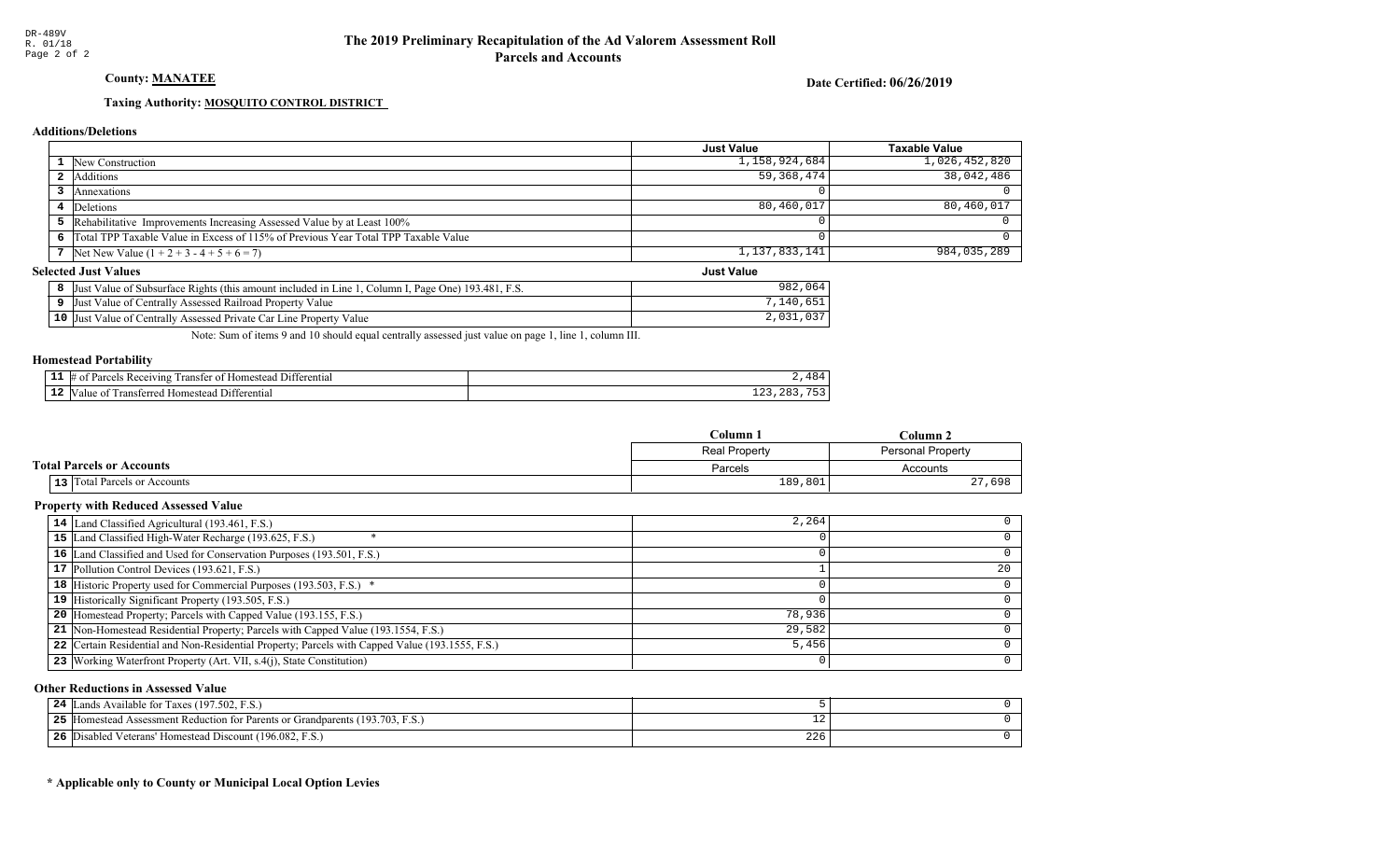| DR-489V<br>R. 01/18<br>Rule 12D-16.002, FAC<br>Taxing Authority: SOUTHWEST FLA WATER MGT DIST<br>Eff. 01/18<br>Page 1 of 2 | The 2019 Preliminary Recapitulation of the Ad Valorem Assessment Roll<br>Value Data-<br><b>County: MANATEE</b> |
|----------------------------------------------------------------------------------------------------------------------------|----------------------------------------------------------------------------------------------------------------|
|----------------------------------------------------------------------------------------------------------------------------|----------------------------------------------------------------------------------------------------------------|

Date Certified: 06/26/2019

| Check one of the following: |              |
|-----------------------------|--------------|
| County                      | Municipality |

| x Independent Special District<br><b>School District</b>                                                                                                                                                                   | Column I                                                   | <b>Column II</b>            | Column III                            | <b>Column IV</b>          |
|----------------------------------------------------------------------------------------------------------------------------------------------------------------------------------------------------------------------------|------------------------------------------------------------|-----------------------------|---------------------------------------|---------------------------|
| Separate Reports for MSTUs, Dependent Districts and Water Management Basins are not required<br><b>Just Value</b>                                                                                                          | <b>Real Property Including</b><br><b>Subsurface Rights</b> | <b>Personal</b><br>Property | <b>Centrally Assessed</b><br>Property | <b>Total Property</b>     |
| 1 Just Value (193.011, F.S.)                                                                                                                                                                                               | 49, 393, 743, 819                                          | 3, 334, 831, 450            | 9,171,688                             | $52,737,746,957$ 1        |
| <b>Just Value of All Property in the Following Categories</b>                                                                                                                                                              |                                                            |                             |                                       |                           |
| 2 Just Value of Land Classified Agricultural (193.461, F.S.)                                                                                                                                                               | 1,057,637,697                                              | $\Omega$                    | 0                                     | 1,057,637,697 2           |
| 3 Just Value of Land Classified High-Water Recharge (193.625, F.S.)                                                                                                                                                        |                                                            |                             | $\overline{0}$                        | $0\vert 3$                |
| 4 Just Value of Land Classified and Used for Conservation Purposes (193.501, F.S.)                                                                                                                                         |                                                            |                             | $\Omega$                              | $0\vert 4$                |
| 5 Just Value of Pollution Control Devices (193.621, F.S.)                                                                                                                                                                  | 331,400                                                    | 238, 553, 314               | $\circ$                               | 238,884,714 5             |
| 6 Just Value of Historic Property used for Commercial Purposes (193.503, F.S.) *                                                                                                                                           |                                                            | U                           | $\Omega$                              | 0 <sub>6</sub>            |
| 7 Just Value of Historically Significant Property (193.505, F.S.)                                                                                                                                                          |                                                            | $\circ$                     | $\Omega$                              | 0 <sub>7</sub>            |
| 8 Just Value of Homestead Property (193.155, F.S.)                                                                                                                                                                         | 23, 371, 205, 108                                          | $\circ$                     | 0                                     | 23, 371, 205, 108 8       |
| 9 Just Value of Non-Homestead Residential Property (193.1554, F.S.)                                                                                                                                                        | 15, 150, 876, 790                                          | $\mathbf 0$                 | $\circ$                               | 15, 150, 876, 790 9       |
| 10 Just Value of Certain Residential and Non-Residential Property (193.1555, F.S.)                                                                                                                                         | 9,814,024,224                                              | $\overline{0}$              | 5,486,715                             | 9,819,510,939 10          |
| 11 Just Value of Working Waterfront Property (Art. VII, s.4(j), State Constitution)                                                                                                                                        | $\mathbf 0$                                                | $\circ$                     | $\circ$                               | 011                       |
|                                                                                                                                                                                                                            |                                                            |                             |                                       |                           |
| <b>Assessed Value of Differentials</b>                                                                                                                                                                                     |                                                            |                             |                                       |                           |
| 12 Homestead Assessment Differential: Just Value Minus Capped Value (193.155, F.S.)                                                                                                                                        | 4,873,248,321                                              | $\Omega$                    | $\overline{0}$                        | 4,873,248,321 12          |
| 13 Nonhomestead Residential Property Differential: Just Value Minus Capped Value (193.1554, F.S.)                                                                                                                          | 588,617,163                                                | $\overline{0}$              | $\circ$                               | 588, 617, 163 13          |
| 14 Certain Res. and Nonres. Real Property differential: Just Value Minus Capped Value (193.1555, F.S.)                                                                                                                     | 475, 759, 895                                              | $\overline{0}$              | $\overline{0}$                        | 475, 759, 895 14          |
| <b>Assessed Value of All Property in the Following Categories</b>                                                                                                                                                          |                                                            |                             |                                       |                           |
| 15 Assessed Value of Land Classified Agricultural (193.461, F.S.)                                                                                                                                                          | 125,502,204                                                | $\mathbf 0$                 | $\mathsf{O}$                          | 125, 502, 204 15          |
| 16 Assessed Value of Land Classified High-Water Recharge (193.625, F.S.) *                                                                                                                                                 | $\Omega$                                                   | $\mathbf{0}$                | $\overline{0}$                        | 0 16                      |
| 17 Assessed Value of Land Classified and used for Conservation Purposes (193.501, F.S.)                                                                                                                                    |                                                            | $\Omega$                    | $\overline{0}$                        | 0 17                      |
| 18 Assessed Value of Pollution Control Devices (193.621, F.S.)                                                                                                                                                             | 331,400                                                    | 5, 511, 149                 | $\mathbf{0}$                          | $5,842,549$ 18            |
| 19 Assessed Value of Historic Property used for Commercial Purposes (193.503, F.S.) *                                                                                                                                      |                                                            | $\Omega$                    | $\Omega$                              | 0 19                      |
| 20 Assessed Value of Historically Significant Property (193.505, F.S.)                                                                                                                                                     |                                                            | $\Omega$                    | $\mathsf{O}\xspace$                   | 0 20                      |
| 21 Assessed Value of Homestead Property (193.155, F.S.)                                                                                                                                                                    |                                                            | $\Omega$                    | $\mathsf{O}\xspace$                   | 18, 497, 956, 787 21      |
|                                                                                                                                                                                                                            | 18, 497, 956, 787<br>14,562,259,627                        | $\mathbf{0}$                | $\mathbf{0}$                          | 14, 562, 259, 627 22      |
| 22 Assessed Value of Non-Homestead Residential Property (193.1554, F.S.)                                                                                                                                                   |                                                            |                             |                                       |                           |
| 23 Assessed Value of Certain Residential and Non-Residential Property (193.1555, F.S.)                                                                                                                                     | 9, 338, 264, 329                                           | $\mathbf{0}$<br>$\Omega$    | 5,486,715                             | 9, 343, 751, 044 23       |
| 24 Assessed Value of Working Waterfront Property (Art. VII, s.4(j), State Constitution)                                                                                                                                    |                                                            |                             | $\Omega$                              | 0 24                      |
| <b>Total Assessed Value</b>                                                                                                                                                                                                |                                                            |                             |                                       |                           |
| 25 Total Assessed Value [Line 1 minus (2 through 11) plus (15 through 24)                                                                                                                                                  | 42,523,982,947                                             | 3,101,789,285               | 9,171,688                             | 45,634,943,920 25         |
| <b>Exemptions</b>                                                                                                                                                                                                          |                                                            |                             |                                       |                           |
| <b>26</b> \$25,000 Homestead Exemption $(196.031(1)(a), F.S.)$                                                                                                                                                             | 2, 222, 588, 473                                           | $\overline{0}$              | $\circ$                               | 2, 222, 588, 473 26       |
| 27 Additional \$25,000 Homestead Exemption (196,031(1)(b), F.S.)                                                                                                                                                           | 1,960,970,522                                              | $\Omega$                    | $\mathbf{0}$                          | 1,960,970,522 27          |
| 28 Additional Homestead Exemption Age 65 & Older up to \$50,000 (196.075, F.S.)<br>*                                                                                                                                       | $\Omega$                                                   | $\Omega$                    | $\mathbf{0}$                          | 0 28                      |
| 29 Tangible Personal Property \$25,000 Exemption (196.183, F.S.)                                                                                                                                                           | $\Omega$                                                   | 140,551,408                 | 950,823                               | 141,502,23129             |
| 30 Governmental Exemption (196.199, 196.1993, F.S.)                                                                                                                                                                        | 1,266,098,543                                              | 4,790,359                   | $\mathbf 0$                           | 1,270,888,902 30          |
| 31 Institutional Exemptions - Charitable, Religious, Scientific, Literary, Educational (196.196.197, 196.1975, 196.1977, 196.1978,<br>196.198, 196.1983, 196.1985, 196.1986, 196.1987, 196.1999, 196.2001, 196.2002, F.S.) | 879, 364, 949                                              | 24, 741, 674                | $\Omega$                              | $904, 106, 623$ 31        |
| 32 Widows / Widowers Exemption (196.202, F.S.)                                                                                                                                                                             | 5,295,108                                                  | 35,010                      | 0                                     | $\overline{5,330,118}$ 32 |
| 33 Disability / Blind Exemptions (196.081, 196.091, 196.101, 196.102, 196.202, 196.24, F.S.)                                                                                                                               | 237,071,494                                                | 33,925                      | $\overline{0}$                        | 237, 105, 419 33          |
| 34 Land Dedicated in Perpetuity for Conservation Purposes (196.26, F.S.)                                                                                                                                                   |                                                            | $\Omega$                    | $\overline{0}$                        | 0 34                      |
| 35 Historic Property Exemption (196.1961, 196.1997, 196.1998, F.S.) *                                                                                                                                                      |                                                            | $\Omega$                    | $\Omega$                              | 0 35                      |
| 36 Econ. Dev. Exemption (196.1995, F.S.), Licensed Child Care Facility in Ent. Zone (196.095, F.S.)                                                                                                                        |                                                            | $\Omega$                    | $\mathbf{0}$                          | 0 36                      |
| 37 Lands Available for Taxes (197.502, F.S.)                                                                                                                                                                               | 273,086                                                    | $\Omega$                    | $\Omega$                              | $273,086$ 37              |
| 38 Homestead Assessment Reduction for Parents or Grandparents (193.703, F.S.)                                                                                                                                              | 779,409                                                    | $\Omega$                    | $\Omega$                              | 779,409 38                |
| 39 Disabled Veterans' Homestead Discount (196.082, F.S.)                                                                                                                                                                   | 24, 138, 618                                               | $\overline{0}$              | $\overline{0}$                        | 24, 138, 618 39           |
| 40 Deployed Service Member's Homestead Exemption (196.173, F.S.)                                                                                                                                                           | 207,002                                                    | $\Omega$                    | $\circ$                               | $207,002$ 40              |
| 41 Additional Homestead Exemption Age 65 and Older and 25 Year Residence (196.075, F.S.)                                                                                                                                   |                                                            | $\Omega$                    | $\circ$                               | 0 41                      |
| 42 Renewable Energy Source Devices 80% Exemption (195.182, F.S.)                                                                                                                                                           | $\mathbf 0$                                                | $\Omega$                    | 0                                     | 0 42                      |
| <b>Total Exempt Value</b>                                                                                                                                                                                                  |                                                            |                             |                                       |                           |
| 43 Total Exempt Value (add lines 26 through 42)                                                                                                                                                                            | 6,596,787,204                                              | 170, 152, 376               | 950,823                               | $6,767,890,403$ 43        |
| <b>Total Taxable Value</b>                                                                                                                                                                                                 |                                                            |                             |                                       |                           |
| 44 Total Taxable Value (line 25 minus 43)                                                                                                                                                                                  | 35, 927, 195, 743                                          | 2,931,636,909               | 8,220,865                             | 38,867,053,51744          |

# \* Applicable only to County or Municipal Local Option Levies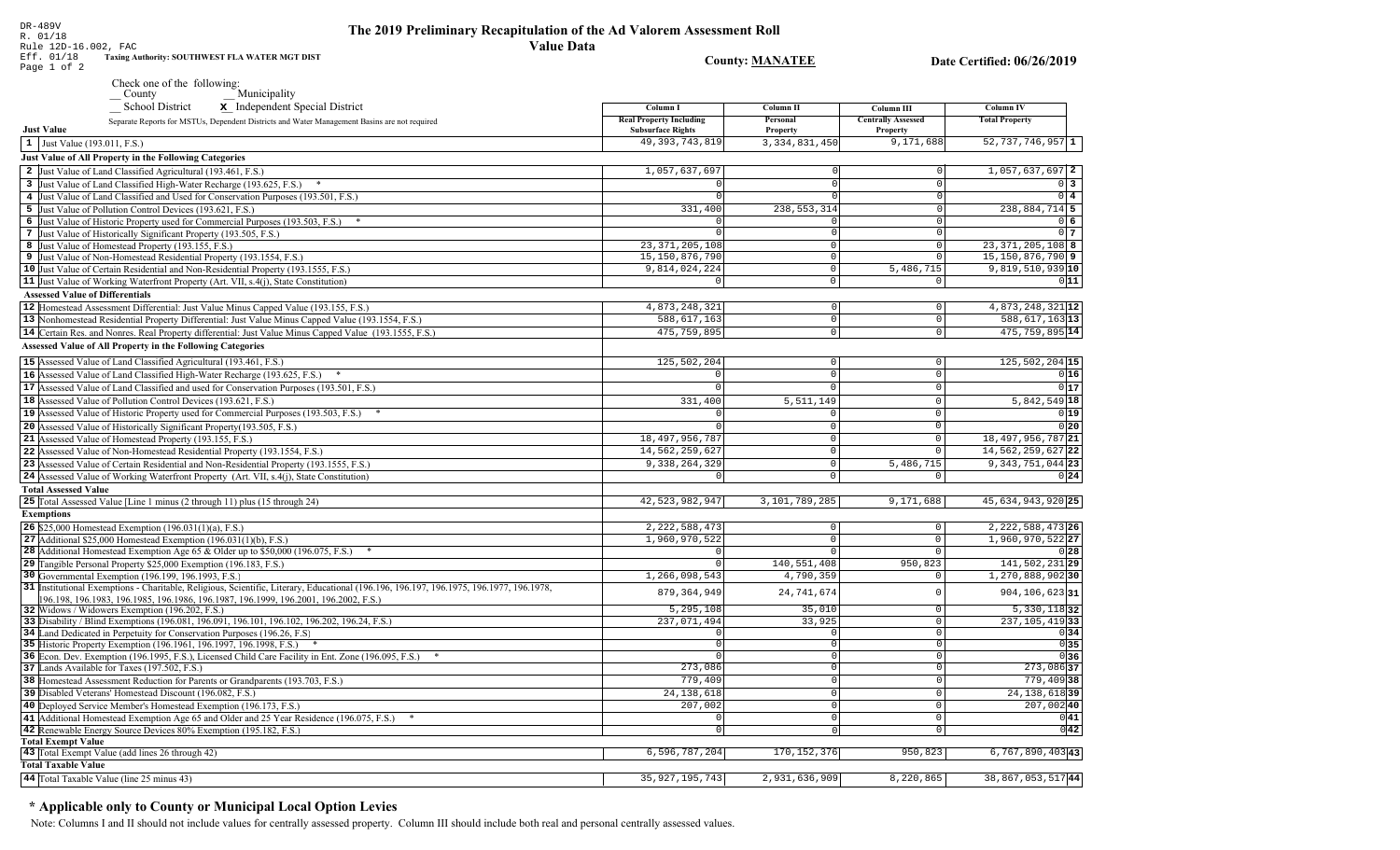# County: **MANATEE**

Date Certified: 06/26/2019

Just Value

#### Taxing Authority: SOUTHWEST FLA WATER MGT DIST

#### **Additions/Deletions**

|                                                                                      | Just Value    | Taxable Value |
|--------------------------------------------------------------------------------------|---------------|---------------|
| 1 New Construction                                                                   | 1,158,924,684 | 1,026,452,820 |
| 2 Additions                                                                          | 59,368,474    | 38,042,486    |
| Annexations                                                                          |               |               |
| 4 Deletions                                                                          | 80,460,017    | 80,460,017    |
| 5 Rehabilitative Improvements Increasing Assessed Value by at Least 100%             |               |               |
| 6 Total TPP Taxable Value in Excess of 115% of Previous Year Total TPP Taxable Value |               |               |
| 7 Net New Value $(1 + 2 + 3 - 4 + 5 + 6 = 7)$                                        | 1,137,833,141 | 984,035,289   |

#### **Selected Just Values**

| 1, Column I, Page One) 193.481, F.S.<br>Just Value of Subsurface Rights (this amount included in Line 1, | 982<br>064        |
|----------------------------------------------------------------------------------------------------------|-------------------|
| Just Value of Centrally Assessed Railroad Property Value                                                 | $,140,65^{\circ}$ |
| <b>10</b> Just Value of Centrally Assessed Private Car Line Property Value                               |                   |

Note: Sum of items 9 and 10 should equal centrally assessed just value on page 1, line 1, column III.

#### Homestead Portability

| --   | <b>COLOR</b><br>eceiving)<br>10m<br>ranste<br>$\mathbf{H}$<br>01<br>stea<br><sup>+</sup> erenua. |               |
|------|--------------------------------------------------------------------------------------------------|---------------|
| - 14 | enti<br>$\sim$<br>l ransteri<br>alu<br>aataa <i>a</i><br>NИ.                                     | ᅩᅀᇰ<br>$\sim$ |

|                                  | Column 1      | $C$ olumn 2       |
|----------------------------------|---------------|-------------------|
|                                  | Real Property | Personal Property |
| <b>Total Parcels or Accounts</b> | Parcels       | Accounts          |
| 13 Total Parcels or Accounts     | 189,801       | 27,698            |

#### Property with Reduced Assessed Value

| 14 Land Classified Agricultural (193.461, F.S.)                                                 | 2,264  |    |
|-------------------------------------------------------------------------------------------------|--------|----|
| 15 Land Classified High-Water Recharge (193.625, F.S.)                                          |        |    |
| 16 Land Classified and Used for Conservation Purposes (193.501, F.S.)                           |        |    |
| 17 Pollution Control Devices (193.621, F.S.)                                                    |        | 20 |
| 18 Historic Property used for Commercial Purposes (193.503, F.S.) *                             |        |    |
| 19 Historically Significant Property (193.505, F.S.)                                            |        |    |
| <b>20</b> Homestead Property; Parcels with Capped Value (193.155, F.S.)                         | 78,936 |    |
| 21 Non-Homestead Residential Property; Parcels with Capped Value (193.1554, F.S.)               | 29,582 |    |
| 22 Certain Residential and Non-Residential Property; Parcels with Capped Value (193.1555, F.S.) | 5,456  |    |
| 23 Working Waterfront Property (Art. VII, s.4(j), State Constitution)                           |        | 0  |

#### Other Reductions in Assessed Value

| 24        | Available for Taxes (197.502, F.S.)<br>ands .                                          |     |  |
|-----------|----------------------------------------------------------------------------------------|-----|--|
| つち<br>- - | d Assessment Reduction for Parents or Grandparents (193.703, F.S.)<br><b>Homestead</b> |     |  |
| 26        | d Veterans' Homestead Discount (196.082, F.S.)<br>Disabled                             | 226 |  |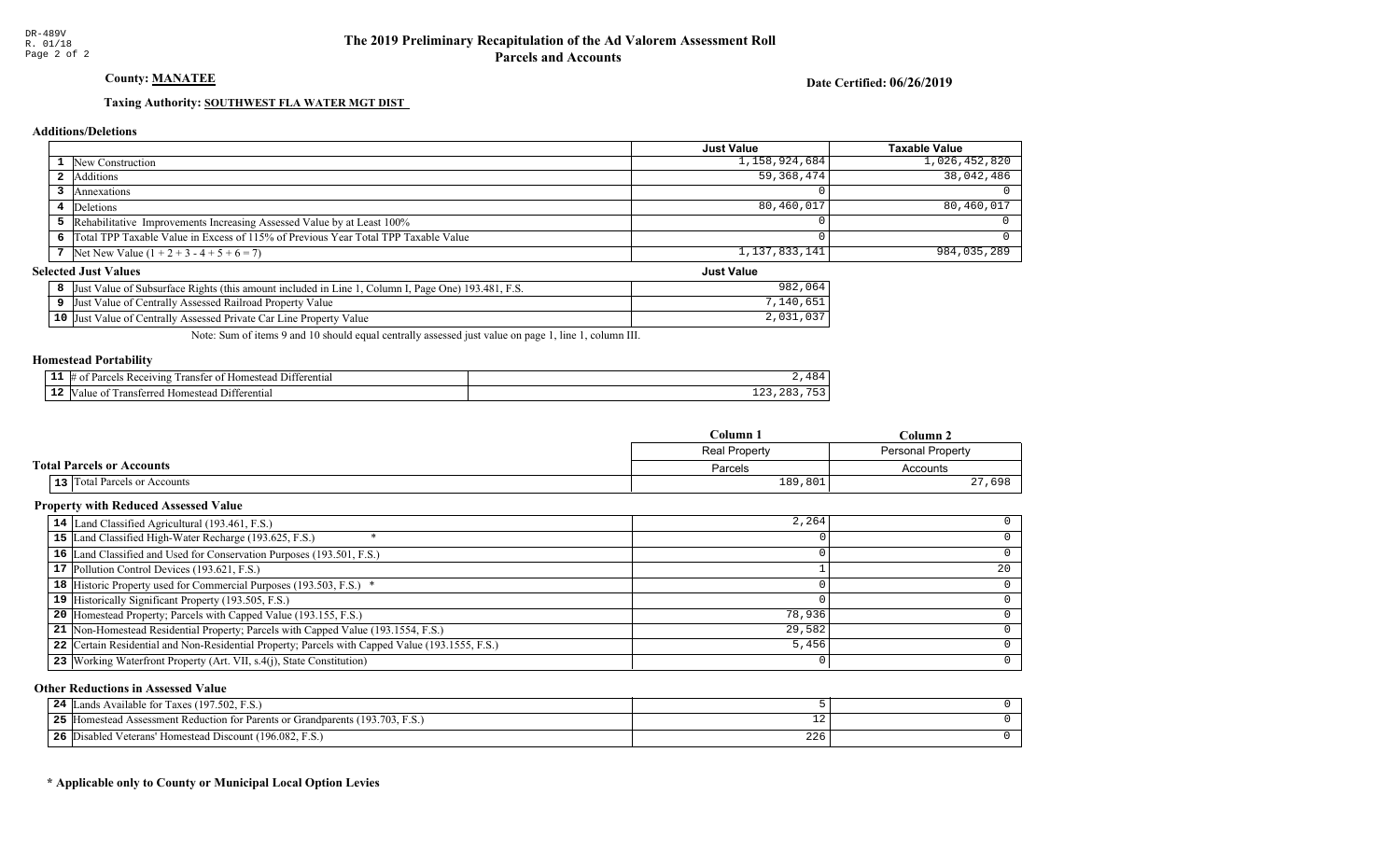Rule 12D-16.002, FAC Eff. 01/18 Taxing Authority: WEST COAST INLAND NAVIGATION DIST **County: MANATEE** Date Certified: 06/26/2019 Page 1 of 2 Check one of the following: Municipality School District x Independent Special District Column I **Column II** Column III **Column IV Real Property Including** Personal **Centrally Assessed Total Property** Separate Reports for MSTUs, Dependent Districts and Water Management Basins are not required **Just Value Subsurface Rights** Property Property 49, 393, 743, 819 3, 334, 831, 450 9,171,688  $52, 737, 746, 957$  1  $\vert 1 \vert$  Just Value (193.011, F.S.) **Just Value of All Property in the Following Categories** 2 Just Value of Land Classified Agricultural (193.461, F.S.) 1,057,637,697  $1.057.637.697$  2 3 Just Value of Land Classified High-Water Recharge (193.625, F.S.) \*  $\Omega$  $0<sup>3</sup>$ 4 Just Value of Land Classified and Used for Conservation Purposes (193.501, F.S.)  $\overline{0}$  4 5 Just Value of Pollution Control Devices (193.621, F.S.) 331,400 238, 553, 314 238,884,714 5 6 Just Value of Historic Property used for Commercial Purposes (193.503, F.S.) \*  $0<sub>6</sub>$ 7 Just Value of Historically Significant Property (193.505, F.S.)  $\Omega$  $017$  $23.371.205.108$  $23,371,205,108$  8 8 Just Value of Homestead Property (193.155, F.S.)  $\Omega$  $15, 150, 876, 790$  9 15, 150, 876, 790 9 Just Value of Non-Homestead Residential Property (193.1554, F.S.)  $\Omega$ 10 Just Value of Certain Residential and Non-Residential Property (193.1555, F.S.) 9,814,024,224 5,486,715  $9,819,510,939$  10  $\circ$ 11 Just Value of Working Waterfront Property (Art. VII,  $s.4(i)$ ), State Constitution)  $\overline{\circ}$  $011$ **Assessed Value of Differentials** 4,873,248,321 12 12 |Homestead Assessment Differential: Just Value Minus Capped Value (193.155, F.S.) 4,873,248,321  $\Omega$  $\Omega$ 588, 617, 163 13 13 Nonhomestead Residential Property Differential: Just Value Minus Capped Value (193.1554, F.S.) 588,617,163  $\mathbb O$ 14 Certain Res. and Nonres. Real Property differential: Just Value Minus Capped Value (193.1555, F.S.) 475, 759, 895  $\overline{0}$ 475, 759, 895 14 **Assessed Value of All Property in the Following Categories** 15 Assessed Value of Land Classified Agricultural (193.461, F.S.) 125,502,204  $\Omega$  $125,502,204$  15 16 Assessed Value of Land Classified High-Water Recharge (193.625, F.S.)  $0|16$  $\Omega$  $\Omega$  $0|17$ **17** Assessed Value of Land Classified and used for Conservation Purposes (193.501, F.S.)  $\mathbf 0$  $\Omega$  $\Omega$ 18 Assessed Value of Pollution Control Devices (193.621, F.S.) 331,400  $5.511.149$  $5,842,549$  18 19 Assessed Value of Historic Property used for Commercial Purposes (193.503, F.S.) \*  $0|19|$ 20 Assessed Value of Historically Significant Property (193.505, F.S.)  $0|20|$  $\cap$  $\Omega$ 18, 497, 956, 787 21 Assessed Value of Homestead Property (193.155, F.S.) 18, 497, 956, 787 21  $\cap$ 22 Assessed Value of Non-Homestead Residential Property (193.1554, F.S.) 14,562,259,627  $\Omega$ 14, 562, 259, 627 22 9,338,264,329 9, 343, 751, 044 23 23 Assessed Value of Certain Residential and Non-Residential Property (193.1555, F.S.)  $5,486,715$  $\cap$ 24 Assessed Value of Working Waterfront Property (Art. VII, s.4(j), State Constitution)  $0|24|$  $\mathsf{O}$ **Total Assessed Value** 25 Total Assessed Value [Line 1 minus (2 through 11) plus (15 through 24) 42, 523, 982, 947 3,101,789,285 9,171,688 45,634,943,920 25 **Exemptions** 2, 222, 588, 473  $2.222,588,473$  26 **26** \$25,000 Homestead Exemption  $(196.031(1)(a), F.S.)$  $\Omega$  $1,960,970,522$  27 27 Additional \$25,000 Homestead Exemption  $(196.031(1)(b), F.S.)$ 1,960,970,522  $\Omega$  $\sqrt{2}$ 28 Additional Homestead Exemption Age 65 & Older up to \$50,000 (196.075, F.S.) \*  $\cap$  $0|28|$  $\sqrt{ }$ 29 Tangible Personal Property \$25,000 Exemption (196.183, F.S.) 140,551,408 950,823 141,502,23129  $1,270,888,902$ 30 30 Governmental Exemption (196.199, 196.1993, F.S.)  $1, 266, 098, 543$ 4,790,359 31 Institutional Exemptions - Charitable, Religious, Scientific, Literary, Educational (196.196, 196.197, 196.1977, 196.1977, 196.1978, 879, 364, 949 24,741,674  $904, 106, 623|31$  $\circ$ 196.198, 196.1983, 196.1985, 196.1986, 196.1987, 196.1999, 196.2001, 196.2002, F.S.) 32 Widows / Widowers Exemption (196.202, F.S.)  $5, 295, 108$ 35,010  $5,330,118$  32  $\Omega$ 33 Disability / Blind Exemptions (196.081, 196.091, 196.101, 196.102, 196.202, 196.24, F.S.) 237,071,494 33,925  $\overline{0}$  $237, 105, 419$  33 34 Land Dedicated in Perpetuity for Conservation Purposes (196.26, F.S)  $\cap$  $\overline{\circ}$  $0|34|$  $0|35|$  $\circ$ 35 Historic Property Exemption (196.1961, 196.1997, 196.1998, F.S.) \*  $\Omega$ 36 Econ. Dev. Exemption (196.1995, F.S.), Licensed Child Care Facility in Ent. Zone (196.095, F.S.) \*  $\overline{0}$  $0|36|$  $273,086$  37 37 Lands Available for Taxes (197.502, F.S.) 273,086  $\overline{0}$ 38 Homestead Assessment Reduction for Parents or Grandparents (193.703, F.S.) 779,409 779,409 38 0 24, 138, 618 24, 138, 618 39 39 Disabled Veterans' Homestead Discount (196.082, F.S.)  $\Omega$  $207,002$  40 40 Deployed Service Member's Homestead Exemption (196.173, F.S.)  $207,002$  $\Omega$  $0|41|$ 41 Additional Homestead Exemption Age 65 and Older and 25 Year Residence (196.075, F.S.) \*  $\overline{0}$  $\Omega$  $\overline{0|42|}$ 42 Renewable Energy Source Devices 80% Exemption (195.182, F.S.)  $\overline{0}$  $\overline{0}$ **Total Exempt Value** 43 Total Exempt Value (add lines 26 through 42)  $6, 596, 787, 204$  $170, 152, 376$  $950, 823$  $6,767,890,403$ <sup>43</sup> **Total Taxable Value** 44 Total Taxable Value (line 25 minus 43) 35, 927, 195, 743 2,931,636,909 8,220,865 38, 867, 053, 517 44

# \* Applicable only to County or Municipal Local Option Levies

DR-489V

R. 01/18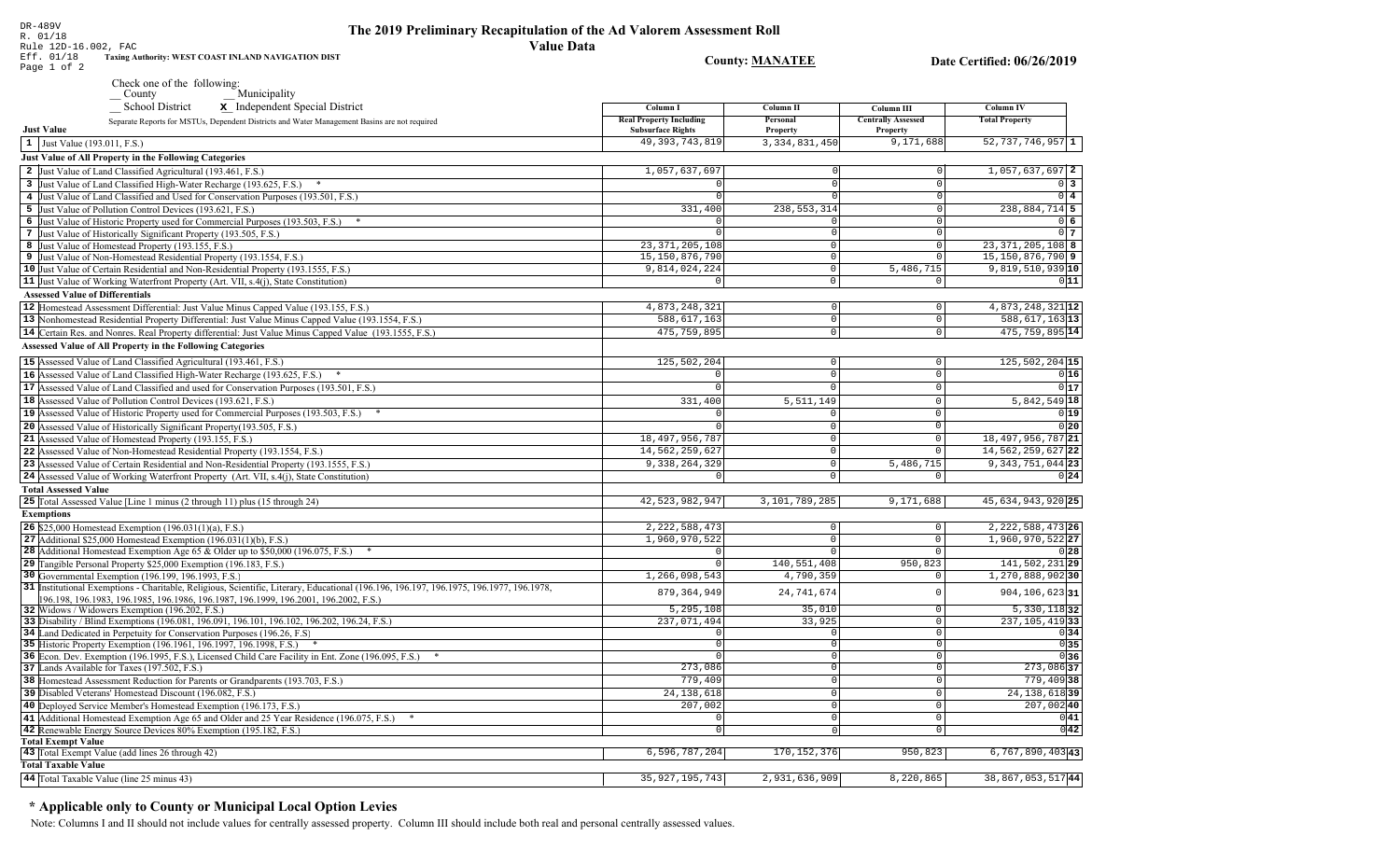County: **MANATEE** 

Date Certified: 06/26/2019

Just Value

### Taxing Authority: WEST COAST INLAND NAVIGATION DIST

#### **Additions/Deletions**

|                                                                                      | Just Value    | Taxable Value |
|--------------------------------------------------------------------------------------|---------------|---------------|
| 1 New Construction                                                                   | 1,158,924,684 | 1,026,452,820 |
| 2 Additions                                                                          | 59,368,474    | 38,042,486    |
| Annexations                                                                          |               |               |
| 4 Deletions                                                                          | 80,460,017    | 80,460,017    |
| 5 Rehabilitative Improvements Increasing Assessed Value by at Least 100%             |               |               |
| 6 Total TPP Taxable Value in Excess of 115% of Previous Year Total TPP Taxable Value |               |               |
| 7 Net New Value $(1 + 2 + 3 - 4 + 5 + 6 = 7)$                                        | 1,137,833,141 | 984,035,289   |

#### **Selected Just Values**

| Value of Subsurface Rights (this amount included in Line 1<br><sup>T</sup> , Page One) 193.481, F.S.<br>' Column I.<br> Just | 064<br>982              |
|------------------------------------------------------------------------------------------------------------------------------|-------------------------|
| Value of Centrally Assessed Railroad Property Value<br>IJust                                                                 | .651<br>140             |
| $10$ Just<br>Value of Centrally Assessed Private Car Line Property Value                                                     | $\cap$ $\cap$<br>2,031, |

Note: Sum of items 9 and 10 should equal centrally assessed just value on page 1, line 1, column III.

#### Homestead Portability

|    | om<br>eiving<br>י הרידי<br>ำ≏ท<br>ent. | $^{\circ}$ O $\cdot$<br>$\overline{\phantom{a}}$<br>- |
|----|----------------------------------------|-------------------------------------------------------|
| -- | rans<br>$\sim$                         | ---<br>ᅩᅀᇰ<br>--<br>__                                |

|                                  | Column 1      | $C$ olumn 2       |
|----------------------------------|---------------|-------------------|
|                                  | Real Property | Personal Property |
| <b>Total Parcels or Accounts</b> | Parcels       | Accounts          |
| 13 Total Parcels or Accounts     | 189,801       | 27,698            |

#### Property with Reduced Assessed Value

| 14 Land Classified Agricultural (193.461, F.S.)                                                 | 2,264  |    |
|-------------------------------------------------------------------------------------------------|--------|----|
| 15 Land Classified High-Water Recharge (193.625, F.S.)                                          |        |    |
| 16 Land Classified and Used for Conservation Purposes (193.501, F.S.)                           |        |    |
| 17 Pollution Control Devices (193.621, F.S.)                                                    |        | 20 |
| 18 Historic Property used for Commercial Purposes (193.503, F.S.) *                             |        |    |
| 19 Historically Significant Property (193.505, F.S.)                                            |        |    |
| <b>20</b> Homestead Property; Parcels with Capped Value (193.155, F.S.)                         | 78,936 |    |
| 21 Non-Homestead Residential Property; Parcels with Capped Value (193.1554, F.S.)               | 29,582 |    |
| 22 Certain Residential and Non-Residential Property; Parcels with Capped Value (193.1555, F.S.) | 5,456  |    |
| 23 Working Waterfront Property (Art. VII, s.4(j), State Constitution)                           |        | 0  |

#### Other Reductions in Assessed Value

| 24        | Available for Taxes (197.502, F.S.)<br>ands .                                          |     |  |
|-----------|----------------------------------------------------------------------------------------|-----|--|
| つち<br>- - | d Assessment Reduction for Parents or Grandparents (193.703, F.S.)<br><b>Homestead</b> |     |  |
| 26        | d Veterans' Homestead Discount (196.082, F.S.)<br>Disabled                             | 226 |  |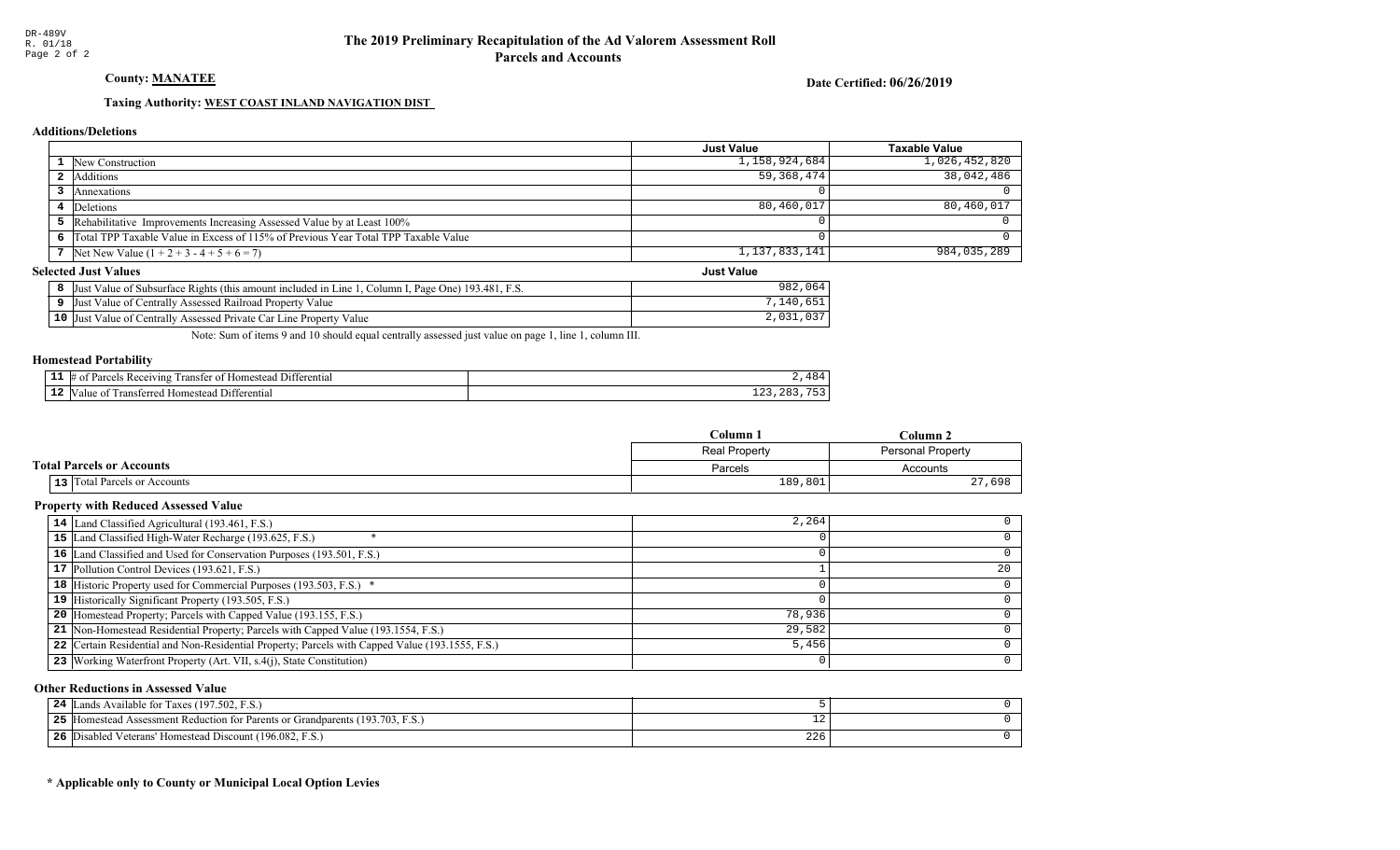| The 2019 Preliminary Recapitulation of the Ad Valorem Assessment Roll |  |
|-----------------------------------------------------------------------|--|
| <b>Value Data</b>                                                     |  |

Rule 12D-16.002, FAC Taxing Authority: MANATEE COUNTY SCHOOL BOARD Eff. 01/18 **County: MANATEE** Date Certified: 06/26/2019 Page 1 of 2 Check one of the following: Municipality x School District Independent Special District Column I **Column II** Column III **Column IV Real Property Including** Personal **Centrally Assessed Total Property** Separate Reports for MSTUs, Dependent Districts and Water Management Basins are not required **Just Value Subsurface Rights** Property Property 49, 393, 743, 819 3, 334, 831, 450 9,171,688  $52, 737, 746, 957$  1  $\vert 1 \vert$  Just Value (193.011, F.S.) **Just Value of All Property in the Following Categories** 2 Just Value of Land Classified Agricultural (193.461, F.S.) 1,057,637,697  $1.057.637.697$  2 3 Just Value of Land Classified High-Water Recharge (193.625, F.S.) \*  $\Omega$  $0<sup>3</sup>$ 4 Just Value of Land Classified and Used for Conservation Purposes (193.501, F.S.)  $\overline{0}$  4 5 Just Value of Pollution Control Devices (193.621, F.S.) 331,400 238, 553, 314 238,884,714 5 6 Just Value of Historic Property used for Commercial Purposes (193.503, F.S.) \* 06 7 Just Value of Historically Significant Property (193.505, F.S.)  $\Omega$  $017$  $23.371.205.108$  $23,371,205,108$  8 8 Just Value of Homestead Property (193.155, F.S.)  $\Omega$ 15, 150, 876, 790 15, 150, 876, 790 9 9 Just Value of Non-Homestead Residential Property (193.1554, F.S.)  $\Omega$ 10 Just Value of Certain Residential and Non-Residential Property (193.1555, F.S.) 9,814,024,224  $\circ$ 5,486,715  $9,819,510,939$  10 11 Just Value of Working Waterfront Property (Art. VII, s.4(j), State Constitution)  $\overline{0}$  $011$ **Assessed Value of Differentials** 4,873,248,321 4,873,248,321 12 12 Homestead Assessment Differential: Just Value Minus Capped Value (193.155, F.S.)  $\Omega$  $\Omega$ 13 Nonhomestead Residential Property Differential: Just Value Minus Capped Value (193.1554, F.S.)  $\mathbb O$  $0|13|$ 14 Certain Res. and Nonres. Real Property differential: Just Value Minus Capped Value (193.1555, F.S.)  $\overline{0}$  $0|14|$  $\cap$ **Assessed Value of All Property in the Following Categories** 15 Assessed Value of Land Classified Agricultural (193.461, F.S.) 125,502,204  $\Omega$  $125,502,204$  15 16 Assessed Value of Land Classified High-Water Recharge (193.625, F.S.)  $0|16$  $\Omega$  $\Omega$  $0|17$ **17** Assessed Value of Land Classified and used for Conservation Purposes (193.501, F.S.)  $\mathbf{0}$  $\Omega$  $\Omega$ 18 Assessed Value of Pollution Control Devices (193.621, F.S.) 331,400  $5.511.149$  $5,842,549$  18 19 Assessed Value of Historic Property used for Commercial Purposes (193.503, F.S.) \*  $0|19|$ 20 Assessed Value of Historically Significant Property (193.505, F.S.)  $0|20|$  $\cap$  $\Omega$ 18, 497, 956, 787 21 Assessed Value of Homestead Property (193.155, F.S.) 18, 497, 956, 787 21  $\cap$ 22 Assessed Value of Non-Homestead Residential Property (193.1554, F.S.) 15, 150, 876, 790  $\Omega$ 15, 150, 876, 790 22 9,814,024,224 9,819,510,939 23 23 Assessed Value of Certain Residential and Non-Residential Property (193.1555, F.S.)  $5,486,715$  $\cap$ 24 Assessed Value of Working Waterfront Property (Art. VII, s.4(j), State Constitution)  $0|24|$  $\mathsf{O}$ **Total Assessed Value** 25 Total Assessed Value [Line 1 minus (2 through 11) plus (15 through 24) 43,588,360,005 3,101,789,285 9,171,688 46,699,320,978 25 **Exemptions** 2, 222, 588, 473 2, 222, 588, 473 26 **26** \$25,000 Homestead Exemption  $(196.031(1)(a), F.S.)$  $\Omega$ 27 Additional \$25,000 Homestead Exemption  $(196.031(1)(b), F.S.)$  $\Omega$  $0|27$  $\sqrt{2}$  $0$ <sub>28</sub> 28 Additional Homestead Exemption Age 65 & Older up to \$50,000 (196.075, F.S.) \*  $\cap$  $\Omega$  $\sqrt{ }$ 29 Tangible Personal Property \$25,000 Exemption (196.183, F.S.) 140,551,408 950,823 141,502,23129 30 Governmental Exemption (196.199, 196.1993, F.S.) 1,386,889,535 4,790,359 1,391,679,89430 31 Institutional Exemptions - Charitable, Religious, Scientific, Literary, Educational (196.196, 196.197, 196.1977, 196.1977, 196.1978, 917, 154, 855 24,741,674 941,896,529 31  $\circ$ 196.198, 196.1983, 196.1985, 196.1986, 196.1987, 196.1999, 196.2001, 196.2002, F.S.)  $5, 295, 108$ 35,010  $5,330,118$  32 32 Widows / Widowers Exemption (196.202, F.S.)  $\Omega$ 33 Disability / Blind Exemptions (196.081, 196.091, 196.101, 196.102, 196.202, 196.24, F.S.) 237,071,494 33,925  $\overline{0}$  $237, 105, 419$  33 34 Land Dedicated in Perpetuity for Conservation Purposes (196.26, F.S)  $\cap$  $\overline{\circ}$  $0|34|$  $0|35|$ 35 Historic Property Exemption (196.1961, 196.1997, 196.1998, F.S.) \*  $\circ$  $\Omega$ 36 Econ. Dev. Exemption (196.1995, F.S.), Licensed Child Care Facility in Ent. Zone (196.095, F.S.) \*  $\overline{0}$  $0|36|$  $285,005$ 37 37 Lands Available for Taxes (197.502, F.S.) 285,005  $\overline{0}$ 38 Homestead Assessment Reduction for Parents or Grandparents (193.703, F.S.) 779,409 779,40938 0  $27,412,663$  $27,412,663$ 39 39 Disabled Veterans' Homestead Discount (196.082, F.S.)  $\Omega$  $257,002$  40 40 Deployed Service Member's Homestead Exemption (196.173, F.S.)  $257,002$  $\Omega$  $0|41|$ 41 Additional Homestead Exemption Age 65 and Older and 25 Year Residence (196.075, F.S.) \*  $\overline{0}$  $\Omega$  $\overline{0|42|}$ 42 Renewable Energy Source Devices 80% Exemption (195.182, F.S.)  $\overline{0}$  $\overline{0}$ **Total Exempt Value** 43 Total Exempt Value (add lines 26 through 42) 4,797,733,544  $170, 152, 376$  $950, 823$ 4,968,836,74343 **Total Taxable Value** 38,790,626,461  $8,220,865$ 44 Total Taxable Value (line 25 minus 43) 2,931,636,909 41,730,484,23544

# \* Applicable only to County or Municipal Local Option Levies

DR-489V R. 01/18